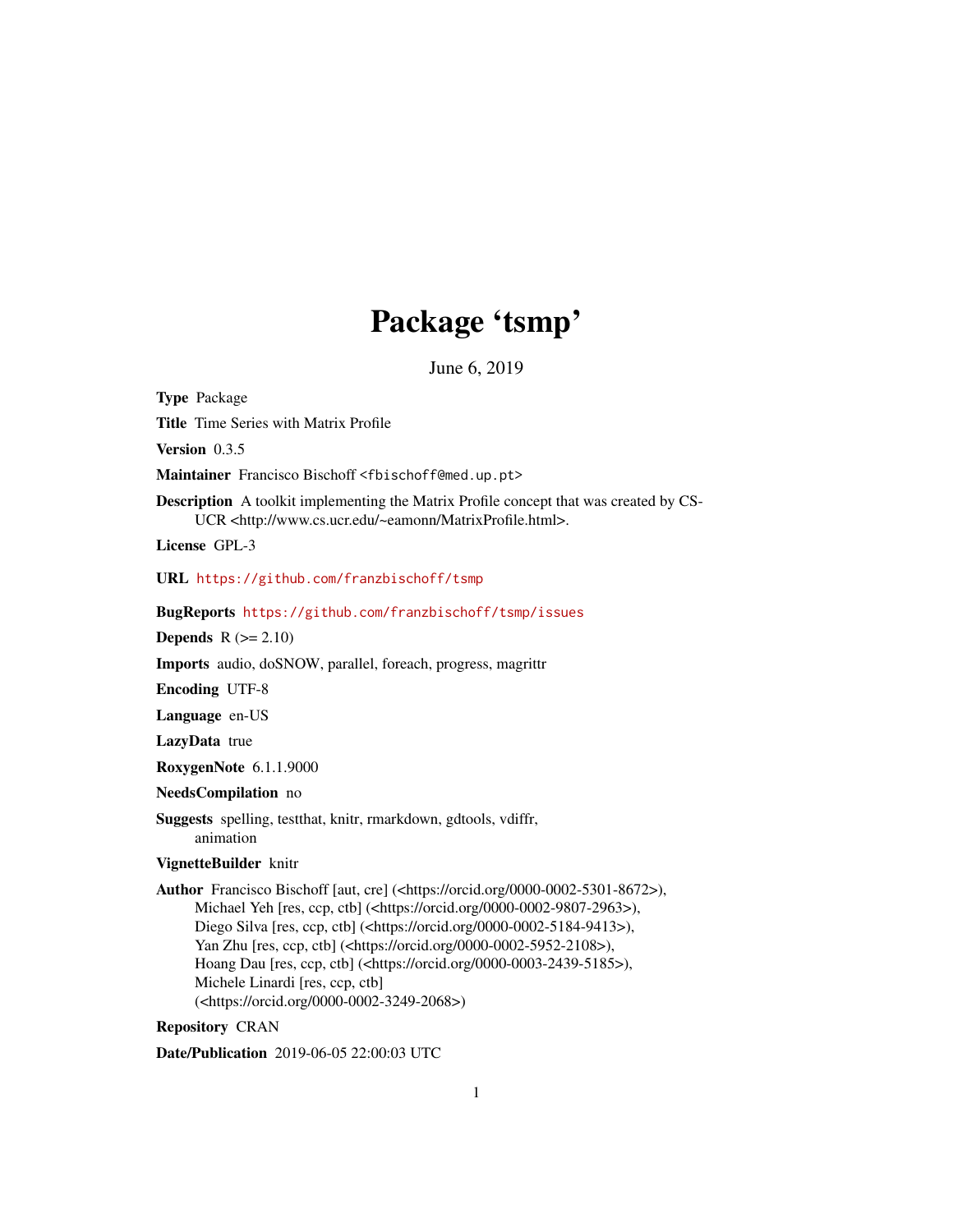# R topics documented:

|                                                                                                                        |  | $\overline{3}$  |
|------------------------------------------------------------------------------------------------------------------------|--|-----------------|
|                                                                                                                        |  | $\overline{4}$  |
|                                                                                                                        |  | 5               |
|                                                                                                                        |  | 6               |
|                                                                                                                        |  | $\overline{7}$  |
|                                                                                                                        |  | 8               |
| $av\_zerocrossing \ldots \ldots \ldots \ldots \ldots \ldots \ldots \ldots \ldots \ldots \ldots \ldots \ldots$          |  | 9               |
|                                                                                                                        |  | 10              |
|                                                                                                                        |  | 11              |
|                                                                                                                        |  | 12              |
|                                                                                                                        |  | 12              |
| $find\_discount \dots \dots \dots \dots \dots \dots \dots \dots \dots \dots \dots \dots \dots \dots \dots \dots \dots$ |  | 13              |
|                                                                                                                        |  | 14              |
|                                                                                                                        |  | 15              |
|                                                                                                                        |  | 16              |
|                                                                                                                        |  | 17              |
|                                                                                                                        |  | 18              |
|                                                                                                                        |  | 19              |
|                                                                                                                        |  | 20              |
|                                                                                                                        |  | 21              |
|                                                                                                                        |  | 22              |
|                                                                                                                        |  | 23              |
|                                                                                                                        |  | 23              |
|                                                                                                                        |  | 24              |
|                                                                                                                        |  | 25              |
|                                                                                                                        |  | 26              |
|                                                                                                                        |  |                 |
|                                                                                                                        |  | 27              |
|                                                                                                                        |  | 27              |
|                                                                                                                        |  | 29              |
|                                                                                                                        |  | 31              |
|                                                                                                                        |  | 32              |
|                                                                                                                        |  | 33              |
|                                                                                                                        |  | 34              |
|                                                                                                                        |  | 35              |
|                                                                                                                        |  | 36              |
|                                                                                                                        |  | 37              |
|                                                                                                                        |  | 39              |
|                                                                                                                        |  | $\therefore$ 40 |
|                                                                                                                        |  | 41              |
|                                                                                                                        |  | 42              |
|                                                                                                                        |  | 43              |
|                                                                                                                        |  | 44              |
|                                                                                                                        |  | 45              |
|                                                                                                                        |  | 47              |
| valmod                                                                                                                 |  | 49              |
|                                                                                                                        |  |                 |

**Index**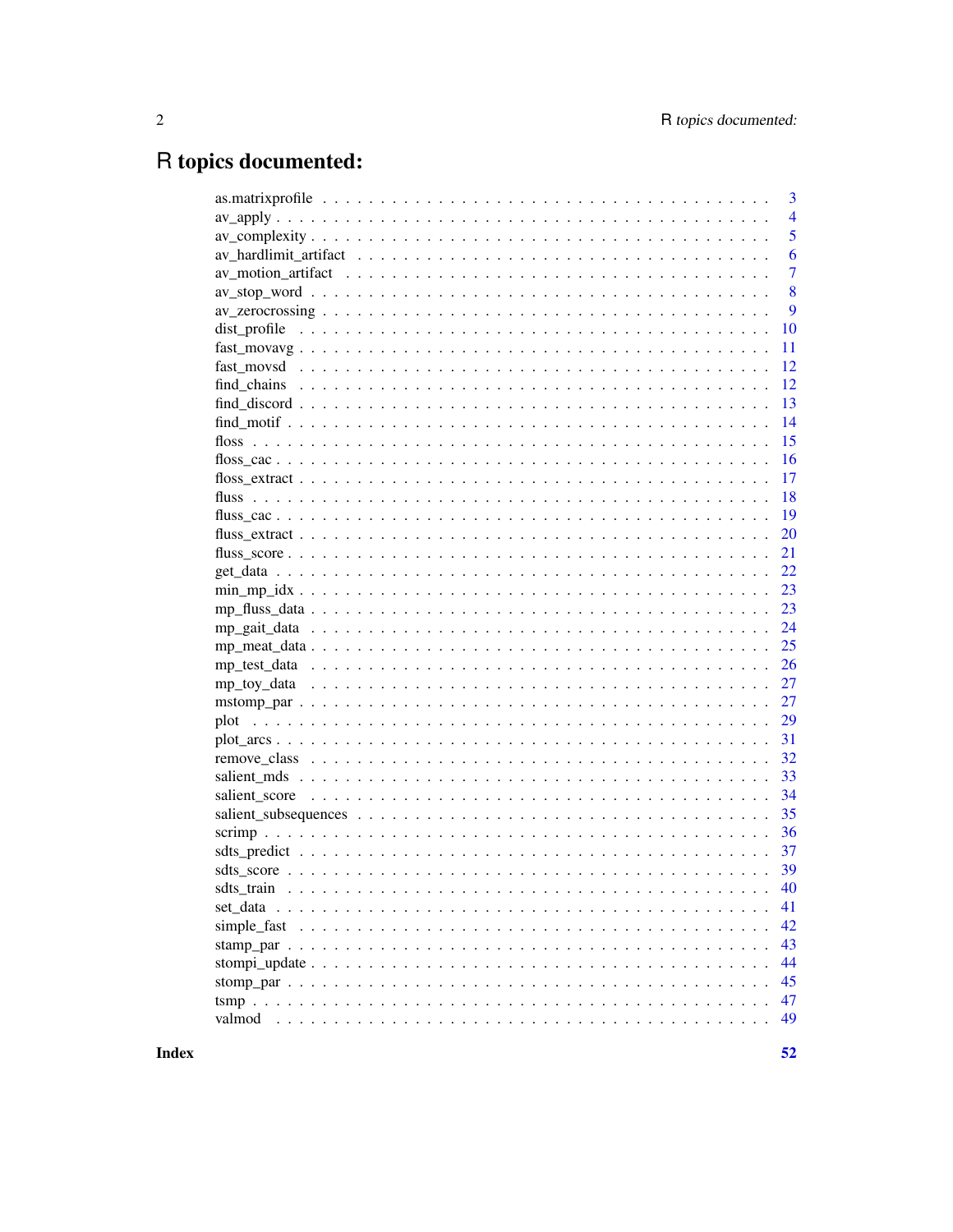<span id="page-2-0"></span>as.matrixprofile *Convert a TSMP object into another if possible*

#### Description

The base Classes are MatrixProfile and MultiMatrixProfile, but as other functions are used, classes are pushed behind, since the last output normally is the most significant. If you want, for example, to plot the Matrix Profile from a Fluss object, you may use as.matrixprofile() to cast it back.

#### Usage

as.matrixprofile(.mp) as.multimatrixprofile(.mp) as.valmod(.mp) as.fluss(.mp) as.chain(.mp) as.discord(.mp) as.motif(.mp) as.multimotif(.mp) as.arccount(.mp) as.salient(.mp)

# Arguments

.mp a TSMP object.

#### Value

Returns the object with the new class, if possible.

# Functions

- as.matrixprofile: Cast an object changed by another function back to MatrixProfile.
- as.multimatrixprofile: Cast an object changed by another function back to MultiMatrixProfile.
- as.valmod: Cast an object changed by another function back to MultiMatrixProfile.
- as.fluss: Cast an object changed by another function back to Fluss.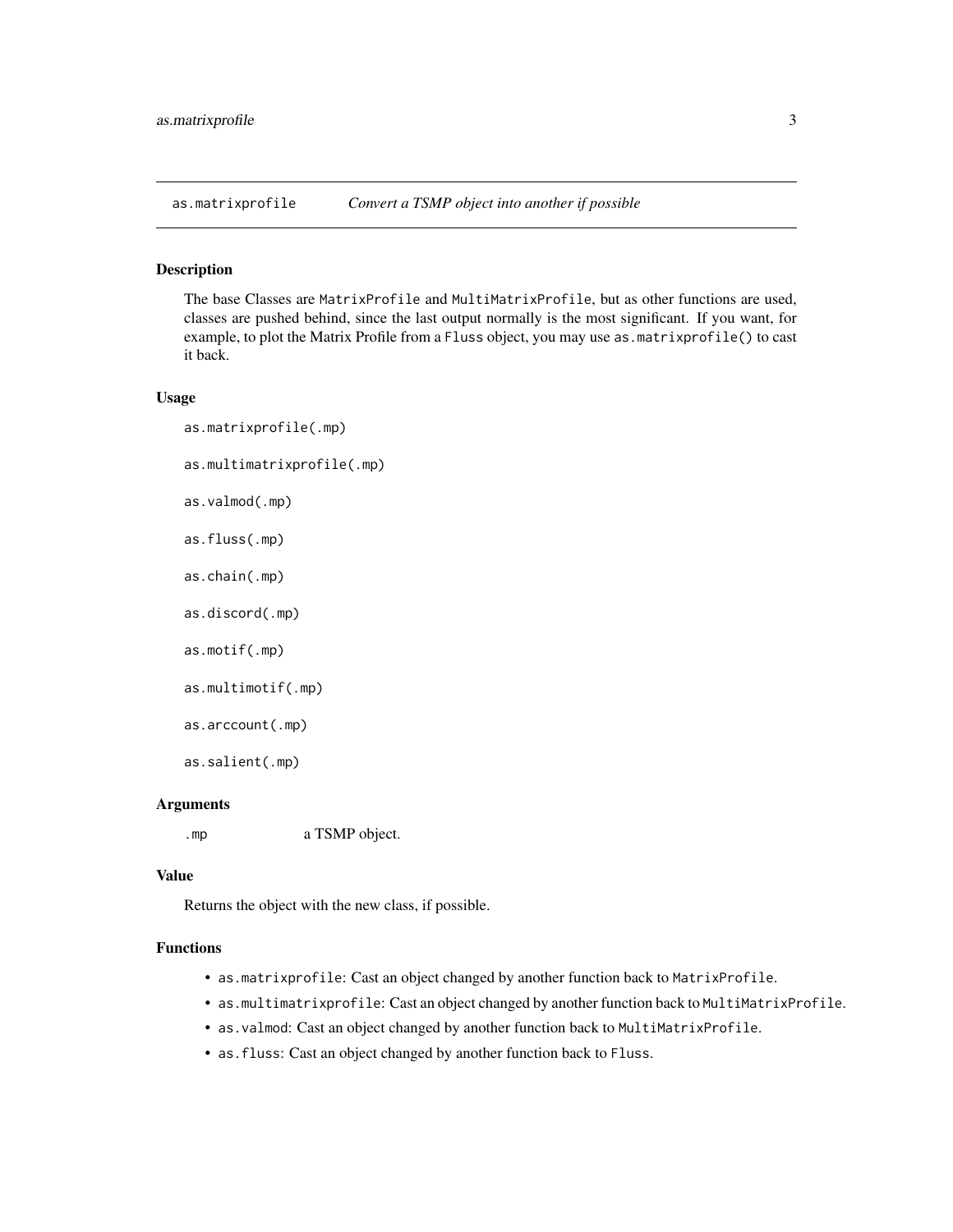- <span id="page-3-0"></span>• as.chain: Cast an object changed by another function back to Chain.
- as.discord: Cast an object changed by another function back to Discord.
- as.motif: Cast an object changed by another function back to Motif.
- as.multimotif: Cast an object changed by another function back to MultiMotif.
- as.arccount: Cast an object changed by another function back to ArcCount.
- as.salient: Cast an object changed by another function back to Salient.

#### Examples

```
w < -50data <- mp_gait_data
mp \le - tsmp(data, window_size = w, exclusion_zone = 1 / 4, verbose = 0)
mp <- find_motif(mp)
class(mp) # first class will be "Motif"
plot(mp) # plots a motif plot
plot(as.matrixprofile(mp)) # plots a matrix profile plot
```
<span id="page-3-1"></span>

|  | av_apply | Corrects the matrix profile using an annotation vector |
|--|----------|--------------------------------------------------------|
|--|----------|--------------------------------------------------------|

## Description

This function overwrites the current Matrix Profile using the Annotation Vector. Use with caution.

#### Usage

```
av<sub>_</sub>apply(.mp)
```
#### Arguments

.mp A Matrix Profile with an Annotation Vector.

# Value

Returns the input .mp object corrected by the embedded annotation vector.

#### References

• Dau HA, Keogh E. Matrix Profile V: A Generic Technique to Incorporate Domain Knowledge into Motif Discovery. In: Proceedings of the 23rd ACM SIGKDD International Conference on Knowledge Discovery and Data Mining - KDD '17. New York, New York, USA: ACM Press; 2017. p. 125–34.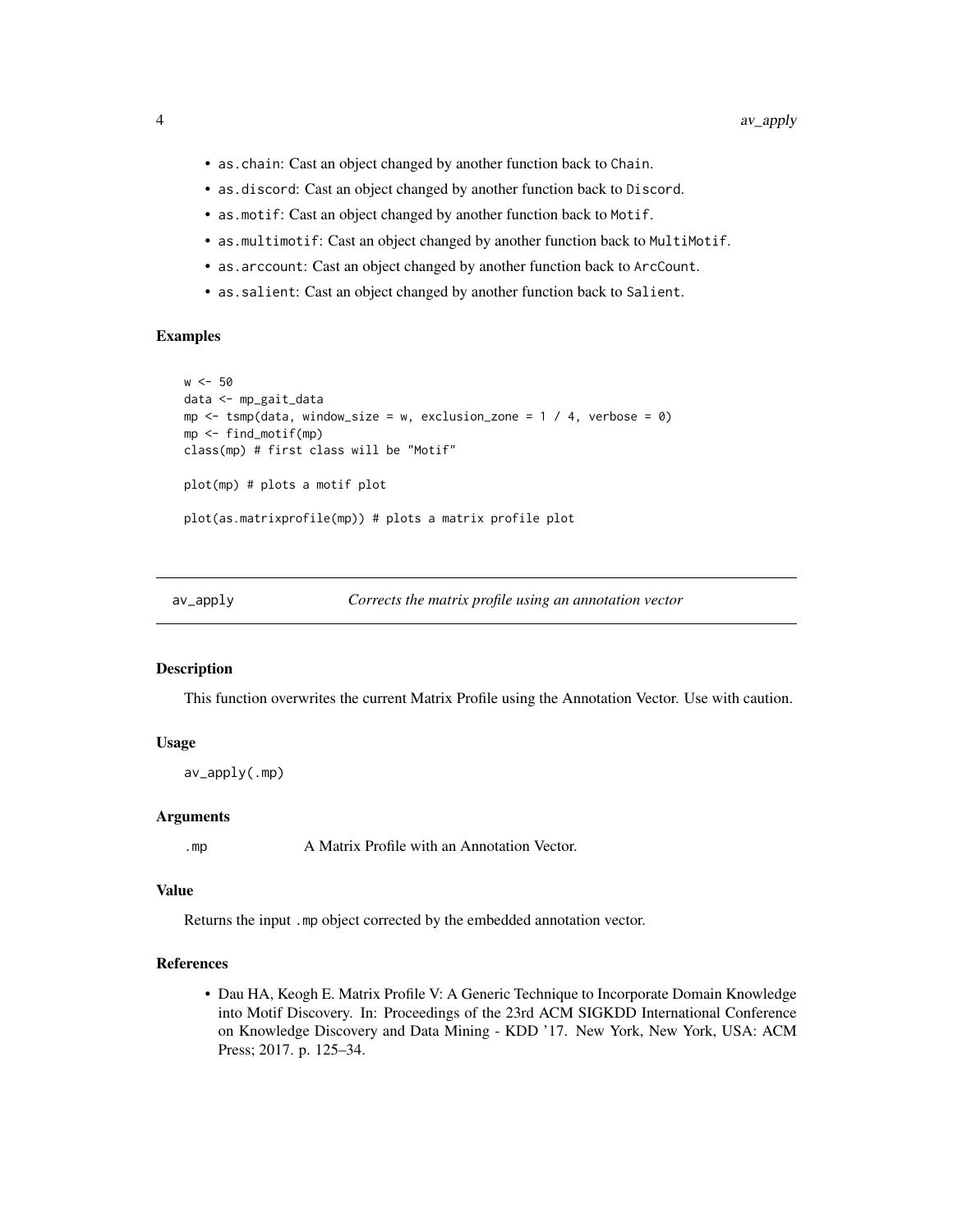# <span id="page-4-0"></span>av\_complexity 5

# See Also

Other Annotation vectors: [av\\_complexity](#page-4-1), [av\\_hardlimit\\_artifact](#page-5-1), [av\\_motion\\_artifact](#page-6-1), [av\\_stop\\_word](#page-7-1), [av\\_zerocrossing](#page-8-1)

#### Examples

```
data <- mp_test_data$train$data[1:1000]
w < -50mp \le - tsmp(data, window_size = w, verbose = 0)
mp <- av_complexity(mp)
av <- av_apply(mp)
```
<span id="page-4-1"></span>av\_complexity *Computes the annotation vector that favors complexity*

# Description

Computes the annotation vector that favors complexity

#### Usage

```
av\_complexity(.mp, data, dilution_factor = 0, apply = FALSE)
```
## Arguments

| .mp             | a Matrix Profile object.                                                                                   |
|-----------------|------------------------------------------------------------------------------------------------------------|
| data            | a vector or a column matrix of numeric.                                                                    |
| dilution_factor |                                                                                                            |
|                 | a numeric. (Default is $\theta$ ). Larger numbers means more dilution.                                     |
| apply           | logical. (Default is FALSE). Applies the Annotation Vector over the Matrix Pro-<br>file. Use with caution. |

# Value

Returns the input .mp object with an embedded annotation vector.

#### References

• Dau HA, Keogh E. Matrix Profile V: A Generic Technique to Incorporate Domain Knowledge into Motif Discovery. In: Proceedings of the 23rd ACM SIGKDD International Conference on Knowledge Discovery and Data Mining - KDD '17. New York, New York, USA: ACM Press; 2017. p. 125–34.

# See Also

Other Annotation vectors: [av\\_apply](#page-3-1), [av\\_hardlimit\\_artifact](#page-5-1), [av\\_motion\\_artifact](#page-6-1), [av\\_stop\\_word](#page-7-1), [av\\_zerocrossing](#page-8-1)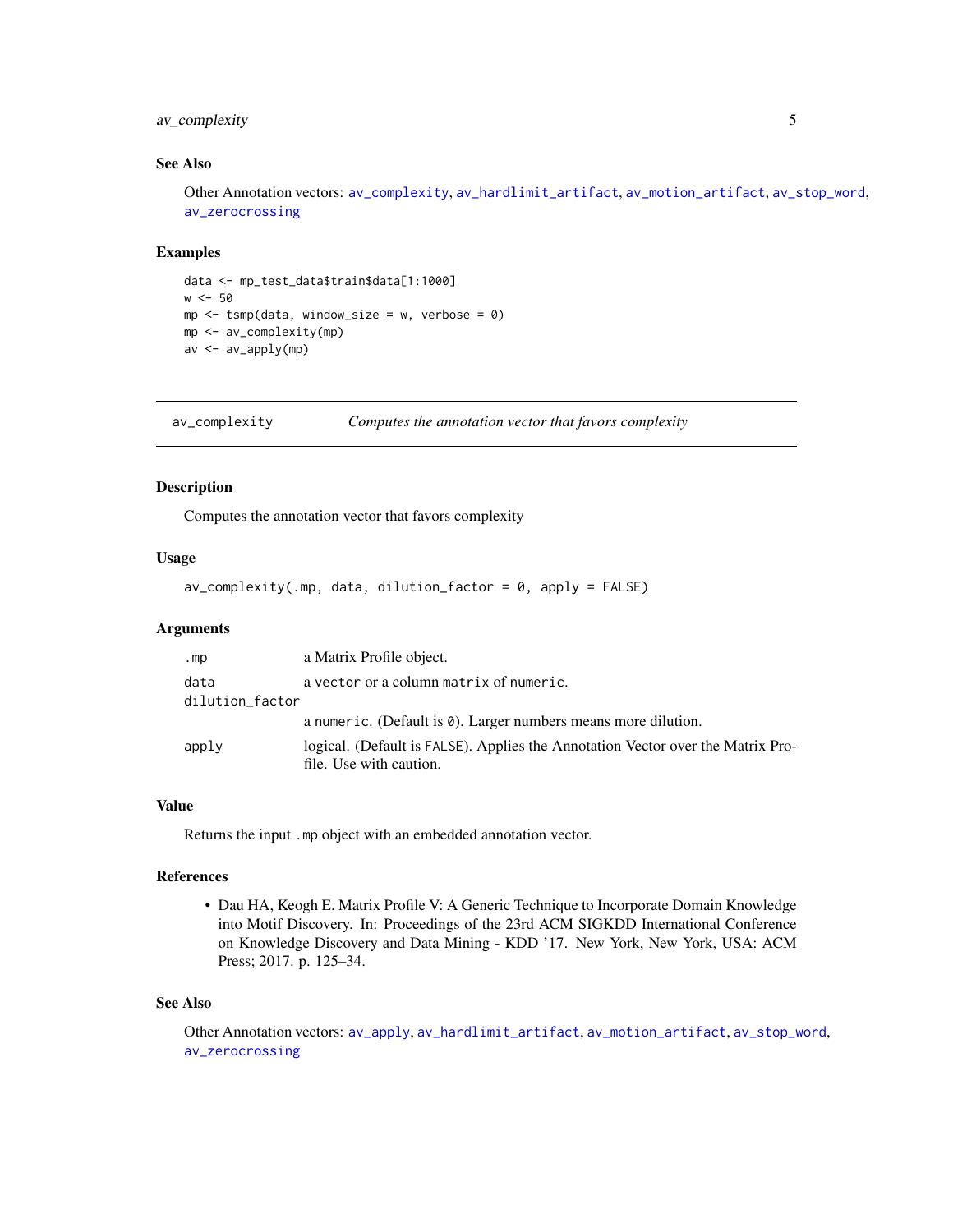#### Examples

```
data <- mp_test_data$train$data[1:1000]
w < -50mp \le - tsmp(data, window_size = w, verbose = 0)
av <- av_complexity(mp, apply = TRUE)
```
<span id="page-5-1"></span>av\_hardlimit\_artifact *Computes the annotation vector that suppresses hard-limited artifacts*

# Description

Computes the annotation vector that suppresses hard-limited artifacts

#### Usage

```
av_hardlimit_artifact(.mp, data, apply = FALSE)
```
### Arguments

| .mp   | a Matrix Profile object.                                                                                   |
|-------|------------------------------------------------------------------------------------------------------------|
| data  | a vector or a column matrix of numeric.                                                                    |
| apply | logical. (Default is FALSE). Applies the Annotation Vector over the Matrix Pro-<br>file. Use with caution. |

#### Value

Returns the input .mp object with an embedded annotation vector.

# References

• Dau HA, Keogh E. Matrix Profile V: A Generic Technique to Incorporate Domain Knowledge into Motif Discovery. In: Proceedings of the 23rd ACM SIGKDD International Conference on Knowledge Discovery and Data Mining - KDD '17. New York, New York, USA: ACM Press; 2017. p. 125–34.

#### See Also

Other Annotation vectors: [av\\_apply](#page-3-1), [av\\_complexity](#page-4-1), [av\\_motion\\_artifact](#page-6-1), [av\\_stop\\_word](#page-7-1), [av\\_zerocrossing](#page-8-1)

```
data <- mp_test_data$train$data[1:1000]
w < -50mp \le -\tamp; t smp(data, window\_size = w, verbose = 0)av <- av_hardlimit_artifact(mp, apply = TRUE)
```
<span id="page-5-0"></span>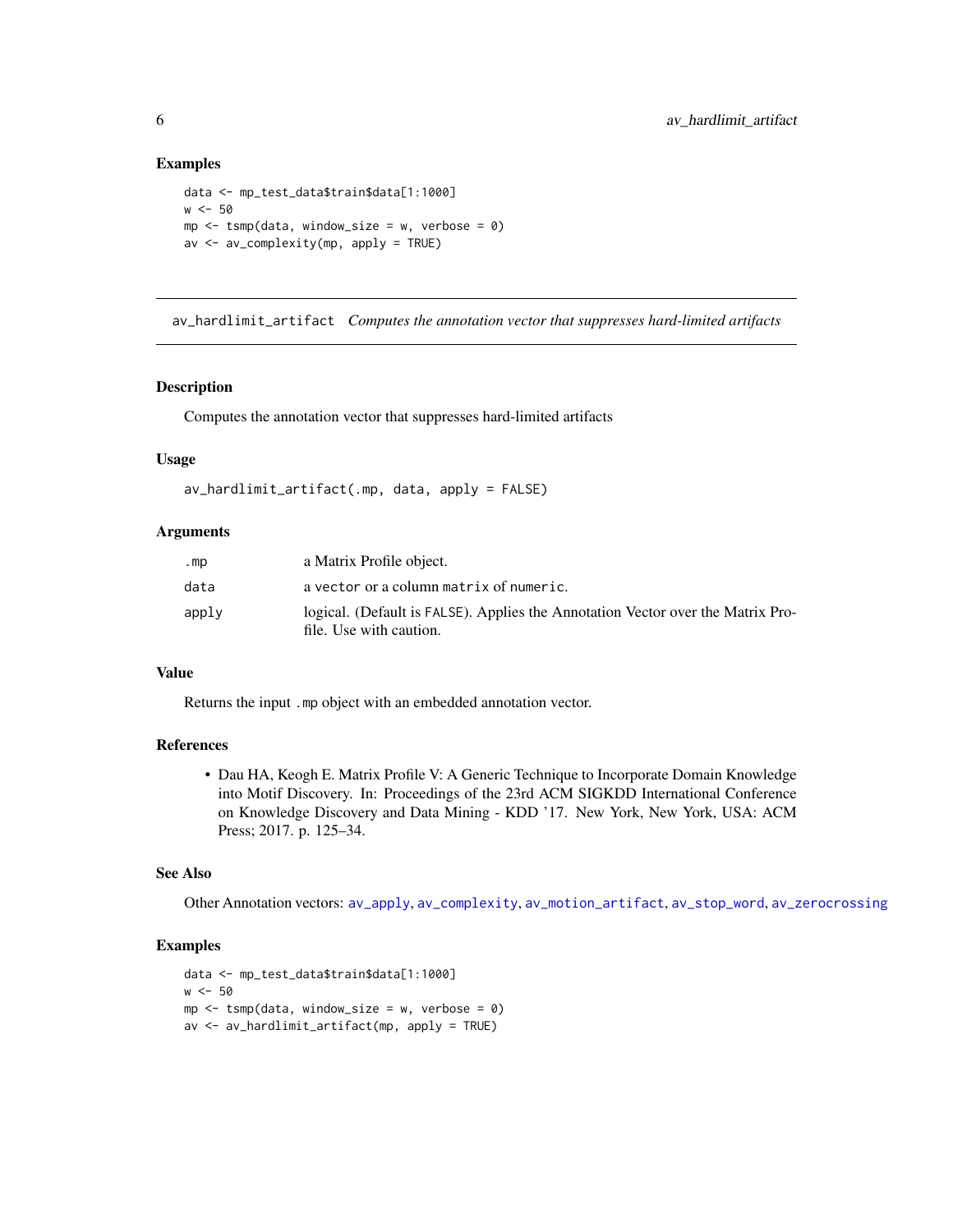<span id="page-6-1"></span><span id="page-6-0"></span>av\_motion\_artifact *Computes the annotation vector that suppresses motion artifacts*

# Description

Computes the annotation vector that suppresses motion artifacts

# Usage

av\_motion\_artifact(.mp, data, apply = FALSE)

#### Arguments

| .mp   | a Matrix Profile object.                                                                                   |
|-------|------------------------------------------------------------------------------------------------------------|
| data  | a vector or a column matrix of numeric.                                                                    |
| apply | logical. (Default is FALSE). Applies the Annotation Vector over the Matrix Pro-<br>file. Use with caution. |

# Value

Returns the input .mp object with an embedded annotation vector.

# References

• Dau HA, Keogh E. Matrix Profile V: A Generic Technique to Incorporate Domain Knowledge into Motif Discovery. In: Proceedings of the 23rd ACM SIGKDD International Conference on Knowledge Discovery and Data Mining - KDD '17. New York, New York, USA: ACM Press; 2017. p. 125–34.

#### See Also

Other Annotation vectors: [av\\_apply](#page-3-1), [av\\_complexity](#page-4-1), [av\\_hardlimit\\_artifact](#page-5-1), [av\\_stop\\_word](#page-7-1), [av\\_zerocrossing](#page-8-1)

```
data <- mp_test_data$train$data[1:1000]
w < -50mp \le -\tump(data, window\_size = w, verbose = 0)av <- av_motion_artifact(mp, apply = TRUE)
```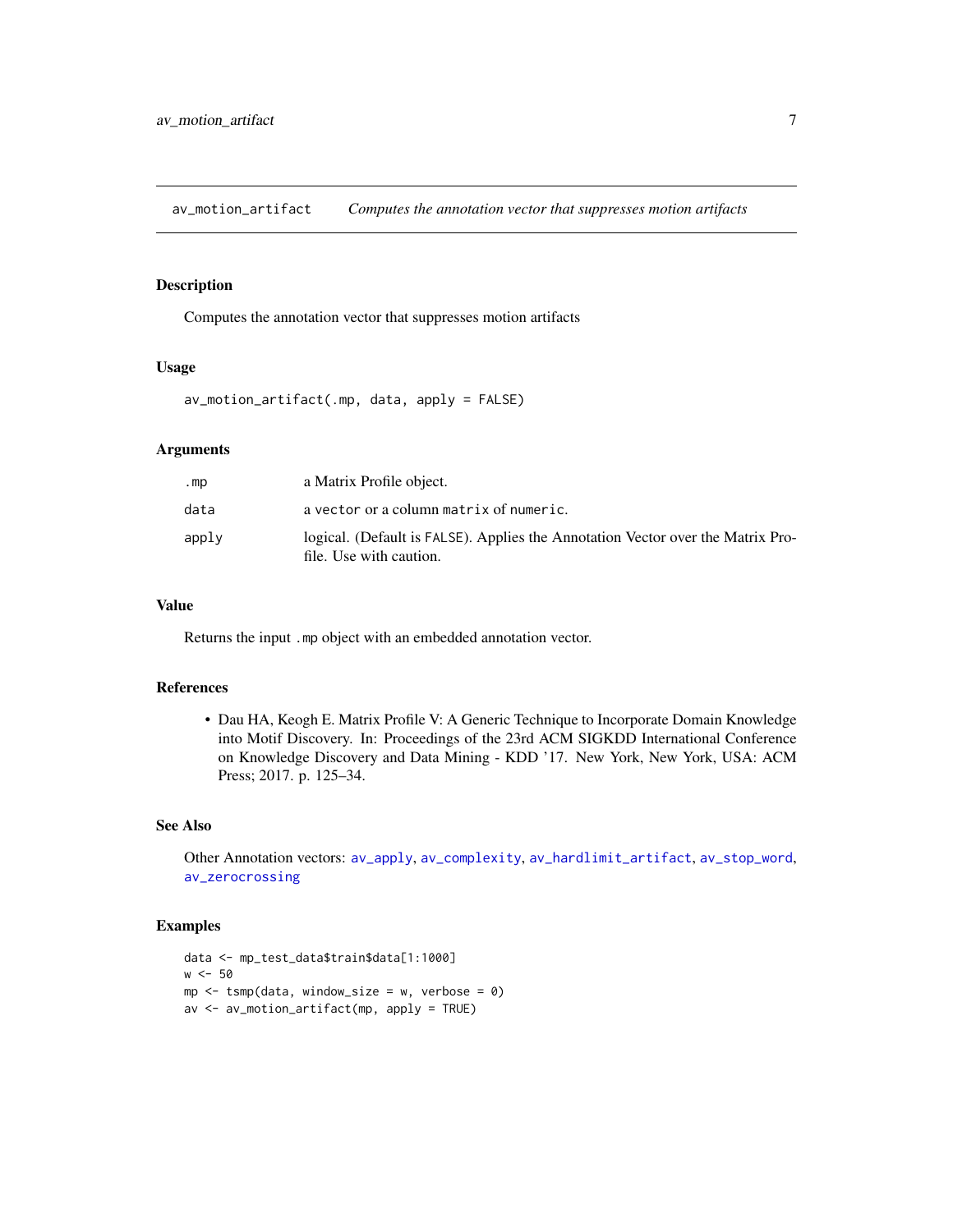<span id="page-7-1"></span><span id="page-7-0"></span>

Computes the annotation vector that suppresses stop-word motifs

# Usage

```
av_stop_word(.mp, data, stop_word_loc, exclusion_zone = NULL,
  threshold = 0.1, apply = FALSE)
```
# Arguments

| .mp       | a Matrix Profile object.                                                                                      |
|-----------|---------------------------------------------------------------------------------------------------------------|
| data      | a vector or a column matrix of numeric.                                                                       |
|           | stop_word_loc an int. The index of stop word location.                                                        |
|           | exclusion_zone a numeric. Size of the exclusion zone, based on window_size (default is NULL).<br>See details. |
| threshold | a numeric. (default is $0.1$ ).                                                                               |
| apply     | logical. (Default is FALSE). Applies the Annotation Vector over the Matrix Pro-<br>file. Use with caution.    |

# Details

The function is intended to be generic. However, its parameters (stop\_word\_loc, exclusion\_zone and threshold) are highly dataset dependent.

#### Value

Returns the input .mp object with an embedded annotation vector.

# References

• Dau HA, Keogh E. Matrix Profile V: A Generic Technique to Incorporate Domain Knowledge into Motif Discovery. In: Proceedings of the 23rd ACM SIGKDD International Conference on Knowledge Discovery and Data Mining - KDD '17. New York, New York, USA: ACM Press; 2017. p. 125–34.

# See Also

Other Annotation vectors: [av\\_apply](#page-3-1), [av\\_complexity](#page-4-1), [av\\_hardlimit\\_artifact](#page-5-1), [av\\_motion\\_artifact](#page-6-1), [av\\_zerocrossing](#page-8-1)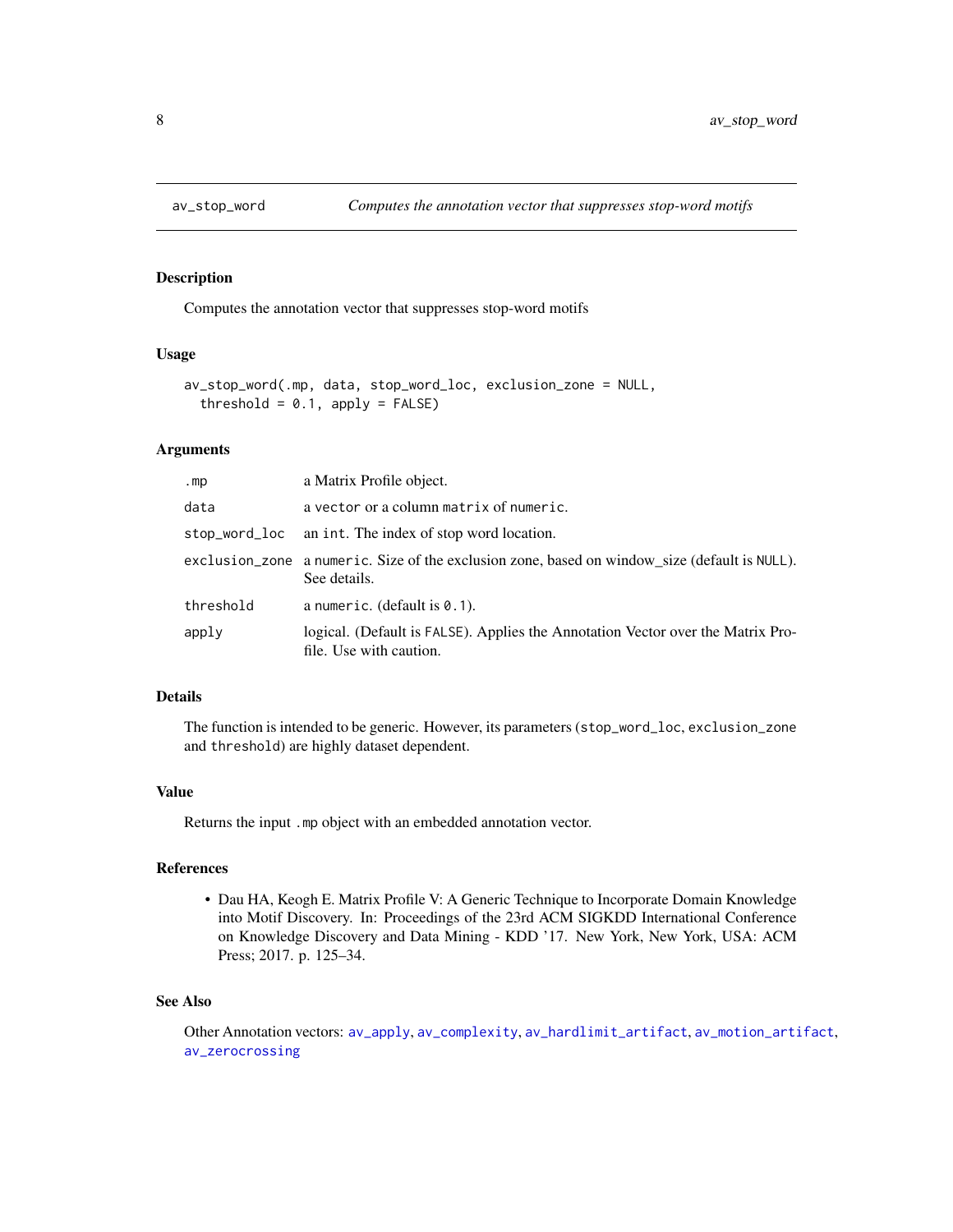# <span id="page-8-0"></span>av\_zerocrossing 9

#### Examples

```
data <- mp_test_data$train$data[1:1000]
w < -50mp \le - tsmp(data, window_size = w, verbose = 0)
av <- av_stop_word(mp, stop_word_loc = 150, apply = TRUE)
```
<span id="page-8-1"></span>av\_zerocrossing *Computes the annotation vector that favors number of zero crossing*

#### Description

Computes the annotation vector that favors number of zero crossing

#### Usage

```
av_zerocrossing(.mp, data, apply = FALSE)
```
#### Arguments

| mp    | a Matrix Profile object.                                                                                   |
|-------|------------------------------------------------------------------------------------------------------------|
| data  | a vector or a column matrix of numeric.                                                                    |
| apply | logical. (Default is FALSE). Applies the Annotation Vector over the Matrix Pro-<br>file. Use with caution. |

# Value

Returns the input .mp object with an embedded annotation vector.

# References

• Dau HA, Keogh E. Matrix Profile V: A Generic Technique to Incorporate Domain Knowledge into Motif Discovery. In: Proceedings of the 23rd ACM SIGKDD International Conference on Knowledge Discovery and Data Mining - KDD '17. New York, New York, USA: ACM Press; 2017. p. 125–34.

# See Also

Other Annotation vectors: [av\\_apply](#page-3-1), [av\\_complexity](#page-4-1), [av\\_hardlimit\\_artifact](#page-5-1), [av\\_motion\\_artifact](#page-6-1), [av\\_stop\\_word](#page-7-1)

```
data <- mp_test_data$train$data[1:1000]
w < -50mp \le - tsmp(data, window_size = w, verbose = 0)
av <- av_zerocrossing(mp, apply = TRUE)
```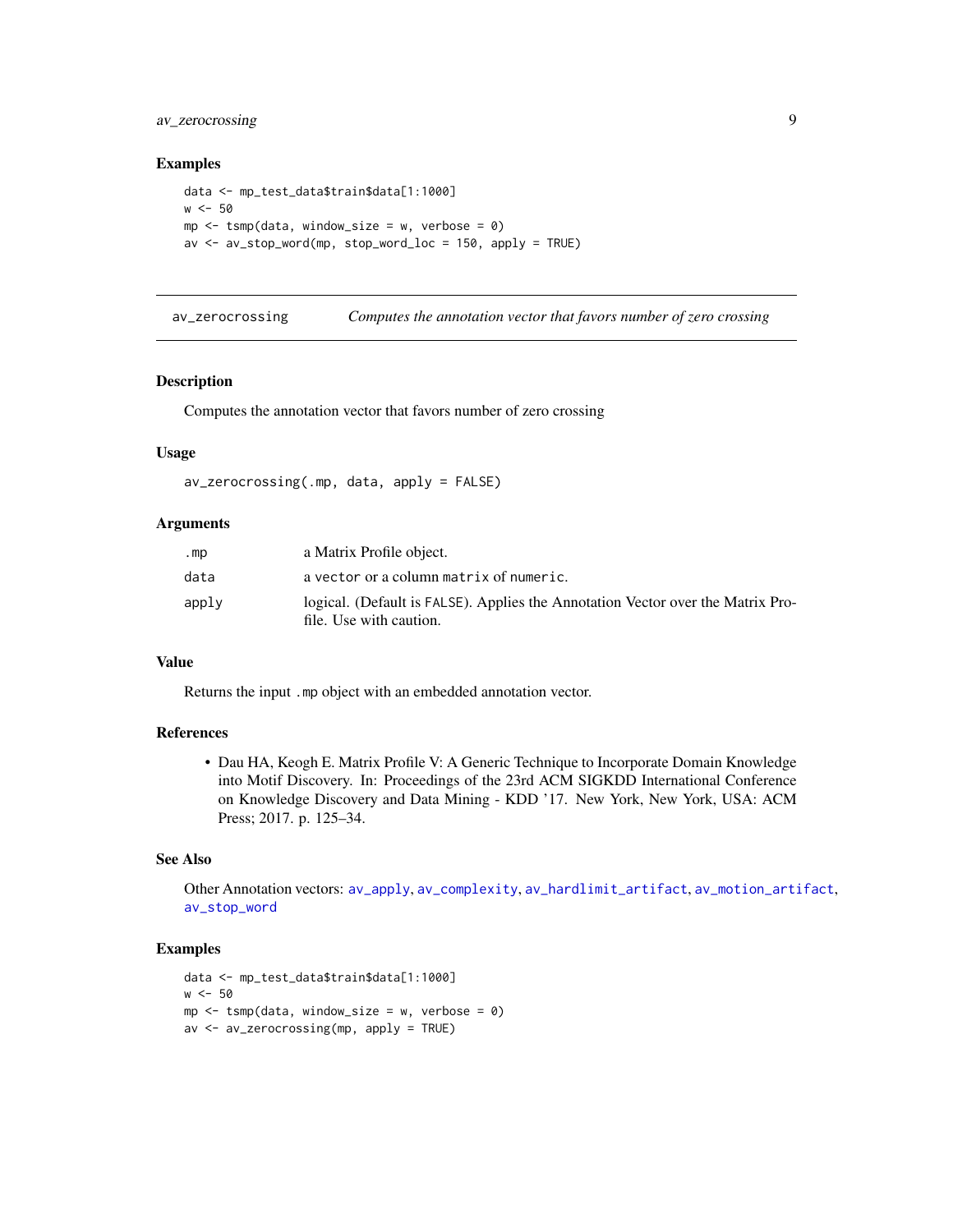<span id="page-9-0"></span>

Mueen's Algorithm for Similarity Search is The Fastest Similarity Search Algorithm for Time Series Subsequences under Euclidean Distance and Correlation Coefficient.

#### Usage

```
dist_profile(data, query, ..., window_size = NULL, method = "v3",
  index = 1, k = NULL, weight = NULL, paa = 1)
```
# Arguments

| data        | a matrix or a vector.                                                                                                                         |
|-------------|-----------------------------------------------------------------------------------------------------------------------------------------------|
| query       | a matrix or a vector. See details.                                                                                                            |
| $\ddotsc$   | Precomputed values from the first iteration. If not supplied, these values will be<br>computed.                                               |
| window_size | an int or NULL. Sliding window size. See details.                                                                                             |
| method      | method that will be used to calculate the distance profile. See details.                                                                      |
| index       | an int. Index of query window. See details.                                                                                                   |
| k           | an int or NULL. Default is NULL. Defines the size of batch for MASS V3. Prefer<br>to use a power of 2. If NULL, it will be set automatically. |
| weight      | a vector of numeric or NULL with the same length of the window_size. This is<br>a MASS extension to weight the query.                         |
| paa         | a numeric. Default is 1. Factor of PAA reduction $(2 == \text{half of size})$ . This is a<br>MASS extension.                                  |

#### Details

This function has several ways to work:

Case 1: You have a small sized query and the data. In this case you only have to provide the first two parameters data and query. Internally the window\_size will be get from the query length.

Case 2: You have one or two data vectors and want to compute the join or self-similarity. In this case you need to use the recursive solution. The parameters are data, query, window\_size and index. The first iteration don't need the index unless you are starting somewhere else. The query will be the source of a query\_window, starting on index, with length of window\_size.

The method defines which MASS will be used. Current supported values are: v2, v3, weighted.

#### Value

Returns the distance\_profile for the given query and the last\_product for STOMP algorithm and the parameters for recursive call. See details.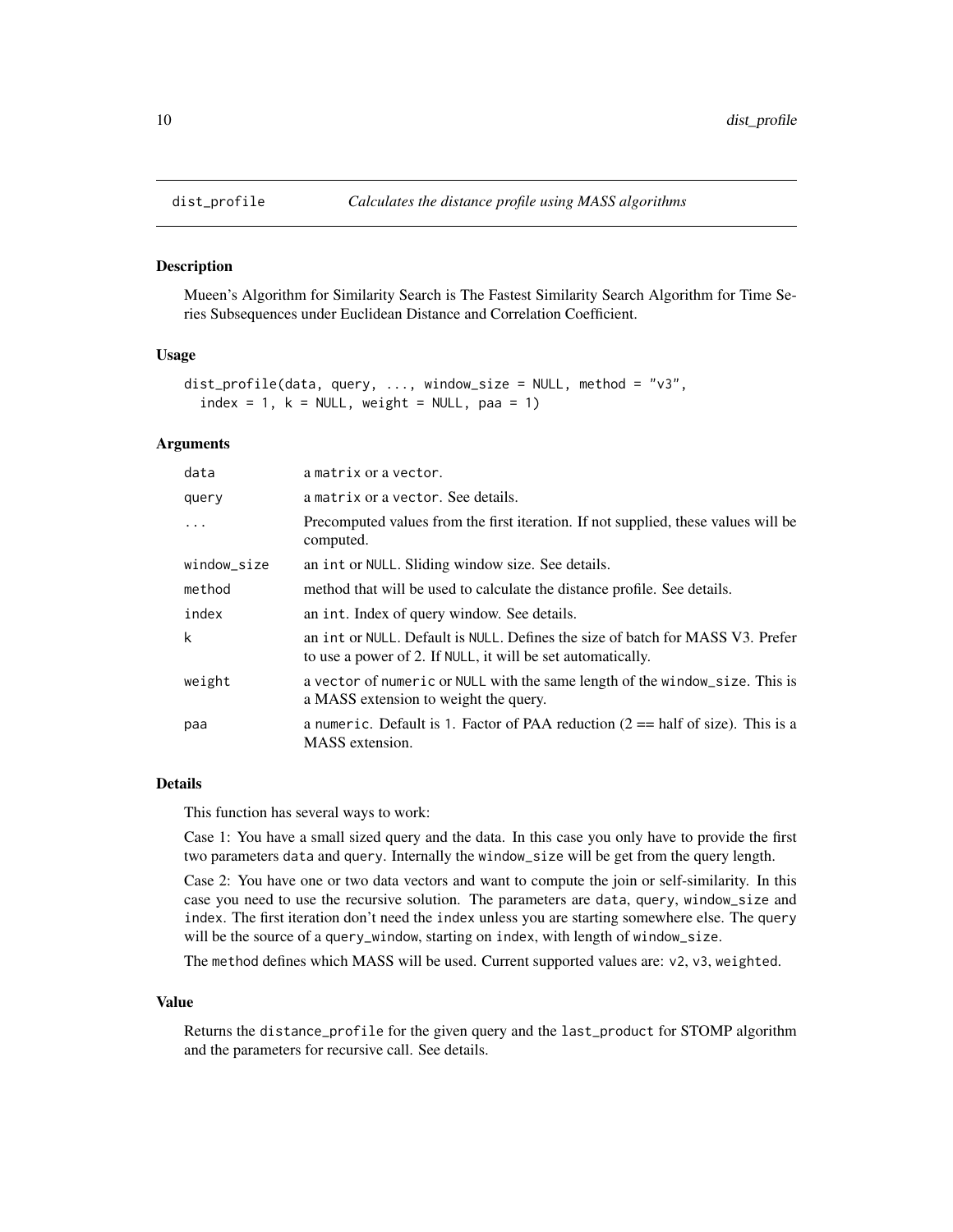# <span id="page-10-0"></span>fast\_movavg 11

# References

• Abdullah Mueen, Yan Zhu, Michael Yeh, Kaveh Kamgar, Krishnamurthy Viswanathan, Chetan Kumar Gupta and Eamonn Keogh (2015), The Fastest Similarity Search Algorithm for Time Series Subsequences under Euclidean Distance

Website: <https://www.cs.unm.edu/~mueen/FastestSimilaritySearch.html>

#### Examples

```
w <- mp_toy_data$sub_len
ref_data <- mp_toy_data$data[, 1]
# minimum example, data and query
nn <- dist_profile(ref_data, ref_data[1:w])
distance_profile <- Re(sqrt(nn$distance_profile))
# data and indexed query
nn <- dist_profile(ref_data, ref_data, window_size = w, index = 10)
distance_profile <- Re(sqrt(nn$distance_profile))
# recursive
nn <- NULL
for (i in seq_len(10)) {
  nn <- dist_profile(ref_data, ref_data, nn, window_size = w, index = i)
}
# weighted
weight <- c(rep(1, w / 3), rep(0.5, w / 3), rep(0.8, w / 3)) # just an example
nn <- dist_profile(ref_data, ref_data, window_size = w, index = 1, method = "weighted",
weight = weight)
distance_profile <- Re(sqrt(nn$distance_profile))
```
fast\_movavg *Fast implementation of moving average and*

# **Description**

Fast implementation of moving average and

# Usage

```
fast_movavg(data, window_size)
```

| data        | a vector or a column matrix of numeric. |
|-------------|-----------------------------------------|
| window size | moving sd window size                   |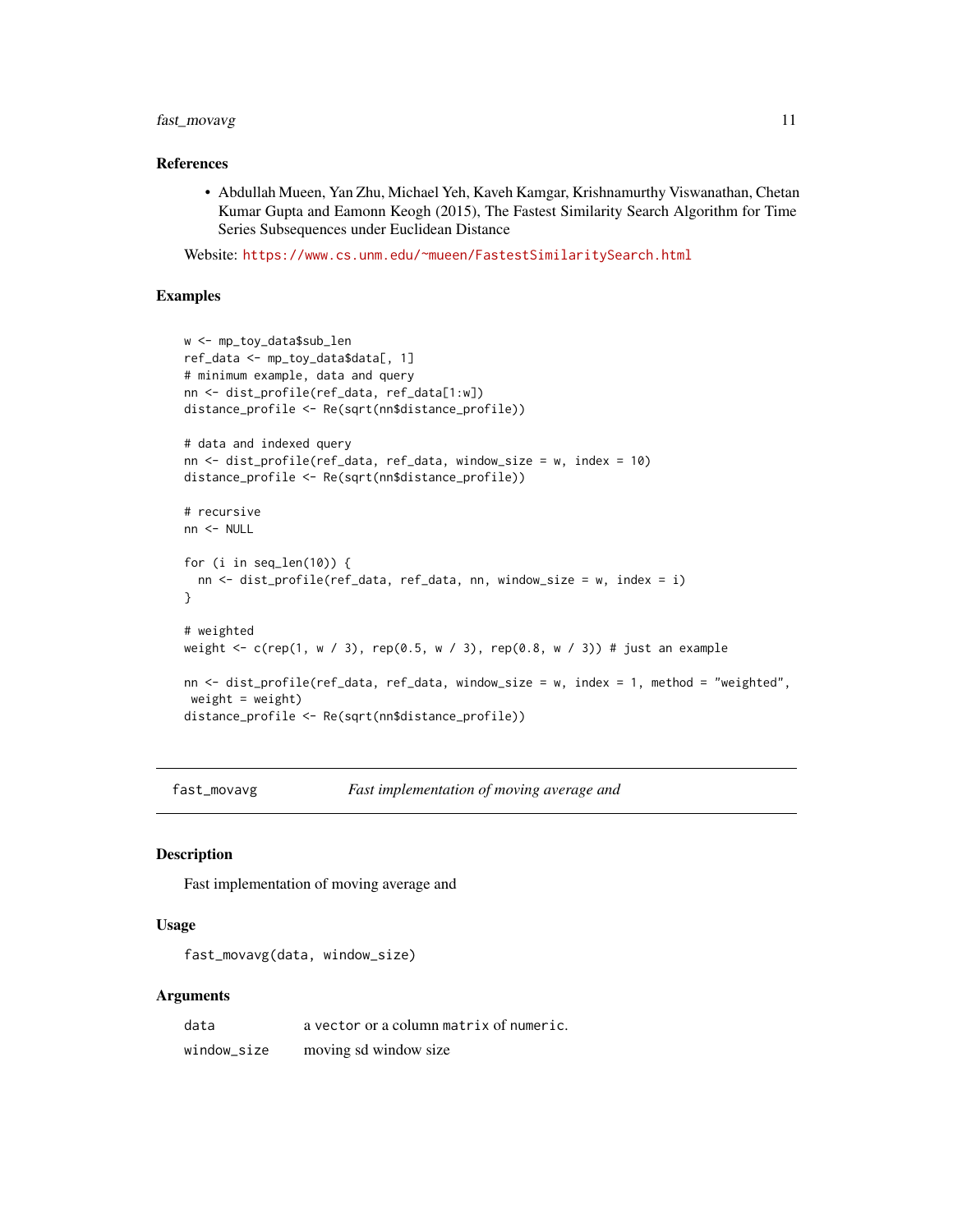# <span id="page-11-0"></span>Value

Returns a vector with the moving average

# Examples

data\_avg <- fast\_movavg(mp\_toy\_data\$data[, 1], mp\_toy\_data\$sub\_len)

fast\_movsd *Fast implementation of moving standard deviation using filter*

# Description

Fast implementation of moving standard deviation using filter

# Usage

fast\_movsd(data, window\_size)

# Arguments

| data        | a vector or a column matrix of numeric. |
|-------------|-----------------------------------------|
| window size | moving sd window size                   |

#### Value

Returns a vector with the moving standard deviation

# Examples

```
data_sd <- fast_movsd(mp_toy_data$data[, 1], mp_toy_data$sub_len)
```
find\_chains *Find Time Series Chains*

#### Description

Time Series Chains is a new primitive for time series data mining.

# Usage

```
find_chains(.mp)
```
# Arguments

.mp a TSMP object of class MatrixProfile.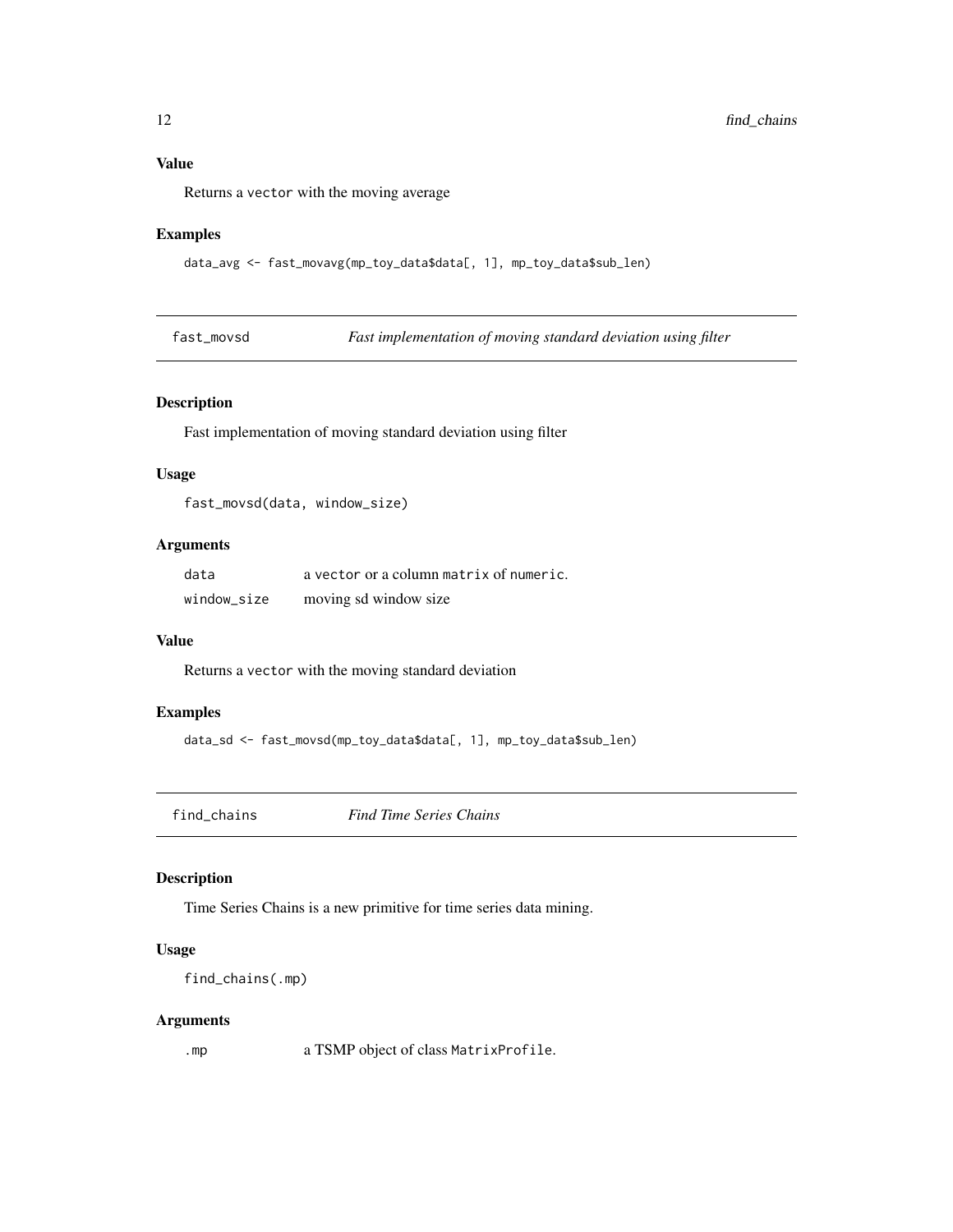# <span id="page-12-0"></span>find\_discord 13

# Value

Returns the input .mp object with a new name chain. It contains: chains, a list of chains founded with more than 2 patterns and best with the best one.

# References

• Zhu Y, Imamura M, Nikovski D, Keogh E. Matrix Profile VII: Time Series Chains: A New Primitive for Time Series Data Mining. Knowl Inf Syst. 2018 Jun 2;1–27.

Website: <https://sites.google.com/site/timeserieschain/>

# Examples

```
w < -50data <- mp_gait_data
mp \le - tsmp(data, window_size = w, exclusion_zone = 1 / 4, verbose = 0)
mp <- find_chains(mp)
```
find\_discord *Search for Discord*

# Description

Search for Discord

# Usage

```
find_discord(.mp, ...)
## S3 method for class 'MatrixProfile'
find_discord(.mp, data, n_discords = 1,
  n_{\text{neighbours}} = 3, radius = 3, exclusion_zone = NULL, ...)
```

| .mp         | a TSMP object of class Matrix Profile                                                                                         |
|-------------|-------------------------------------------------------------------------------------------------------------------------------|
| $\ddots$    | further arguments to be passed to class specific function.                                                                    |
| data        | the data used to build the Matrix Profile, if not embedded.                                                                   |
| n_discords  | an int. Number of discords to find. (Default is 1).                                                                           |
| n_neighbors | an int. Number of neighbors to find. (Default is 3).                                                                          |
| radius      | an int. Set a threshold to exclude matching neighbors with distance $>$ current<br>discord distance * radius. (Default is 3). |
|             | exclusion_zone if a number will be used instead of embedded value. (Default is NULL).                                         |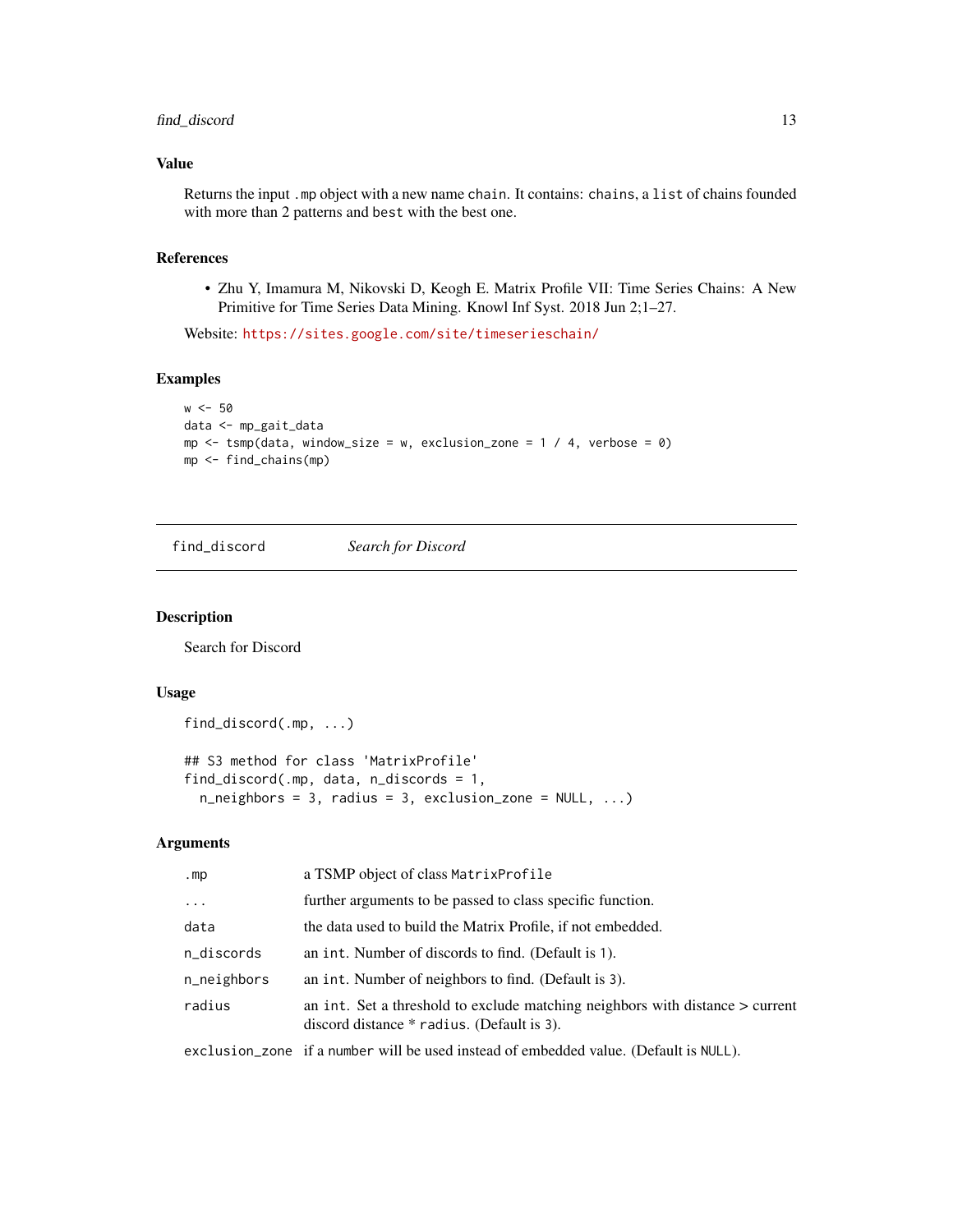# Value

For class MatrixProfile, returns the input .mp object with a new name discord. It contains: discord\_idx, a vector of discords founded.

# Examples

```
# Single dimension data
w < -50data <- mp_gait_data
mp \le -tsmp(data, window_size = w, exclusion_zone = 1 / 4, verbose = 0)
mp <- find_discord(mp)
```
find\_motif *Search for Motifs*

# Description

Search for Motifs

# Usage

```
find_motif(.mp, ...)
## S3 method for class 'MatrixProfile'
find_motif(.mp, data, n_motifs = 3,
  n_neighbors = 10, radius = 3, exclusion_zone = NULL, ...)
## S3 method for class 'MultiMatrixProfile'
```

```
find_motif(.mp, data, n_motifs = 3,
 mode = c("guided", "unconstrained"), n-bit = 4,exclusion\_zone = NULL, n\_dim = NULL, ...)
```

| .mp                | a TSMP object of class MatrixProfile or MultiMatrixProfile.                                                               |
|--------------------|---------------------------------------------------------------------------------------------------------------------------|
| $\cdots$           | further arguments to be passed to class specific function.                                                                |
| data               | the data used to build the Matrix Profile, if not embedded.                                                               |
| n_motifs           | an int. Number of motifs to find. (Default is 3).                                                                         |
| n_neighbors        | an int. Number of neighbors to find. (Default is 10).                                                                     |
| radius             | an int. Set a threshold to exclude matching neighbors with distance > current<br>motif distance * radius. (Default is 3). |
|                    | exclusion_zone if a number will be used instead of embedded value. (Default is NULL).                                     |
| mode               | a string. Guided or Unconstrained search. Allow partial match. (Default is<br>guided).                                    |
| $n$ <sub>bit</sub> | an int. Bit size for discretization. Ignored on Guided search. (Default is 4).                                            |
| $n\_dim$           | an int. Number of dimensions to use on Guided search instead of embedded<br>value. (Default is NULL).                     |

<span id="page-13-0"></span>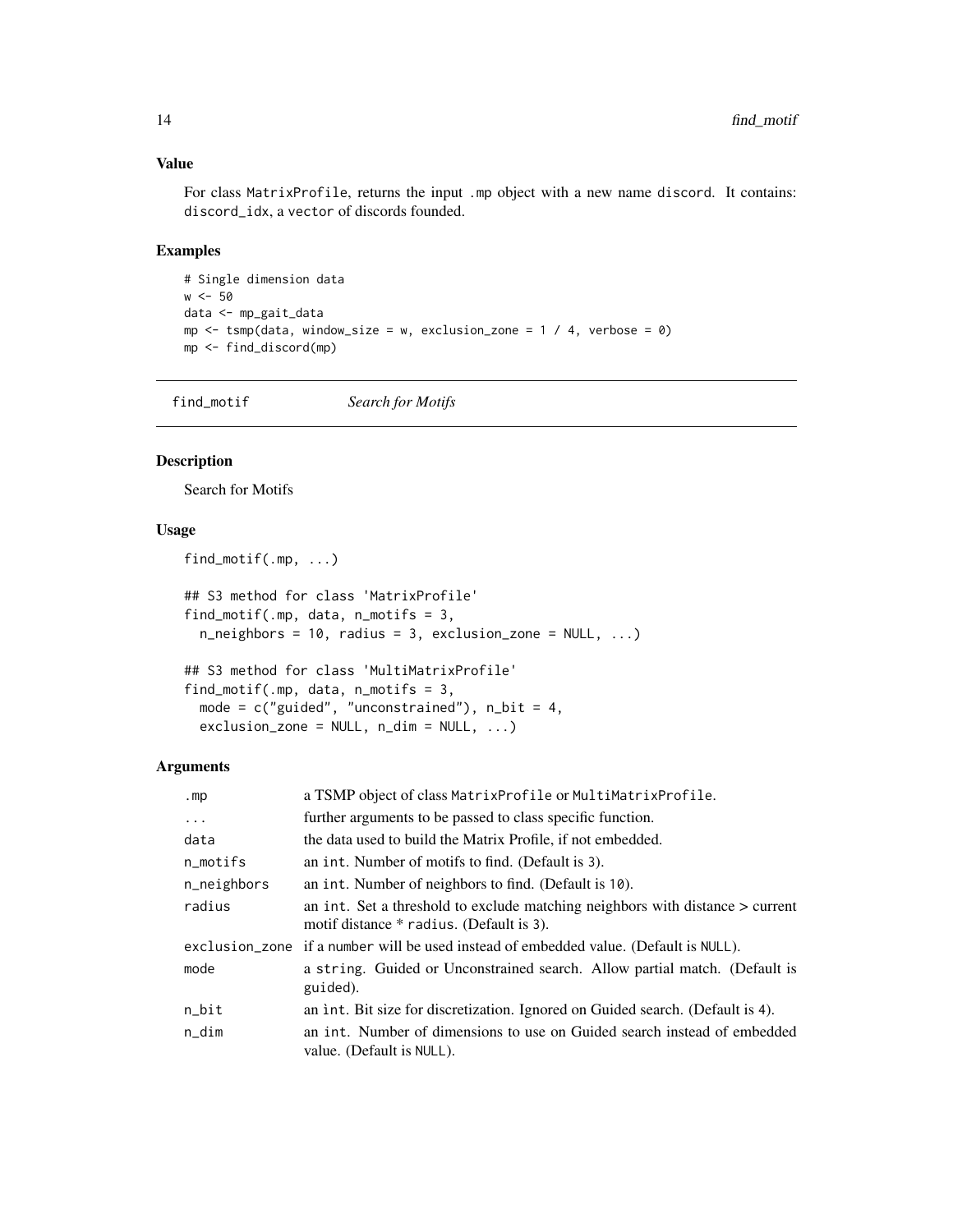<span id="page-14-0"></span> $f$ loss and the set of the set of the set of the set of the set of the set of the set of the set of the set of the set of the set of the set of the set of the set of the set of the set of the set of the set of the set of

# Value

For class MatrixProfile, returns the input .mp object with a new name motif. It contains: motif\_idx, a list of motif pairs founded and motif\_neighbor a list with respective motif's neighbors.

For class MultiMatrixProfile, returns the input .mp object with a new name motif. It contains: motif\_idx, a vector of motifs founded and motif\_dim a list the dimensions where the motifs were founded.

# Examples

```
# Single dimension data
w < -50data <- mp_gait_data
mp \le - tsmp(data, window_size = w, exclusion_zone = 1 / 4, verbose = 0)
mp <- find_motif(mp)
# Multidimension data
w <- mp_toy_data$sub_len
data <- mp_toy_data$data[1:200, ]
mp \le - tsmp(data, window_size = w, mode = "mstomp", verbose = 0)
mp <- find_motif(mp)
```
<span id="page-14-1"></span>

floss *Fast Low-cost Online Semantic Segmentation (FLOSS)*

# Description

Fast Low-cost Online Semantic Segmentation (FLOSS)

#### Usage

```
floss(.mp, new_data, data_window, threshold = 1, exclusion_zone = NULL,
 chunk_size = NULL, keep\_cac = TRUE)
```

| .mp         | .mp a TSMP object of class MatrixProfile.                                                                                                                                                                                |
|-------------|--------------------------------------------------------------------------------------------------------------------------------------------------------------------------------------------------------------------------|
| new_data    | a matrix or vector of new observations.                                                                                                                                                                                  |
| data_window | an int. Sets the size of the buffer used to keep track of semantic changes.                                                                                                                                              |
| threshold   | a number. (Default is 1). Set the maximum value for evaluating semantic<br>changes. This is data specific. It is advised to check what is 'normal' for your<br>data.                                                     |
|             | exclusion_zone if a number will be used instead of embedded value. (Default is NULL).                                                                                                                                    |
| chunk size  | an int. (Default is NULL). Set the size of new data that will be added to Floss<br>in each iteration if new_data is large. If NULL, the size will be 50. This is not<br>needed if new_data is small, like 1 observation. |
| keep_cac    | a logical. (Default is TRUE). If set to FALSE, the cac_final will contain only<br>values within data_window                                                                                                              |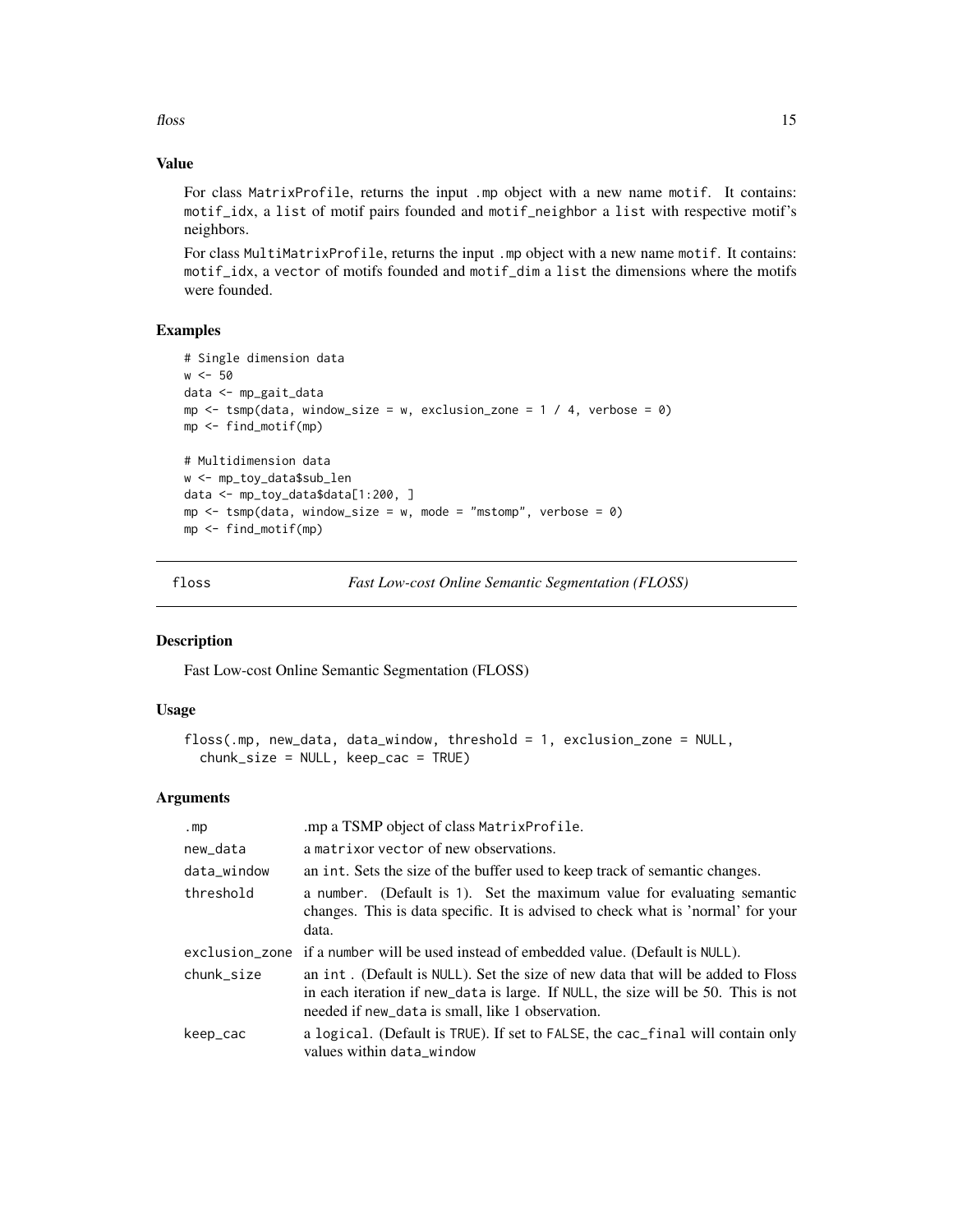# Value

Returns the input .mp object new names: cac the corrected arc count, cac\_finalthe combination of cac after repeated calls of floss(), floss with the location of semantic changes and floss\_vals with the normalized arc count value of the semantic change positions.

# References

• Gharghabi S, Ding Y, Yeh C-CM, Kamgar K, Ulanova L, Keogh E. Matrix Profile VIII: Domain Agnostic Online Semantic Segmentation at Superhuman Performance Levels. In: 2017 IEEE International Conference on Data Mining (ICDM). IEEE; 2017. p. 117–26.

Website: <https://sites.google.com/site/onlinesemanticsegmentation/>

Website: <http://www.cs.ucr.edu/~eamonn/MatrixProfile.html>

# See Also

Other Semantic Segmentations: [floss\\_cac](#page-15-1), [floss\\_extract](#page-16-1), [fluss\\_cac](#page-18-1), [fluss\\_extract](#page-19-1), [fluss\\_score](#page-20-1), [fluss](#page-17-1)

#### Examples

```
data <- mp_fluss_data$tilt_abp$data[1:1000]
new_data <- mp_fluss_data$tilt_abp$data[1001:1010]
new_data2 <- mp_fluss_data$tilt_abp$data[1011:1020]
w < - 80mp \le - tsmp(data, window_size = w, verbose = 0)
data_window <- 1000
mp <- floss(mp, new_data, data_window)
mp <- floss(mp, new_data2, data_window)
```
<span id="page-15-1"></span>floss\_cac *FLOSS - Corrected Arc Counts*

## Description

Computes the arc count with edge and 'online' correction (CAC).

#### Usage

```
floss_cac(.mp, data_window, exclusion_zone = NULL)
```

| .mp         | a TSMP object of class MatrixProfile.                                                 |
|-------------|---------------------------------------------------------------------------------------|
| data window | an int. Sets the size of the buffer used to keep track of semantic changes.           |
|             | exclusion_zone if a number will be used instead of embedded value. (Default is NULL). |

<span id="page-15-0"></span>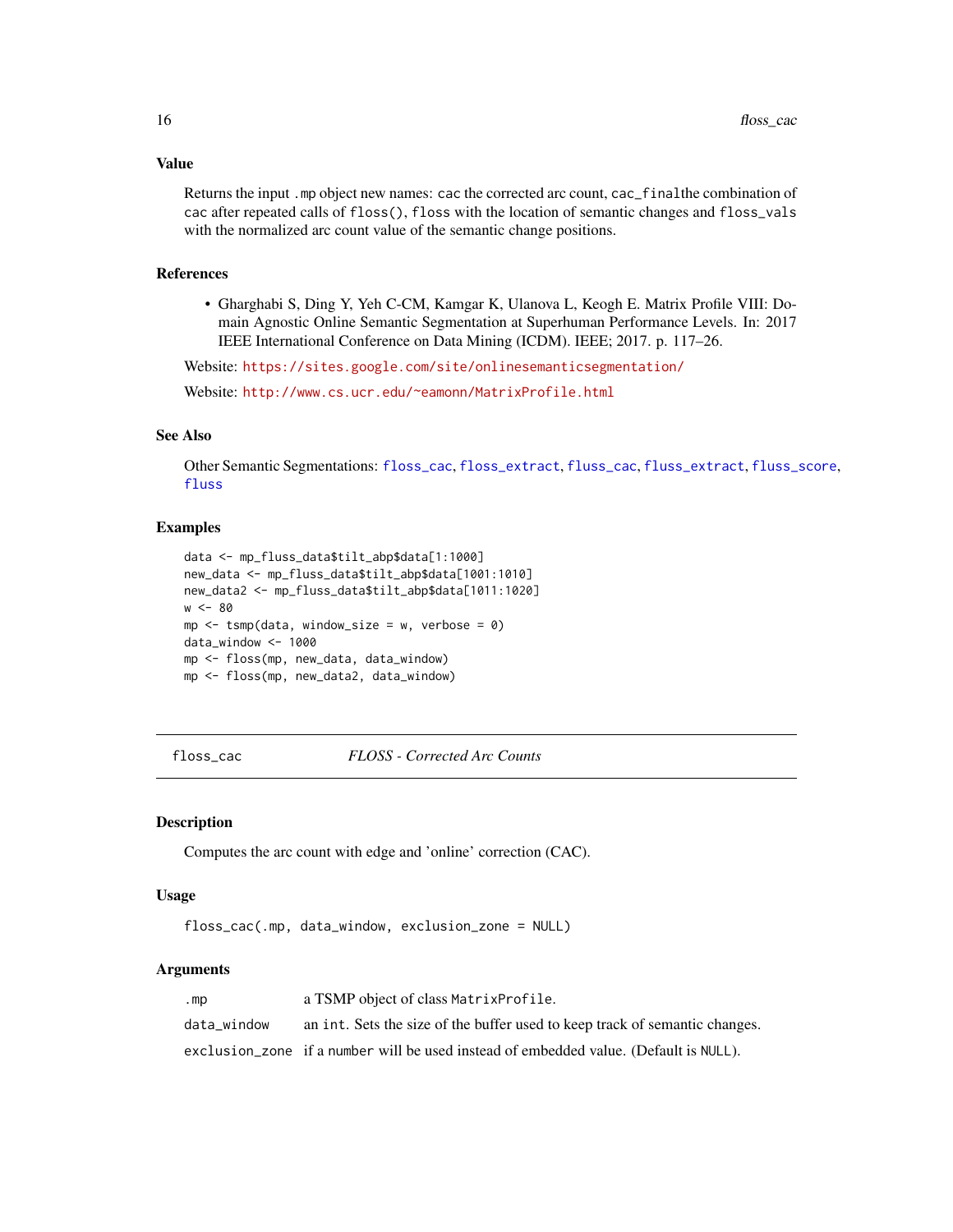# <span id="page-16-0"></span>floss\_extract 17

# Details

Original paper suggest using the classic statistical-process-control heuristic to set a threshold where a semantic change may occur in CAC. This may be useful in real-time implementation as we don't know in advance the number of domain changes to look for. Please check original paper (1).

#### Value

Returns the input .mp object a new name cac with the corrected arc count and cac\_final the combination of cac after repeated calls of floss().

#### References

• Gharghabi S, Ding Y, Yeh C-CM, Kamgar K, Ulanova L, Keogh E. Matrix Profile VIII: Domain Agnostic Online Semantic Segmentation at Superhuman Performance Levels. In: 2017 IEEE International Conference on Data Mining (ICDM). IEEE; 2017. p. 117–26.

Website: <https://sites.google.com/site/onlinesemanticsegmentation/>

Website: <http://www.cs.ucr.edu/~eamonn/MatrixProfile.html>

# See Also

Other Semantic Segmentations: [floss\\_extract](#page-16-1), [floss](#page-14-1), [fluss\\_cac](#page-18-1), [fluss\\_extract](#page-19-1), [fluss\\_score](#page-20-1), [fluss](#page-17-1)

#### Examples

```
data <- mp_fluss_data$tilt_abp$data[1:1000]
new_data <- mp_fluss_data$tilt_abp$data[1001:1010]
w < -10mp \le - tsmp(data, window_size = w, verbose = 0)
data_window <- 1000
mp <- stompi_update(mp, new_data, data_window)
mp <- floss_cac(mp, data_window)
```
<span id="page-16-1"></span>floss\_extract *FLOSS - Extract Segments*

#### Description

Extract candidate points of semantic changes.

#### Usage

```
floss_extract(.mpac, threshold = 1, exclusion_zone = NULL)
```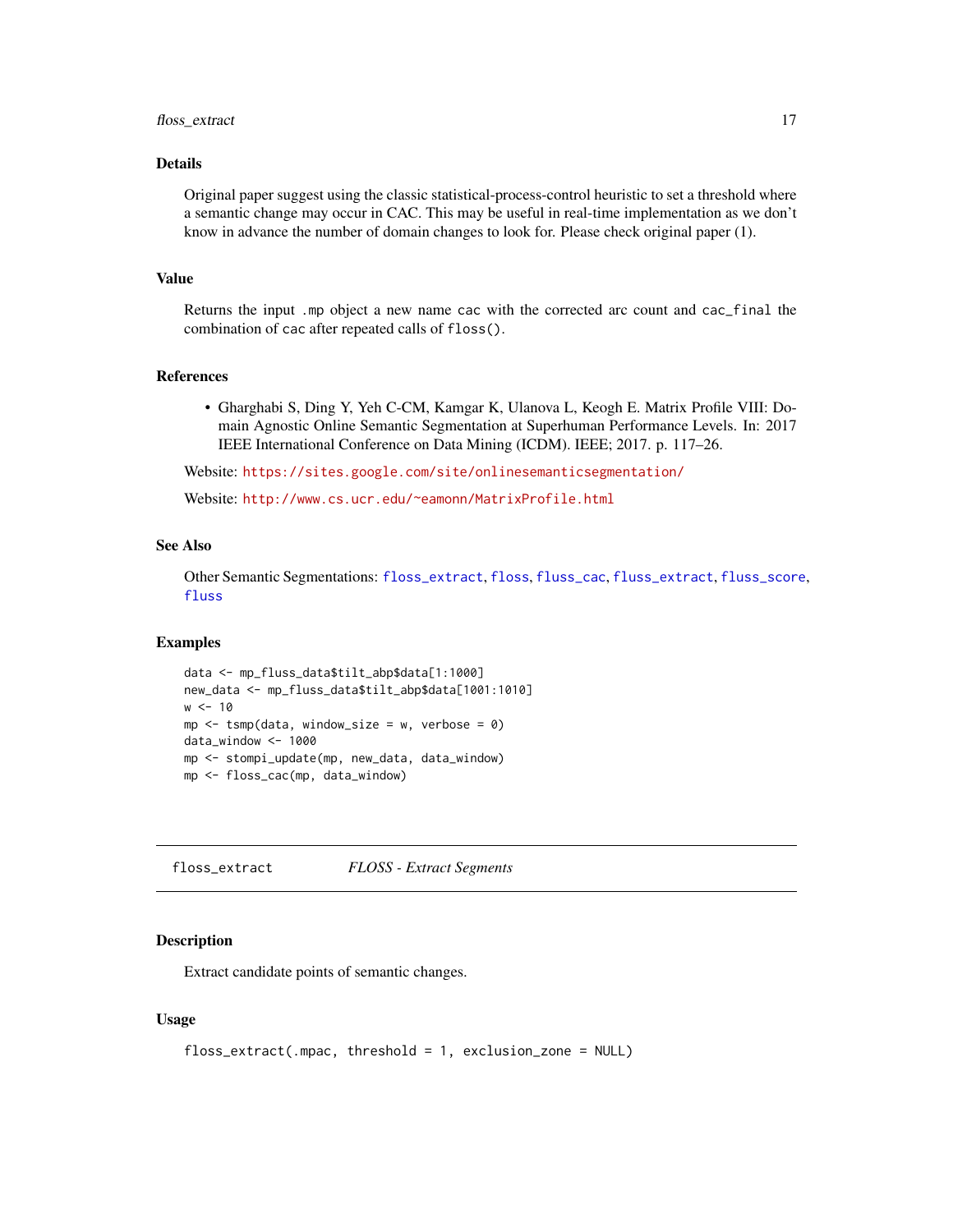#### <span id="page-17-0"></span>**Arguments**

| .mpac     | a TSMP object of class ArcCount.                                                                                                                                     |  |
|-----------|----------------------------------------------------------------------------------------------------------------------------------------------------------------------|--|
| threshold | a number. (Default is 1). Set the maximum value for evaluating semantic<br>changes. This is data specific. It is advised to check what is 'normal' for your<br>data. |  |
|           | exclusion zone if a number will be used instead of embedded value. (Default is NULL).                                                                                |  |

#### Value

Returns the input .mp object a new name floss with the location of semantic changes and floss\_vals with the normalized arc count value of the semantic change positions.

#### References

• Gharghabi S, Ding Y, Yeh C-CM, Kamgar K, Ulanova L, Keogh E. Matrix Profile VIII: Domain Agnostic Online Semantic Segmentation at Superhuman Performance Levels. In: 2017 IEEE International Conference on Data Mining (ICDM). IEEE; 2017. p. 117–26.

Website: <https://sites.google.com/site/onlinesemanticsegmentation/>

Website: <http://www.cs.ucr.edu/~eamonn/MatrixProfile.html>

#### See Also

Other Semantic Segmentations: [floss\\_cac](#page-15-1), [floss](#page-14-1), [fluss\\_cac](#page-18-1), [fluss\\_extract](#page-19-1), [fluss\\_score](#page-20-1), [fluss](#page-17-1)

#### Examples

```
data <- mp_fluss_data$tilt_abp$data[1:1000]
w < -10mp \le - \text{tsmp}(\text{data}, \text{window\_size} = w, \text{ verbose} = \emptyset)mp <- fluss_cac(mp)
mp <- fluss_extract(mp, 2)
```
<span id="page-17-1"></span>

fluss *Fast Low-cost Unipotent Semantic Segmentation (FLUSS)*

#### Description

FLUSS is a Domain Agnostic Online Semantic Segmentation that uses the assumption that when few arc are crossing a given index point, means that there is a high probability of semantic change. This function is a wrap to [fluss\\_cac\(\)](#page-18-1) and [fluss\\_extract\(\)](#page-19-1).

# Usage

```
fluss(.mp, num_segments = 1, exclusion_zone = NULL)
```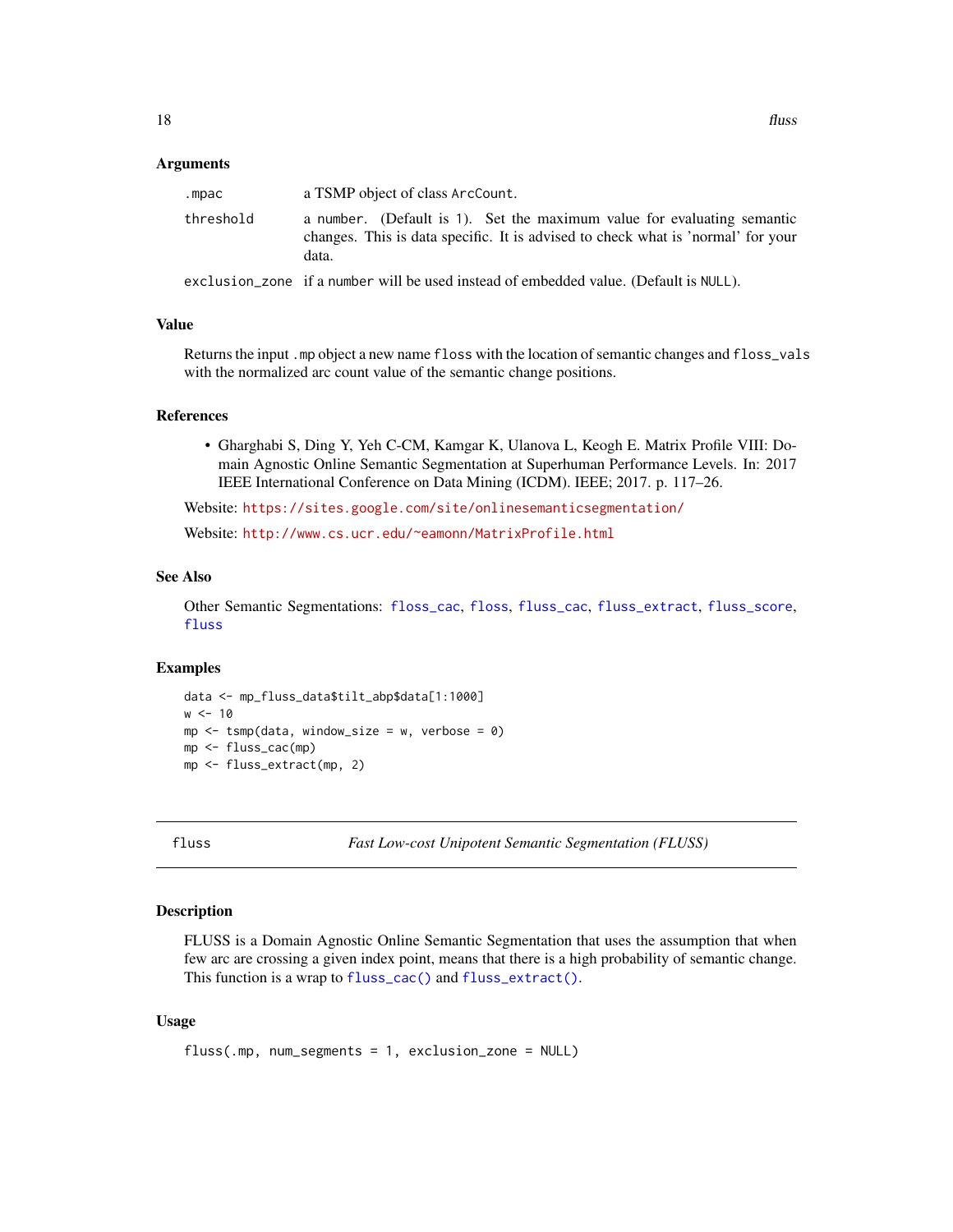#### <span id="page-18-0"></span>fluss\_cac 19

#### Arguments

| .mp          | a TSMP object of class Matrix Profile.                                                |
|--------------|---------------------------------------------------------------------------------------|
| num_segments | an int. Number of segments to extract. Based on domain knowledge.                     |
|              | exclusion_zone if a number will be used instead of embedded value. (Default is NULL). |

#### Value

Returns the input .mp object new names: cac, corrected arc count and fluss with the location of semantic changes.

#### References

• Gharghabi S, Ding Y, Yeh C-CM, Kamgar K, Ulanova L, Keogh E. Matrix Profile VIII: Domain Agnostic Online Semantic Segmentation at Superhuman Performance Levels. In: 2017 IEEE International Conference on Data Mining (ICDM). IEEE; 2017. p. 117–26.

Website: <https://sites.google.com/site/onlinesemanticsegmentation/>

Website: <http://www.cs.ucr.edu/~eamonn/MatrixProfile.html>

# See Also

Other Semantic Segmentations: [floss\\_cac](#page-15-1), [floss\\_extract](#page-16-1), [floss](#page-14-1), [fluss\\_cac](#page-18-1), [fluss\\_extract](#page-19-1), [fluss\\_score](#page-20-1)

#### Examples

data <- mp\_fluss\_data\$tilt\_abp\$data[1:1000]  $w < -10$  $mp \le -$  tsmp(data, window\_size = w, verbose = 0) mp <- fluss(mp, 2)

<span id="page-18-1"></span>fluss\_cac *FLUSS - Corrected Arc Counts*

#### Description

Computes the arc count with edge correction (CAC).

#### Usage

fluss\_cac(.mp, exclusion\_zone = NULL)

#### Arguments

.mp a TSMP object of class MatrixProfile.

exclusion\_zone if a number will be used instead of embedded value. (Default is NULL).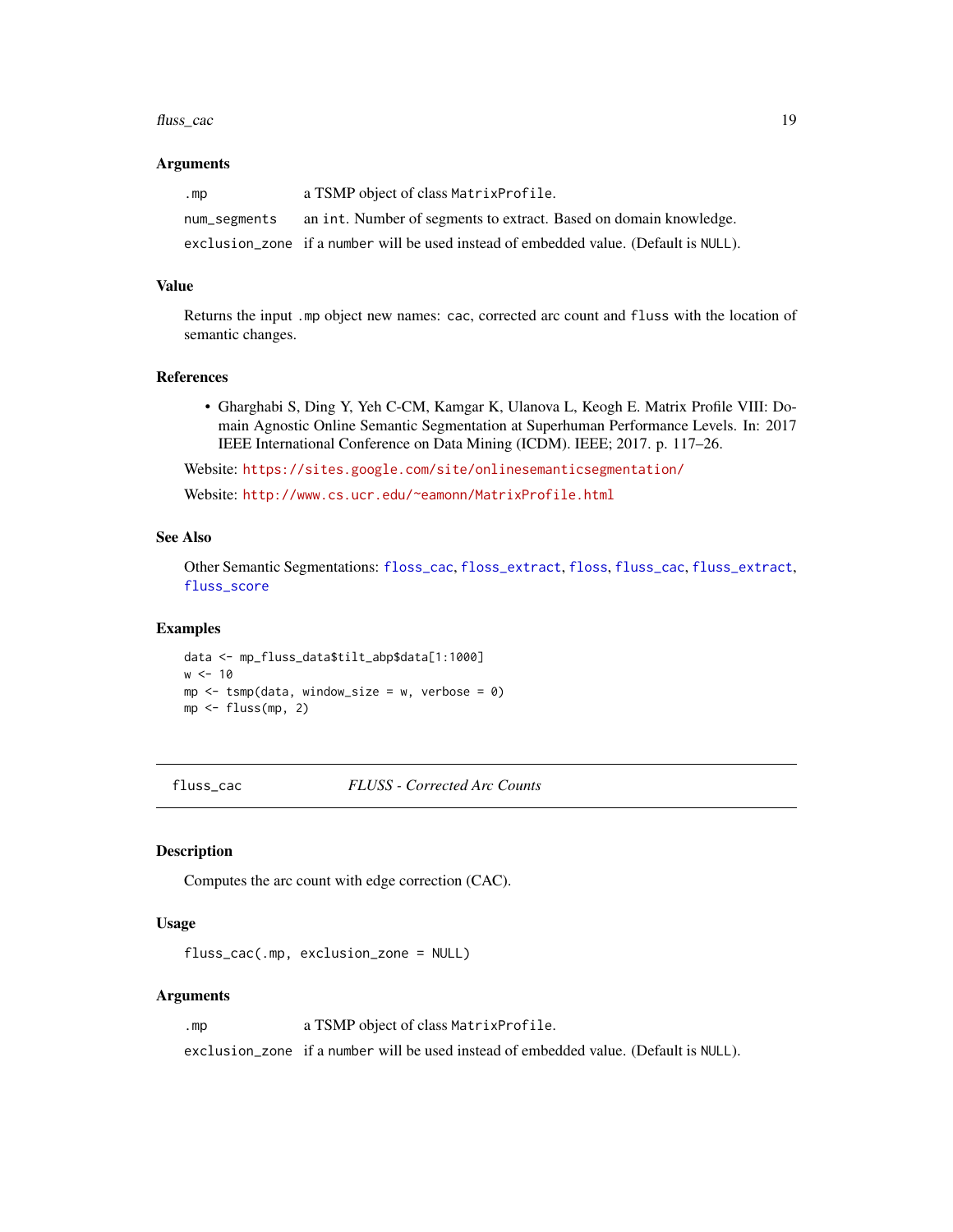# Details

Original paper suggest using the classic statistical-process-control heuristic to set a threshold where a semantic change may occur in CAC. This may be useful in real-time implementation as we don't know in advance the number of domain changes to look for. Please check original paper (1).

# Value

Returns the input .mp object a new name cac with the corrected arc count.

# References

• Gharghabi S, Ding Y, Yeh C-CM, Kamgar K, Ulanova L, Keogh E. Matrix Profile VIII: Domain Agnostic Online Semantic Segmentation at Superhuman Performance Levels. In: 2017 IEEE International Conference on Data Mining (ICDM). IEEE; 2017. p. 117–26.

Website: <https://sites.google.com/site/onlinesemanticsegmentation/>

Website: <http://www.cs.ucr.edu/~eamonn/MatrixProfile.html>

# See Also

Other Semantic Segmentations: [floss\\_cac](#page-15-1), [floss\\_extract](#page-16-1), [floss](#page-14-1), [fluss\\_extract](#page-19-1), [fluss\\_score](#page-20-1), [fluss](#page-17-1)

#### Examples

```
data <- mp_fluss_data$tilt_abp$data[1:1000]
w < -10mp \le - tsmp(data, window_size = w, verbose = 0)
mp <- fluss_cac(mp)
```
<span id="page-19-1"></span>fluss\_extract *FLUSS - Extract Segments*

#### Description

Extract candidate points of semantic changes.

# Usage

```
fluss_extract(.mpac, num_segments = 1, exclusion_zone = NULL)
```

| .mpac        | a TSMP object of class ArcCount.                                                      |
|--------------|---------------------------------------------------------------------------------------|
| num_segments | an int. Number of segments to extract. Based on domain knowledge.                     |
|              | exclusion_zone if a number will be used instead of embedded value. (Default is NULL). |

<span id="page-19-0"></span>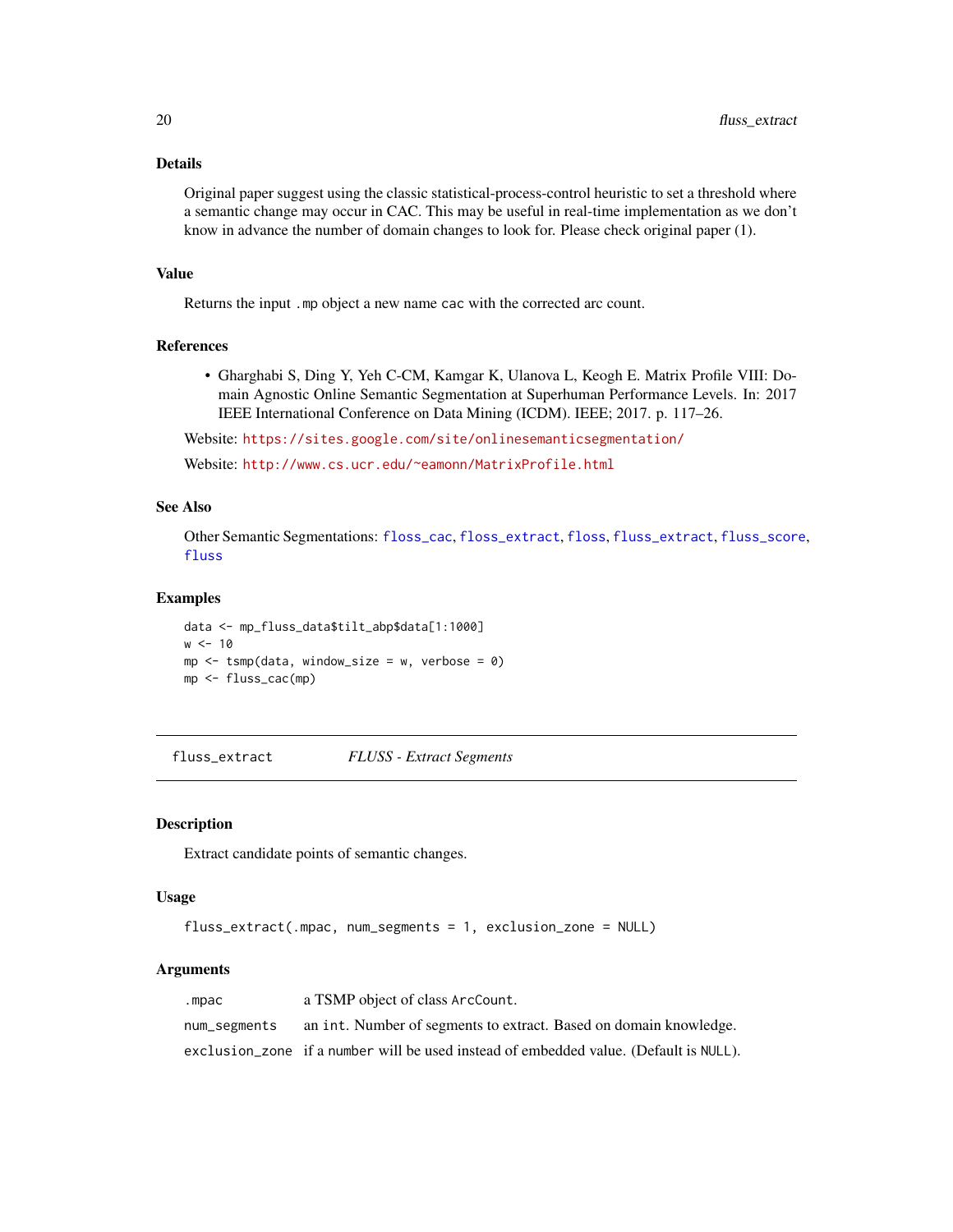# <span id="page-20-0"></span>fluss\_score 21

# Value

Returns the input .mp object a new name fluss with the location of semantic changes.

#### References

• Gharghabi S, Ding Y, Yeh C-CM, Kamgar K, Ulanova L, Keogh E. Matrix Profile VIII: Domain Agnostic Online Semantic Segmentation at Superhuman Performance Levels. In: 2017 IEEE International Conference on Data Mining (ICDM). IEEE; 2017. p. 117–26.

Website: <https://sites.google.com/site/onlinesemanticsegmentation/>

Website: <http://www.cs.ucr.edu/~eamonn/MatrixProfile.html>

# See Also

Other Semantic Segmentations: [floss\\_cac](#page-15-1), [floss\\_extract](#page-16-1), [floss](#page-14-1), [fluss\\_cac](#page-18-1), [fluss\\_score](#page-20-1), [fluss](#page-17-1)

#### Examples

```
data <- mp_fluss_data$tilt_abp$data[1:1000]
w < -10mp \le - tsmp(data, window_size = w, verbose = 0)
mp <- fluss_cac(mp)
mp <- fluss_extract(mp, 2)
```
# <span id="page-20-1"></span>fluss\_score *FLUSS - Prediction score calculation*

#### Description

FLUSS - Prediction score calculation

#### Usage

```
fluss_score(gtruth, extracted, data_size)
```
# Arguments

| gtruth    | an int or vector of int with the ground truth index of segments.              |
|-----------|-------------------------------------------------------------------------------|
| extracted | an int or vector of int with the extracted indexes from fluss $ext{next}()$ . |
| data size | an int. Size of original input data.                                          |

# Value

Returns the score of predicted semantic transitions compared with the ground truth. Zero is the best, One is the worst.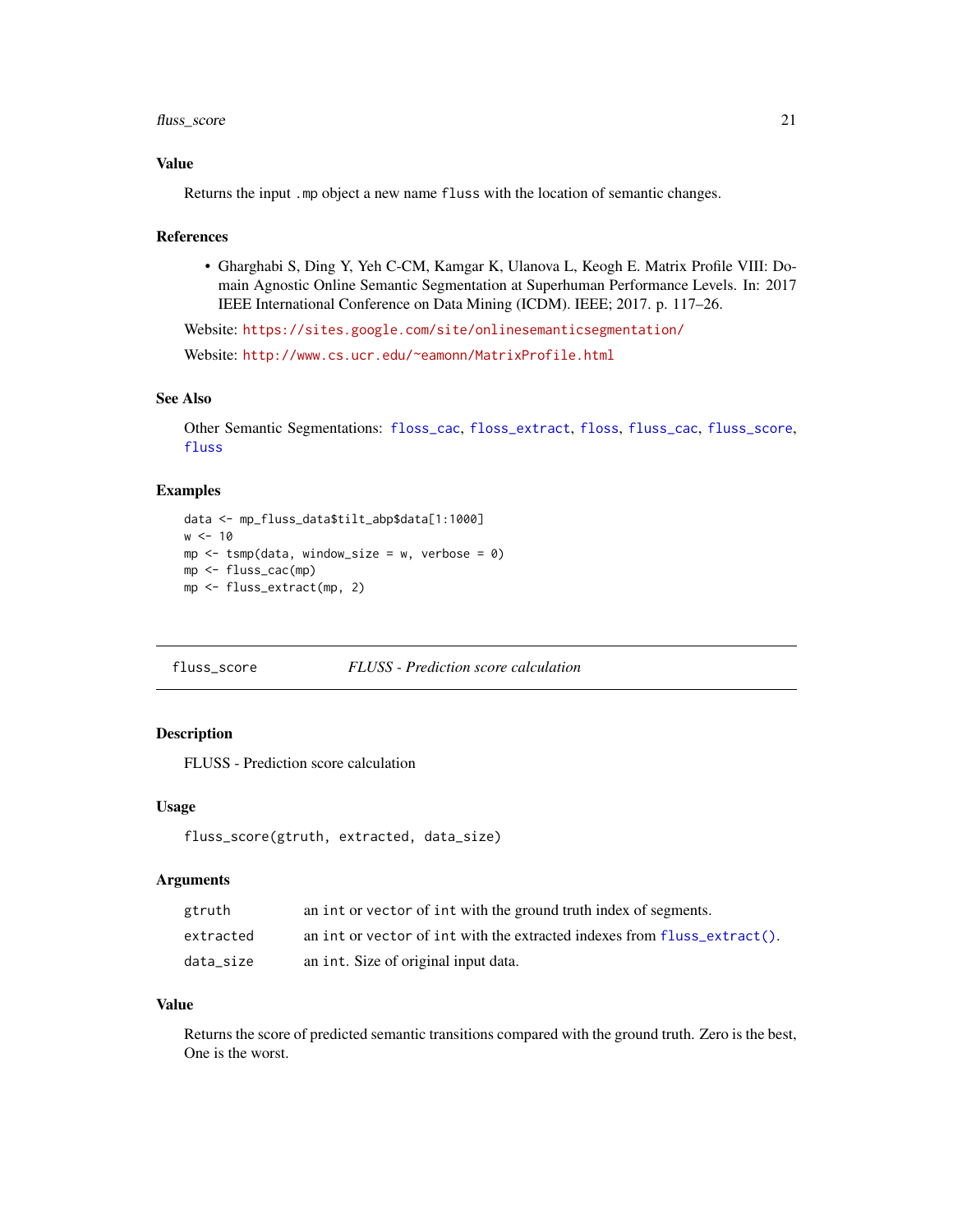#### <span id="page-21-0"></span>References

• Gharghabi S, Ding Y, Yeh C-CM, Kamgar K, Ulanova L, Keogh E. Matrix Profile VIII: Domain Agnostic Online Semantic Segmentation at Superhuman Performance Levels. In: 2017 IEEE International Conference on Data Mining (ICDM). IEEE; 2017. p. 117–26.

Website: <https://sites.google.com/site/onlinesemanticsegmentation/>

Website: <http://www.cs.ucr.edu/~eamonn/MatrixProfile.html>

# See Also

Other Semantic Segmentations: [floss\\_cac](#page-15-1), [floss\\_extract](#page-16-1), [floss](#page-14-1), [fluss\\_cac](#page-18-1), [fluss\\_extract](#page-19-1), [fluss](#page-17-1)

#### Examples

```
data <- mp_fluss_data$tilt_abp$data[1:1000]
w < -10truth <-c(945, 875)mp <- tsmp(data, window_size = w, verbose = 0)
mp <- fluss_cac(mp)
mp <- fluss_extract(mp, 2)
score <- fluss_score(truth, mp$fluss, length(data))
```

```
get_data Get the data included in a TSMP object, if any.
```
#### Description

Get the data included in a TSMP object, if any.

### Usage

get\_data(.mp)

#### Arguments

.mp a TSMP object.

#### Value

Returns the data as matrix. If there is more than one series, returns a list.

```
mp <- tsmp(mp_toy_data$data[1:200, 1], window_size = 30, verbose = 0)
get_data(mp)
```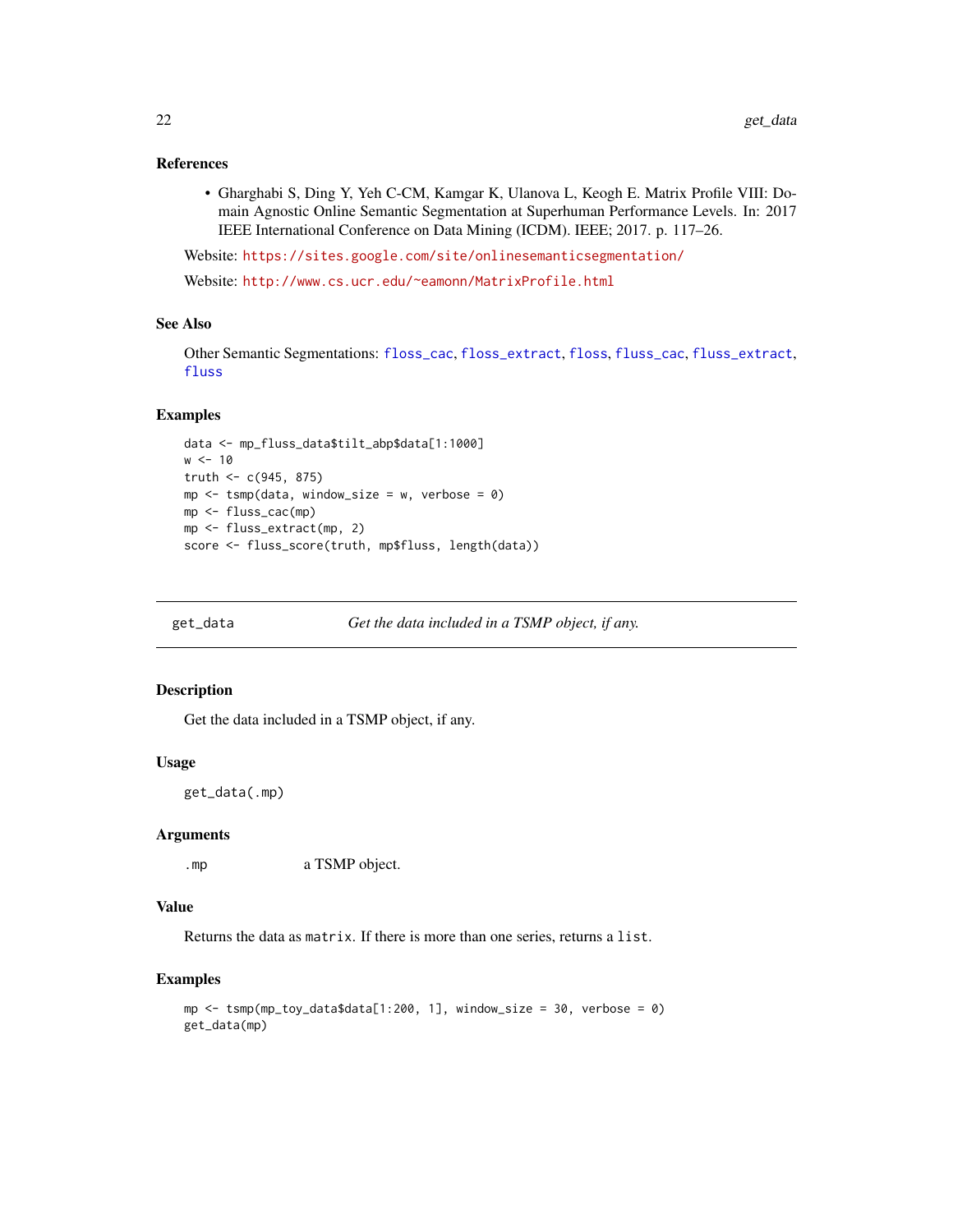<span id="page-22-0"></span>

Get index of the minimum value from a matrix profile and its nearest neighbor

# Usage

min\_mp\_idx(.mp, n\_dim = NULL, valid = TRUE)

# Arguments

| .mp   | a TSMP object of class Matrix Profile.     |
|-------|--------------------------------------------|
| n dim | number of dimensions of the matrix profile |
| valid | check for valid numbers                    |

# Value

returns the minimum and the nearest neighbor

# Examples

```
w < -50data <- mp_gait_data
mp \le -tsmp(data, window_size = w, exclusion_zone = 1 / 4, verbose = 0)
min_val <- min_mp_idx(mp)
```
mp\_fluss\_data *Original data used in the FLUSS paper*

# Description

Contains two datasets used in FLUSS paper (1), first is TiltABP from (2), and second is WalkJogRun from PAMAP's dataset (3)

# Usage

mp\_fluss\_data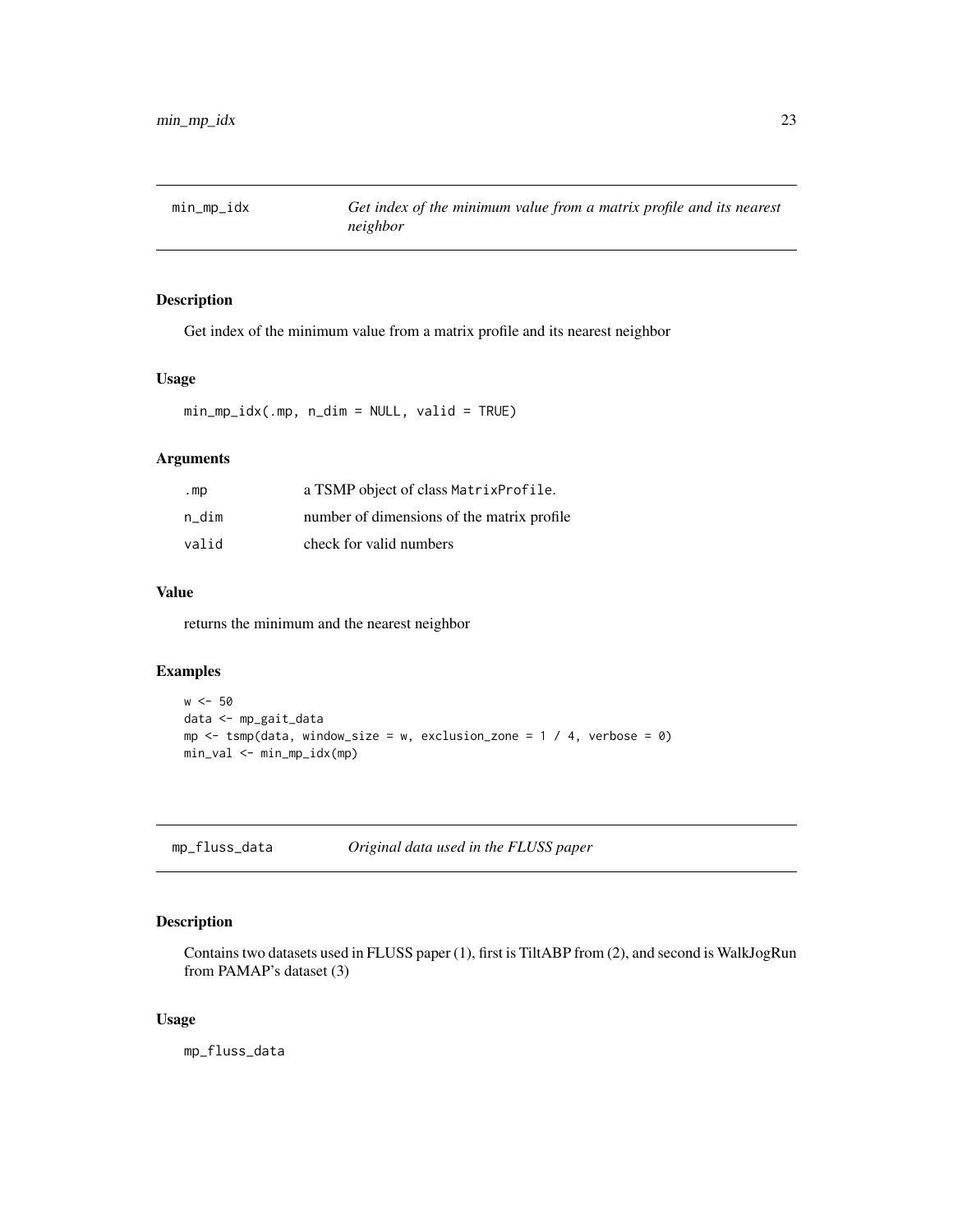#### Format

A list containing:

data one column matrix with the dataset's data gtruth a vector with the ground truth of semantic change according to provided dataset window window size used in original paper

# Source

<https://sites.google.com/site/onlinesemanticsegmentation/> [http://www.cs.ucr.edu/~eamonn/time\\_series\\_data/](http://www.cs.ucr.edu/~eamonn/time_series_data/)

#### References

- Gharghabi S, Ding Y, Yeh C-CM, Kamgar K, Ulanova L, Keogh E. Matrix Profile VIII: Domain Agnostic Online Semantic Segmentation at Superhuman Performance Levels. In: 2017 IEEE International Conference on Data Mining (ICDM). IEEE; 2017. p. 117–26.
- Heldt, T., Oefinger, M.B., Hoshiyama, M. and Mark, R.G., 2003, September. Circulatory response to passive and active changes in posture. In IEEE Computers in Cardiology, 2003 (pp. 263-266).
- Reiss, A. and Stricker, D., 2012. Introducing a new benchmarked dataset for activity monitoring. In 16th International Symposium on Wearable Computers (ISWC), 2012, pages 108–109. IEEE, 2012.

mp\_gait\_data *Original data used in the Time Series Chain demo*

# Description

Original data used in the Time Series Chain demo

#### Usage

mp\_gait\_data

# Format

A matrix with 904 rows and 1 column with the Y data from an accelerometer

#### Source

<https://sites.google.com/site/timeserieschain/>

# References

• Zhu Y, Imamura M, Nikovski D, Keogh E. Matrix Profile VII: Time Series Chains: A New Primitive for Time Series Data Mining. Knowl Inf Syst. 2018 Jun 2;1–27.

<span id="page-23-0"></span>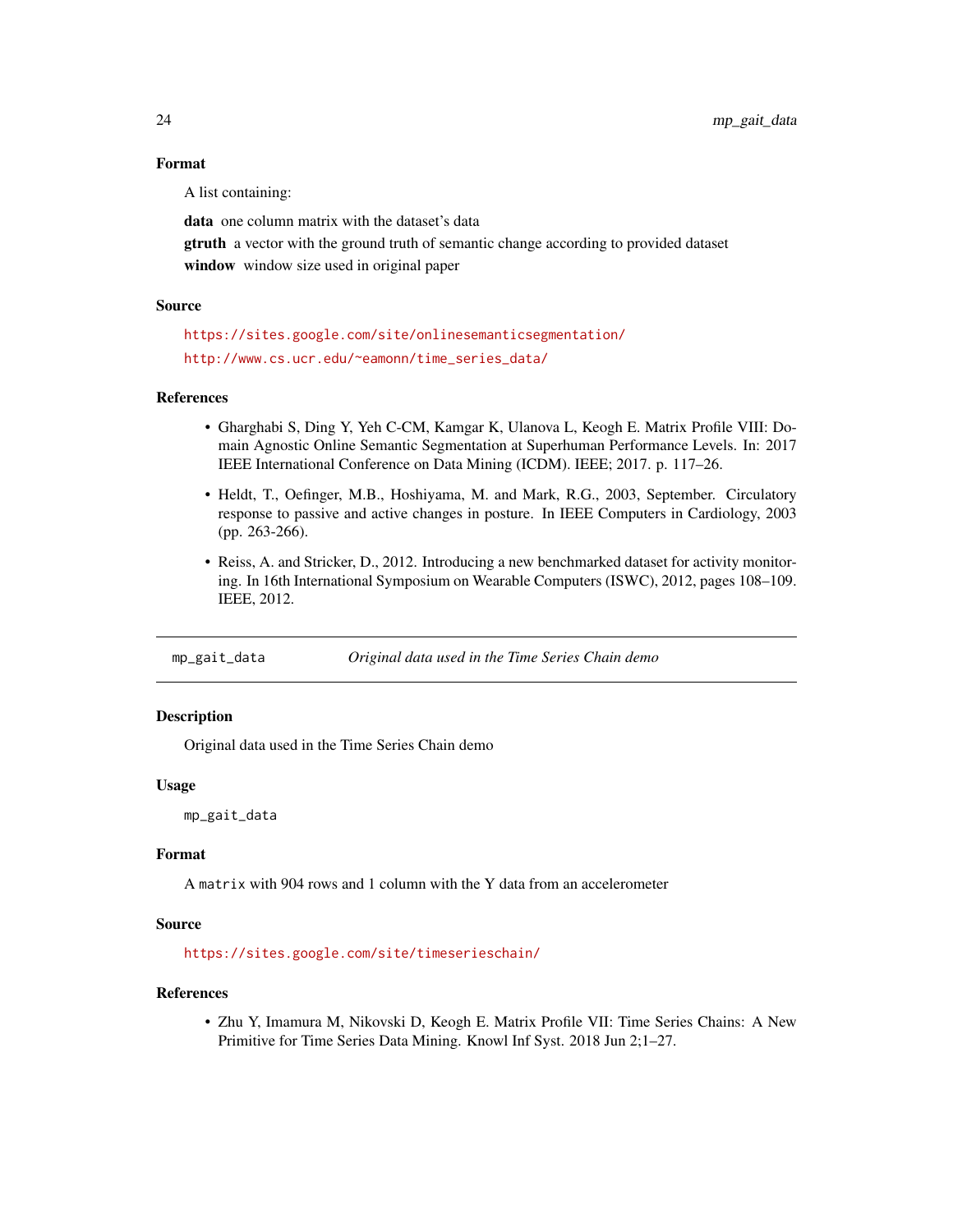<span id="page-24-0"></span>This is the Meat dataset from UCR Archive modified for Salient discovery. The original data is mixed with Random Walks and the algorithm must pick only the originals.

#### Usage

mp\_meat\_data

#### Format

original is the original dataset with 60+60 observations mixed with 120 random walks:

data 240 time series with length of 448 each.

labels label of each time series, -666 means a random walk.

sub\_len size of sliding window.

sub is the original dataset embedded in random walks:

data One time series with length of 107520.

labels label of each original data.

labels\_idx starting point where the original data was placed.

sub\_len size of sliding window.

# Source

[http://www.cs.ucr.edu/~eamonn/time\\_series\\_data/](http://www.cs.ucr.edu/~eamonn/time_series_data/)

#### References

- Yeh CCM, Van Herle H, Keogh E. Matrix profile III: The matrix profile allows visualization of salient subsequences in massive time series. Proc - IEEE Int Conf Data Mining, ICDM. 2017;579–88.
- Hu B, Rakthanmanon T, Hao Y, Evans S, Lonardi S, Keogh E. Discovering the Intrinsic Cardinality and Dimensionality of Time Series Using MDL. In: 2011 IEEE 11th International Conference on Data Mining. IEEE; 2011. p. 1086–91.

Website: <https://sites.google.com/site/salientsubs/>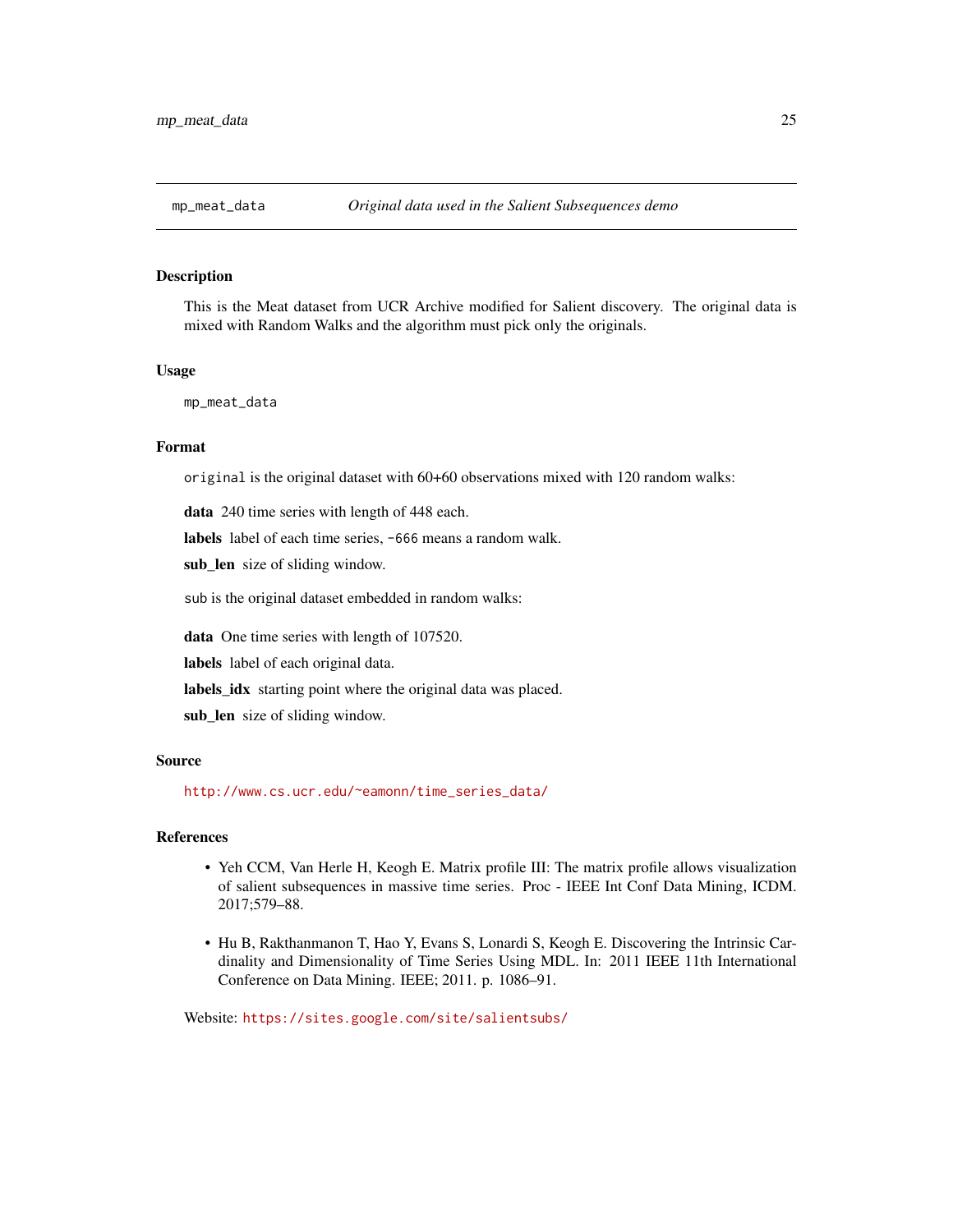<span id="page-25-0"></span>

A synthetic dataset base on TRACE dataset and used as Stress Test to STDS algorithm. The TRACE dataset used here is originally from (1), and the version distributed here is from (2)

#### Usage

mp\_test\_data

# Format

A list of matrices with 215010 rows and 1 dimension:

train\$data training data

train\$label label for training data

test\$data test data

test\$label label for test data

#### Source

<https://sites.google.com/view/weaklylabeled>

[http://www.cs.ucr.edu/~eamonn/time\\_series\\_data/](http://www.cs.ucr.edu/~eamonn/time_series_data/)

# References

- Roverso, D., Multivariate temporal classification by windowed wavelet decomposition and recurrent neural networks, in 3rd ANS Int'l Topical Meeting on Nuclear Plant Instrumentation, Control and Human-Machine Interface, vol. 20, Washington, DC, USA, 2000.
- Yeh C-CM, Kavantzas N, Keogh E. Matrix profile IV: Using Weakly Labeled Time Series to Predict Outcomes. Proc VLDB Endow. 2017 Aug 1;10(12):1802–12.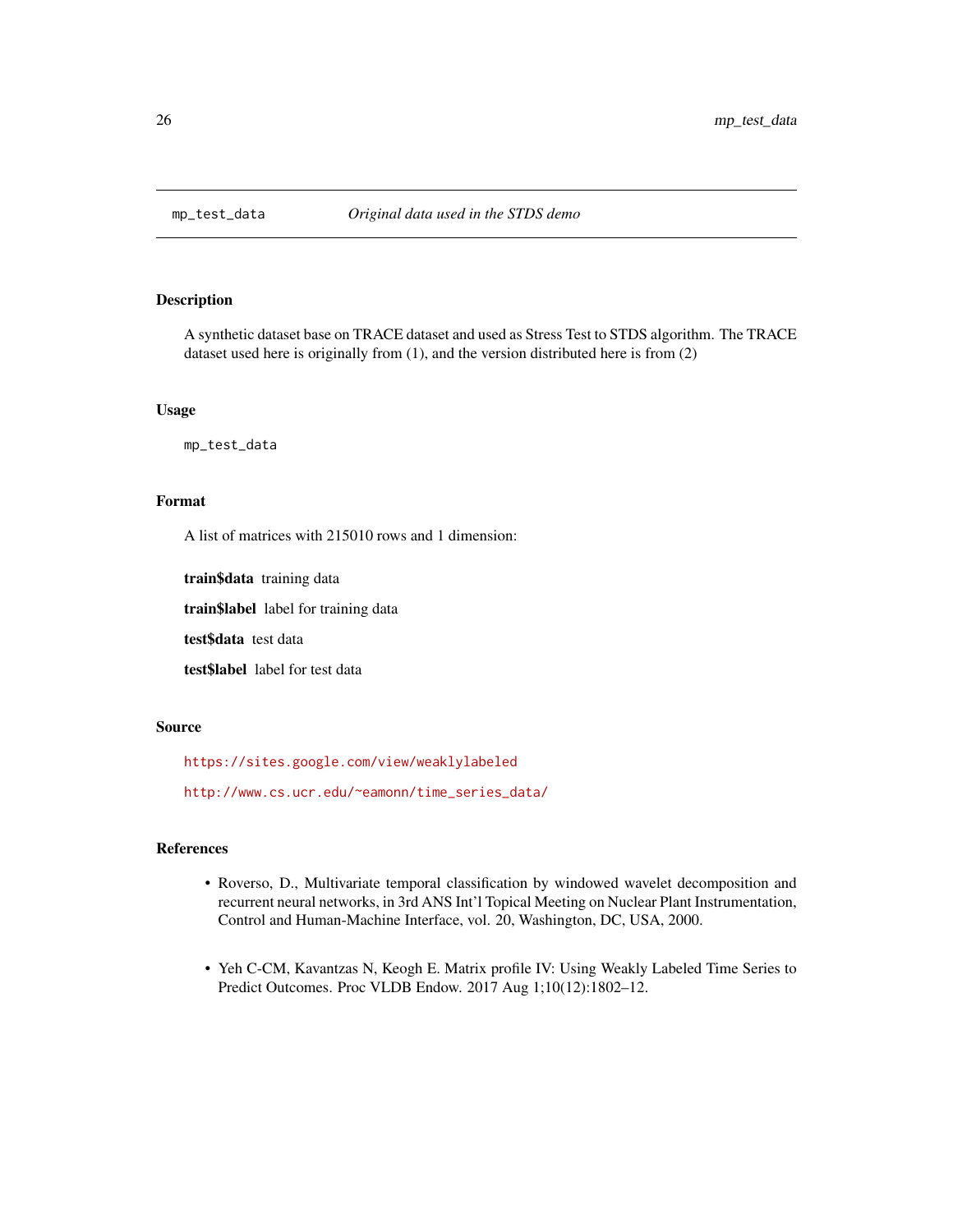<span id="page-26-0"></span>

A synthetic dataset with embedded MOTIFs for multidimensional discovery

#### Usage

mp\_toy\_data

# Format

A list with a matrix with 550 rows and 3 dimensions and an int:

data data with embedded MOTIFs

sub\_len size of sliding window

# Source

<https://sites.google.com/view/mstamp/>

# References

• Yeh CM, Kavantzas N, Keogh E. Matrix Profile VI : Meaningful Multidimensional Motif Discovery.

Website: <http://www.cs.ucr.edu/~eamonn/MatrixProfile.html>

<span id="page-26-1"></span>mstomp\_par *Multivariate STOMP algorithm Parallel version*

#### <span id="page-26-2"></span>Description

Computes the Matrix Profile and Profile Index for Multivariate Time Series.

# Usage

```
mstomp_par(data, window_size, exclusion_zone = 1/2, verbose = 2,
 must_dim = NULL, exc_dim = NULL, n_workers = 2)
mstomp(data, window_size, exclusion_zone = 1/2, verbose = 2,
 must_dim = NULL, exc_dim = NULL)
```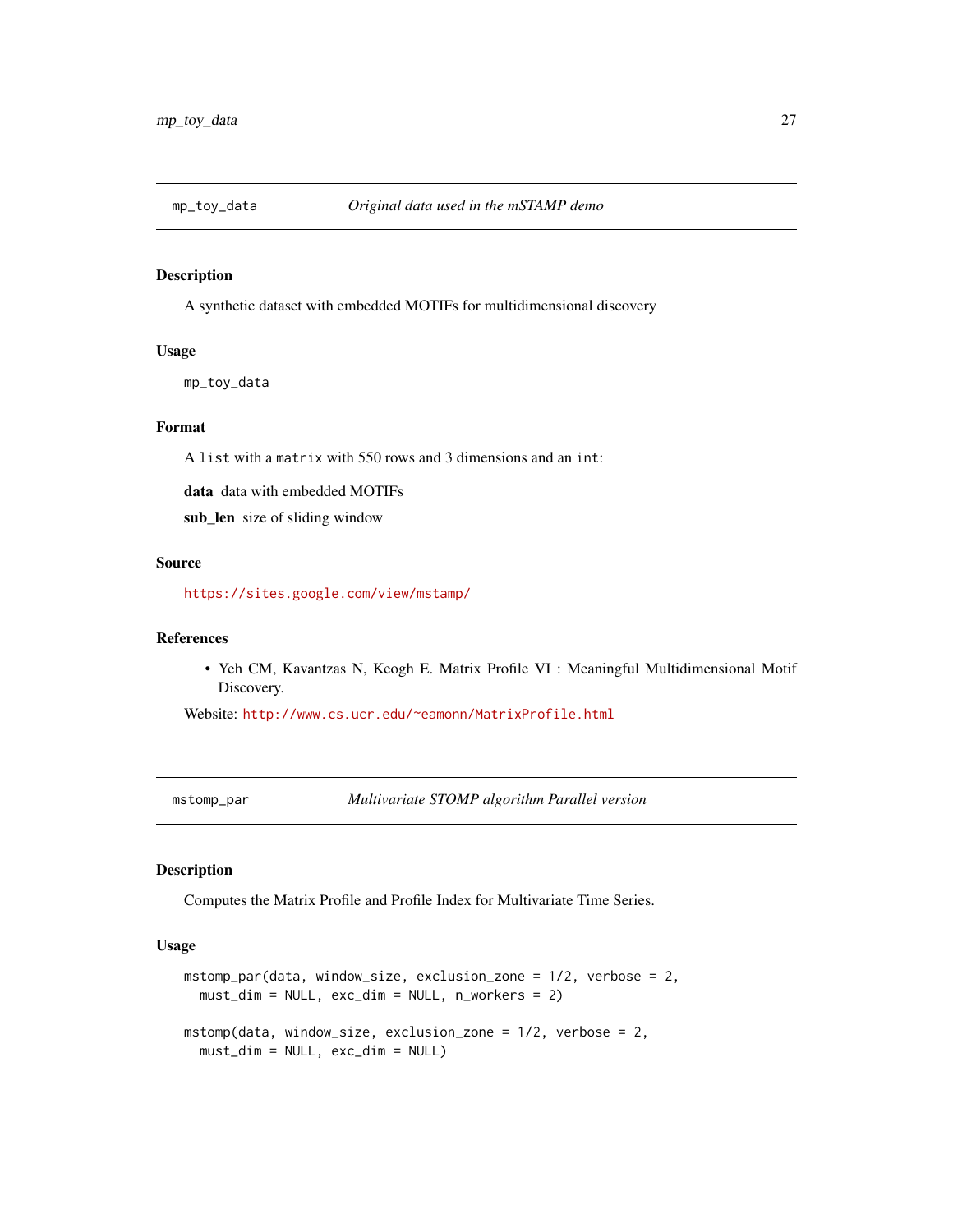# <span id="page-27-0"></span>Arguments

| data        | a matrix of numeric, where each column is a time series. Accepts vector (see<br>details), list and data. frame too. |
|-------------|---------------------------------------------------------------------------------------------------------------------|
| window_size | an int with the size of the sliding window.                                                                         |
|             | exclusion_zone a numeric. Size of the exclusion zone, based on window size (default is 1/2).                        |
| verbose     | an int. See details. (Default is 2).                                                                                |
| must_dim    | an int or vector of which dimensions to forcibly include (default is NULL).                                         |
| exc dim     | an int or vector of which dimensions to exclude (default is NULL).                                                  |
| n_workers   | an int. Number of workers for parallel. (Default is 2).                                                             |

# Details

The Matrix Profile, has the potential to revolutionize time series data mining because of its generality, versatility, simplicity and scalability. In particular it has implications for time series motif discovery, time series joins, shapelet discovery (classification), density estimation, semantic segmentation, visualization, rule discovery, clustering etc. The MSTOMP computes the Matrix Profile and Profile Index for Multivariate Time Series that is meaningful for multidimensional MOTIF discovery. It uses the STOMP algorithm that is faster than STAMP but lacks its anytime property.

Although this functions handles Multivariate Time Series, it can also be used to handle Univariate Time Series. verbose changes how much information is printed by this function; 0 means nothing, 1 means text, 2 adds the progress bar, 3 adds the finish sound.

#### Value

Returns a MultiMatrixProfile object, a list with the matrix profile mp, profile index pi left and right matrix profile lmp, rmp and profile index lpi, rpi, window size w, number of dimensions n\_dim, exclusion zone ez, must dimensions must and excluded dimensions exc.

If the input has only one dimension, returns the same as [stomp\(\)](#page-44-1).

#### Functions

- mstomp\_par: Parallel version.
- mstomp: Single thread version.

#### References

- Yeh CM, Kavantzas N, Keogh E. Matrix Profile VI : Meaningful Multidimensional Motif Discovery.
- Zhu Y, Imamura M, Nikovski D, Keogh E. Matrix Profile VII: Time Series Chains: A New Primitive for Time Series Data Mining. Knowl Inf Syst. 2018 Jun 2;1–27.

Website: <https://sites.google.com/view/mstamp/>

Website: <http://www.cs.ucr.edu/~eamonn/MatrixProfile.html>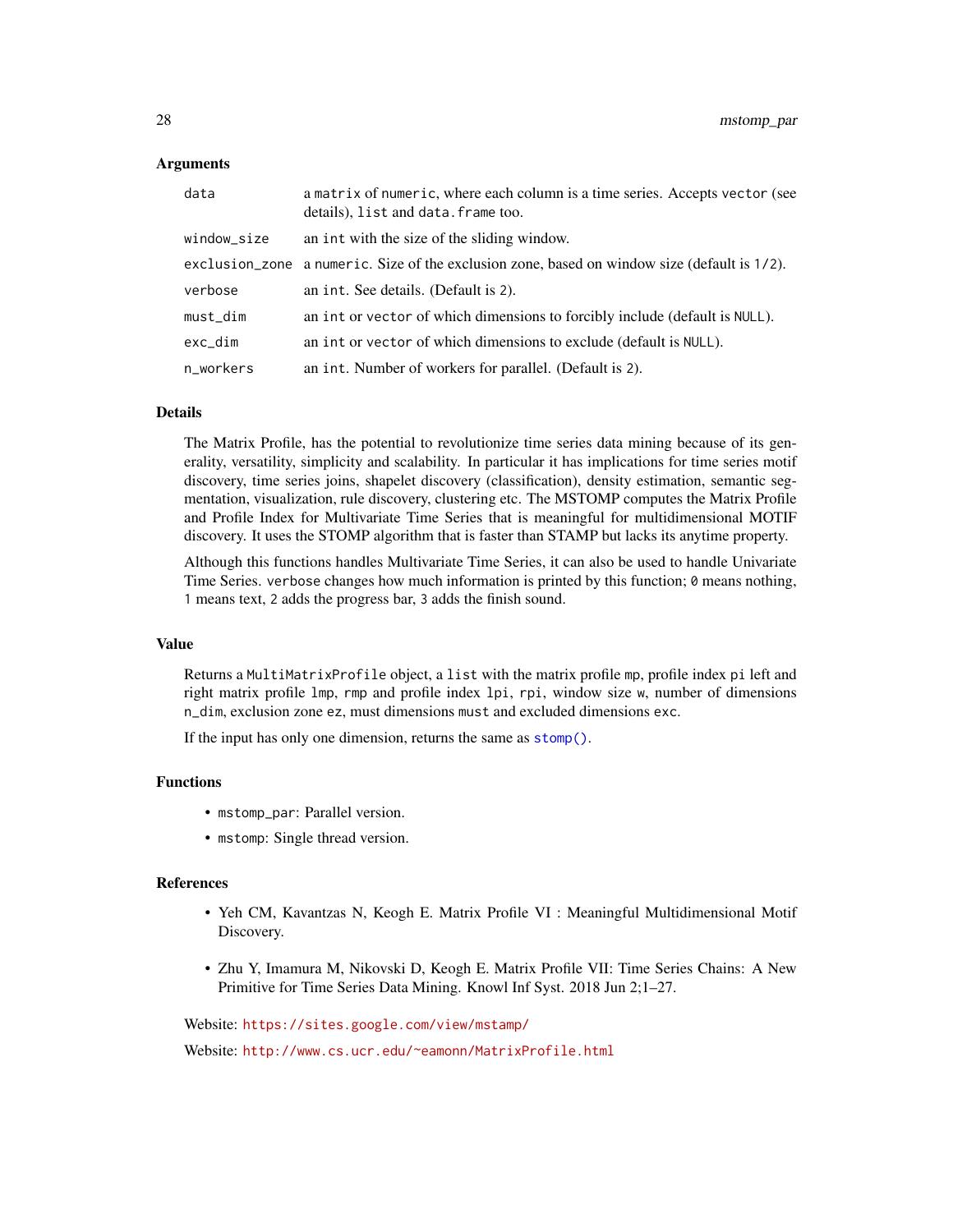<span id="page-28-0"></span>plot the contract of the contract of the contract of the contract of the contract of the contract of the contract of the contract of the contract of the contract of the contract of the contract of the contract of the contr

# See Also

Other matrix profile computations: [scrimp](#page-35-1), [stamp\\_par](#page-42-1), [stomp\\_par](#page-44-2), [tsmp](#page-46-1), [valmod](#page-48-1)

#### Examples

```
# using all dimensions
mp \leq mstomp(mp_toy_data$data[1:150, ], 30, verbose = 0)
# using threads
mp \leq mstomp_par(mp_toy_data$data[1:150, ], 30, verbose = 0)
## Not run:
# force using dimensions 1 and 2
mp \leq mstomp(mp_toy_data$data[1:200, ], 30, must_dim = c(1, 2))
# exclude dimensions 2 and 3
mp2 <- mstomp(mp_toy_data$data[1:200, ], 30, exc_dim = c(2, 3))
## End(Not run)
```
<span id="page-28-1"></span>

plot *Plot a TSMP object*

# Description

Plot a TSMP object

#### Usage

```
## S3 method for class 'ArcCount'
plot(x, data, type = c("data", "matrix"),exclusion_zone = NULL, edge_limit = NULL,
  threshold = stats::quantile(x$cac, 0.1), main = "Arcs Discover",
 xlab = "index", ylab = "", ...)## S3 method for class 'Valmod'
plot(x, ylab = "distance", xlab = "index",main = "Valmod Matrix Profile", data = FALSE, ...)
## S3 method for class 'MatrixProfile'
plot(x, ylab = "distance", xlab = "index",main = "Unidimensional Matrix Profile", data = FALSE, ...)
## S3 method for class 'MultiMatrixProfile'
plot(x, ylab = "distance", xlab = "index",main = "Multidimensional Matrix Profile", ...)
## S3 method for class 'SimpleMatrixProfile'
plot(x, ylab = "distance",
```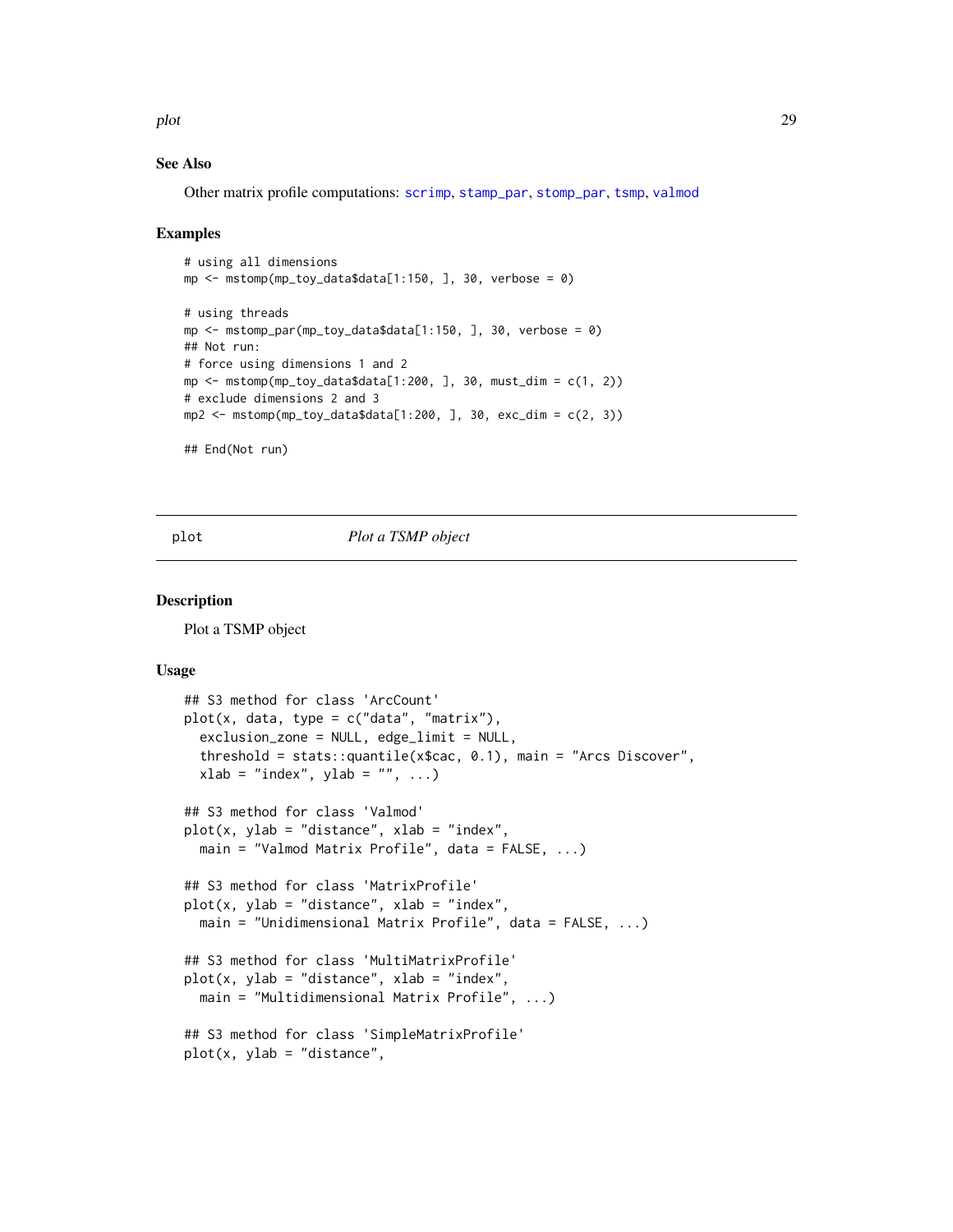```
xlab = "index", main = "SiMPle Matrix Profile", data = FALSE, ...)
## S3 method for class 'Fluss'
plot(x, data, type = c("data", "matrix"),main = "Fast Low-cost Unipotent Semantic Segmentation",
 xlab = "index", ylab = "", ...)## S3 method for class 'Floss'
plot(x, data, type = c("data", "matrix"),main = "Fast Low-cost Online Semantic Segmentation", xlab = "index",
 ylab = ", ...)
## S3 method for class 'Chain'
plot(x, data, type = c("data", "matrix"),main = "Chain Discover", xlab = "index", ylab = "", ...)
## S3 method for class 'Discord'
plot(x, data, type = c("data", "matrix"), ncol = 3,main = "Discord Discover", xlab = "index", ylab = "", ...)
## S3 method for class 'Motif'
plot(x, data, type = c("data", "matrix"), ncol = 3,main = "MOTIF Discover", xlab = "index", ylab = "", ...)
## S3 method for class 'MultiMotif'
plot(x, data, type = c("data", "matrix"),ncol = 3, main = "Multidimensional MOTIF Discover", xlab = "index",
 ylab = ", ...)
## S3 method for class 'Salient'
```
plot(x, data, main = "Salient Subsections",

 $xlab = "index", ylab = "", ...)$ 

| $\mathsf{x}$ | a Matrix Profile                                                                           |
|--------------|--------------------------------------------------------------------------------------------|
| data         | the data used to build the Matrix Profile, if not embedded to it.                          |
| type         | "data" or "matrix". Choose what will be plotted.                                           |
|              | exclusion_zone if a number will be used instead of Matrix Profile's. (Default is NULL).    |
| edge_limit   | if a number will be used instead of Matrix Profile's exclusion zone. (Default is<br>NULL). |
| threshold    | the maximum value to be used to plot.                                                      |
| main         | a string. Main title.                                                                      |
| xlab         | a string. X label.                                                                         |
| ylab         | a string. Y label.                                                                         |
| $\cdots$     | further arguments to be passed to $plot()$ . See par().                                    |
| ncol         | an int. Number of columns to plot Motifs.                                                  |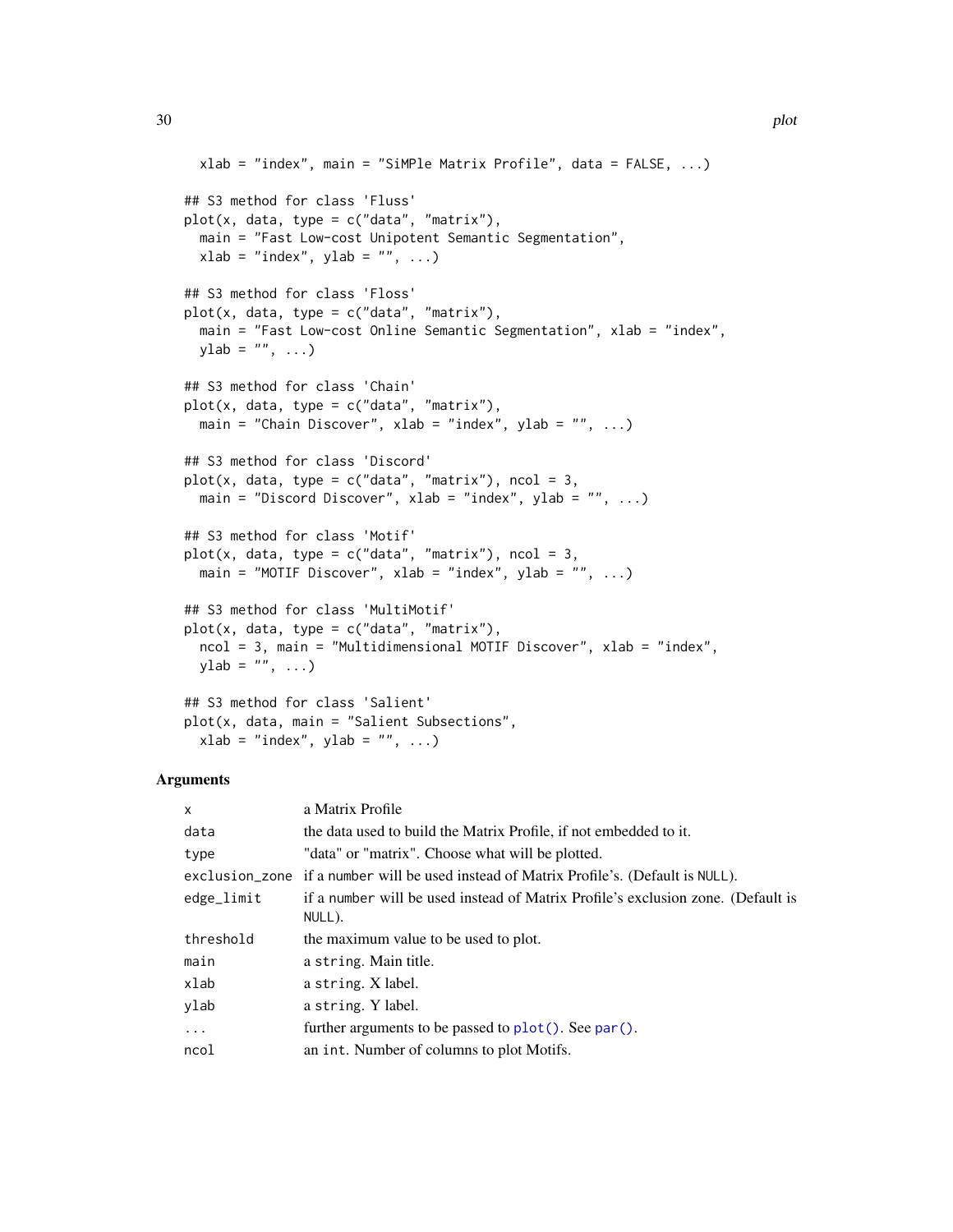#### <span id="page-30-0"></span>plot\_arcs 31

# Value

None

# Examples

```
mp <- tsmp(mp_toy_data$data[1:200, 1], window_size = 30, verbose = 0)
plot(mp)
```
plot\_arcs *Plot arcs between indexes of a Profile Index*

#### Description

Sometimes may be useful to see where is the nearest neighbor graphically. This is the reasoning behind, for example, FLUSS which uses the arc count to infer a semantic change, and SiMPle which infer that arcs connect similar segments of a music. See details for a deeper explanation how to use this function.

# Usage

```
plot_arcs(pairs, alpha = NULL, quality = 30, lwd = 15,
 col = c("blue", "orange"), main = "Arc Plot", ylab = "",xlab = "Profitile Index", xmin = NULL, xmax = NULL, ...)
```

| pairs    | a matrix with 2 columns.                                                                                                 |
|----------|--------------------------------------------------------------------------------------------------------------------------|
| alpha    | a numeric. (Default is NULL, automatic). Alpha value for lines transparency.                                             |
| quality  | an int. (Default is 30). Number of segments to draw the arc. Bigger value,<br>harder to render.                          |
| lwd      | an int. (Default is 15). Line width.                                                                                     |
| col      | a vector of colors. (Default is c("blue", "orange")). Colors for right and<br>left arc, respectively. Accepts one color. |
| main     | a string. (Default is "Arc Plot"). Main title.                                                                           |
| ylab     | a string. (Default is ""). Y label.                                                                                      |
| xlab     | a string. (Default is "Profile Index"). X label.                                                                         |
| xmin     | an int. (Default is NULL). Set the minimum value of x axis.                                                              |
| xmax     | an int. (Default is NULL). Set the maximum value of x axis.                                                              |
| $\cdots$ | further arguments to be passed to $plot()$ . See par().                                                                  |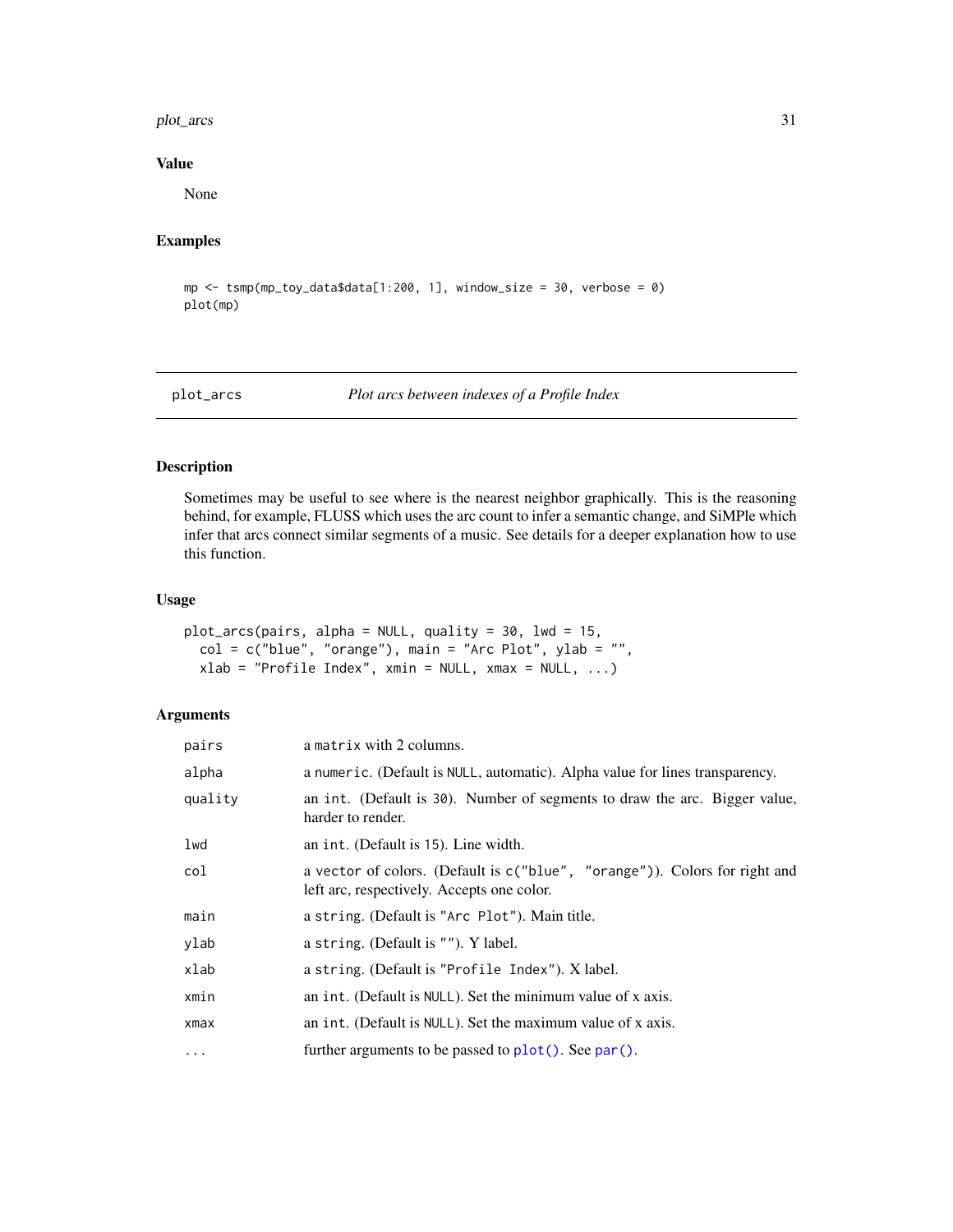# Details

You have two options to use this function. First you can provide just the data, and the function will try its best to retrieve the pairs for plotting. Second, you can skip the first parameters and just provide the pairs, which is a matrix with two columns; the first is the starting index, the second is the end index. Two colors are used to allow you to identify the direction of the arc. If you use the rpi or lpi as input, you will see that these profile indexes have just one direction.

exclusion\_zone is used to filter out small arcs that may be useless (e.g. you may be interested in similarities that are far away). edge\_limit is used to filter out spurious arcs that are used connect the beginning and the end of the profile (e.g. silent audio). threshold is used to filter indexes that have distant nearest neighbor (e.g. retrieve only the best motifs).

#### Value

None

#### Examples

 $plot_{arcs}(pairs = matrix(c(5, 10, 1, 10, 20, 5), ncol = 2, byrow = TRUE))$ 

remove\_class *Remove a* TSMP *class from an object*

#### **Description**

Remove a TSMP class from an object

#### Usage

remove\_class(x, class)

#### Arguments

| X     | a TSMP object                        |
|-------|--------------------------------------|
| class | character string with the class name |

#### Value

the object without the class

```
w <- 50
data <- mp_gait_data
mp \le - tsmp(data, window_size = w, exclusion_zone = 1 / 4, verbose = 0)
mp <- find_chains(mp)
# Remove the "Chain" class information
mp <- remove_class(mp, "Chain")
```
<span id="page-31-0"></span>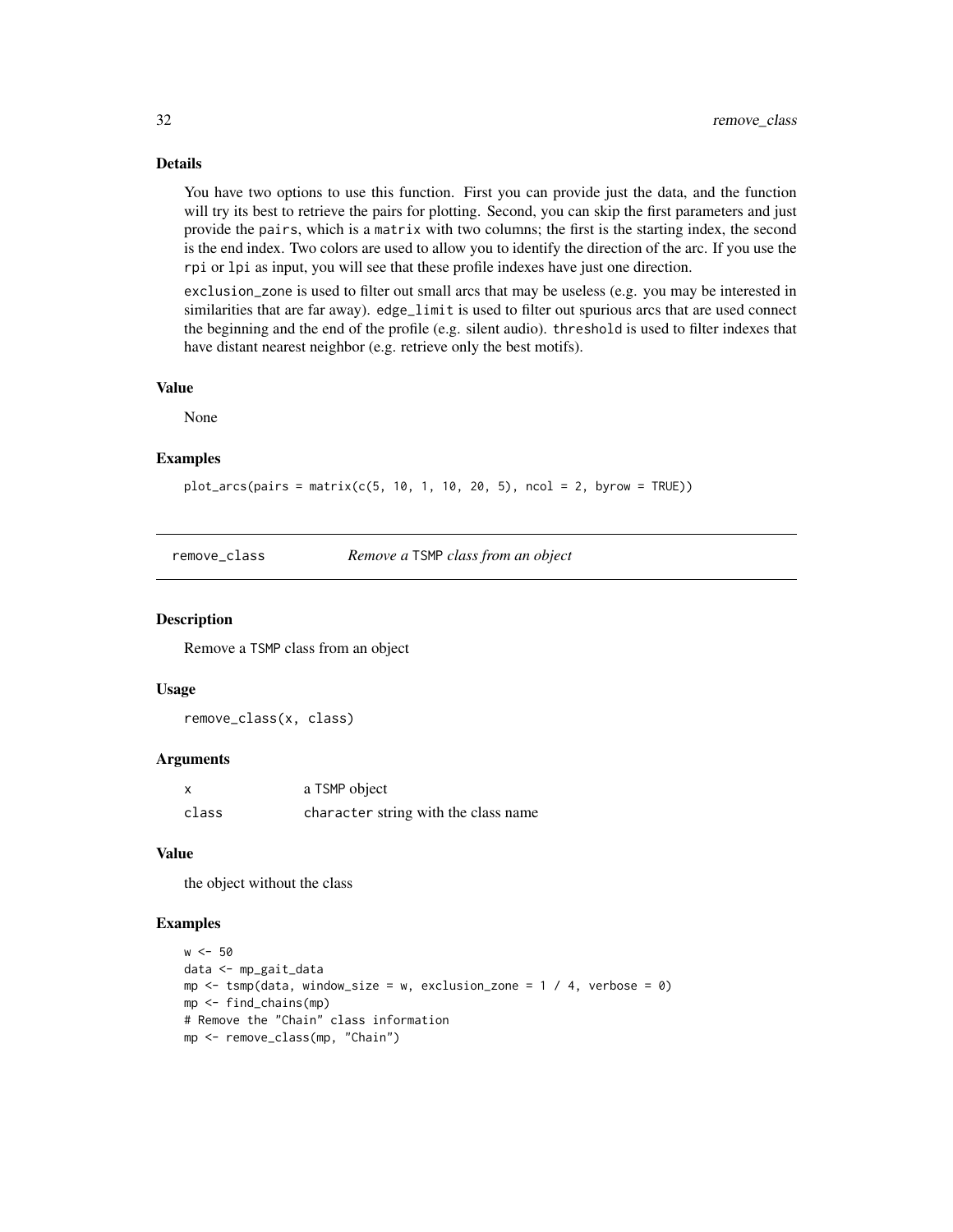<span id="page-32-0"></span>

Convert salient sequences into MDS space

# Usage

salient\_mds(.mp, data, bit\_idx = 1)

# Arguments

| .mp     | a Matrix Profile object.                                                                              |
|---------|-------------------------------------------------------------------------------------------------------|
| data    | the data used to build the Matrix Profile, if not embedded.                                           |
| bit idx | an int. The index of n bits used for MDL discretization if more than one was<br>used. (Default is 1). |

# Value

Returns X,Y values for plotting

# References

- Yeh CCM, Van Herle H, Keogh E. Matrix profile III: The matrix profile allows visualization of salient subsequences in massive time series. Proc - IEEE Int Conf Data Mining, ICDM. 2017;579–88.
- Hu B, Rakthanmanon T, Hao Y, Evans S, Lonardi S, Keogh E. Discovering the Intrinsic Cardinality and Dimensionality of Time Series Using MDL. In: 2011 IEEE 11th International Conference on Data Mining. IEEE; 2011. p. 1086–91.

Website: <https://sites.google.com/site/salientsubs/>

```
# toy example
data <- mp_toy_data$data[, 1]
mp \le - tsmp(data, window_size = 30, verbose = 0)
mps <- salient_subsequences(mp, verbose = 0)
mds_data <- salient_mds(mps)
plot(mds_data, main = "Multi dimensional scale")
```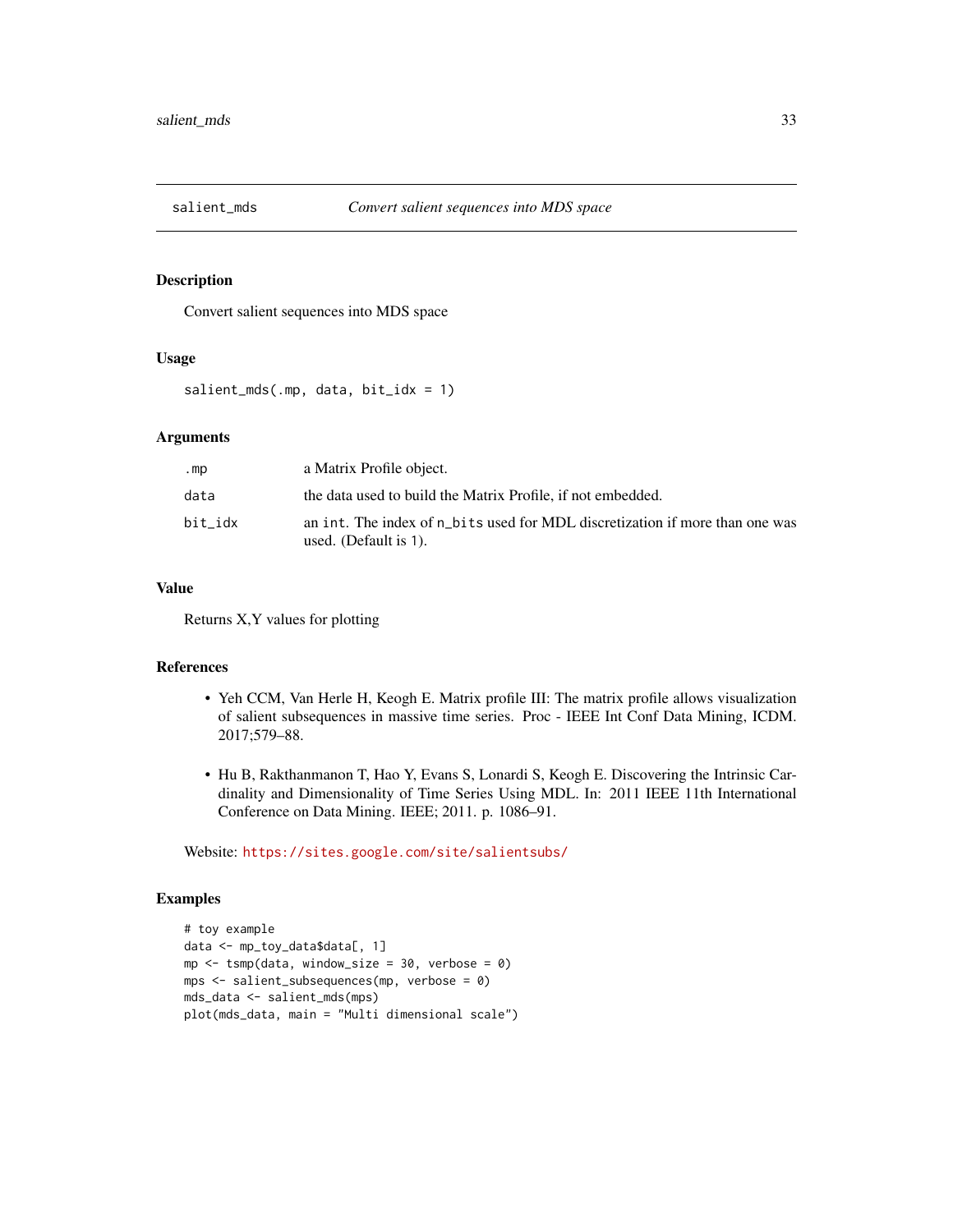<span id="page-33-0"></span>

This score function is useful for testing several values of n\_bits for MDL discretization and checking against a known set of indexes. This increase the probability of better results on relevant subsequence extraction.

#### Usage

salient\_score(.mp, gtruth)

# Arguments

| $. mp$ | a Matrix Profile object.                                        |
|--------|-----------------------------------------------------------------|
| gtruth | a vector of integers with the indexes of relevant subsequences. |

# Value

Returns a list with f\_score, precision, recall and bits used in the algorithm.

# References

- Yeh CCM, Van Herle H, Keogh E. Matrix profile III: The matrix profile allows visualization of salient subsequences in massive time series. Proc - IEEE Int Conf Data Mining, ICDM. 2017;579–88.
- Hu B, Rakthanmanon T, Hao Y, Evans S, Lonardi S, Keogh E. Discovering the Intrinsic Cardinality and Dimensionality of Time Series Using MDL. In: 2011 IEEE 11th International Conference on Data Mining. IEEE; 2011. p. 1086–91.

Website: <https://sites.google.com/site/salientsubs/>

```
# toy example
data <- mp_toy_data$data[, 1]
mp \le -\t comp(data, window_size = 30, verbose = 0)mps \le salient_subsequences(mp, n_bits = c(4, 6, 8), verbose = 0)
label_idx <- seq(2, 500, by = 110) # fake data
salient_score(mps, label_idx)
```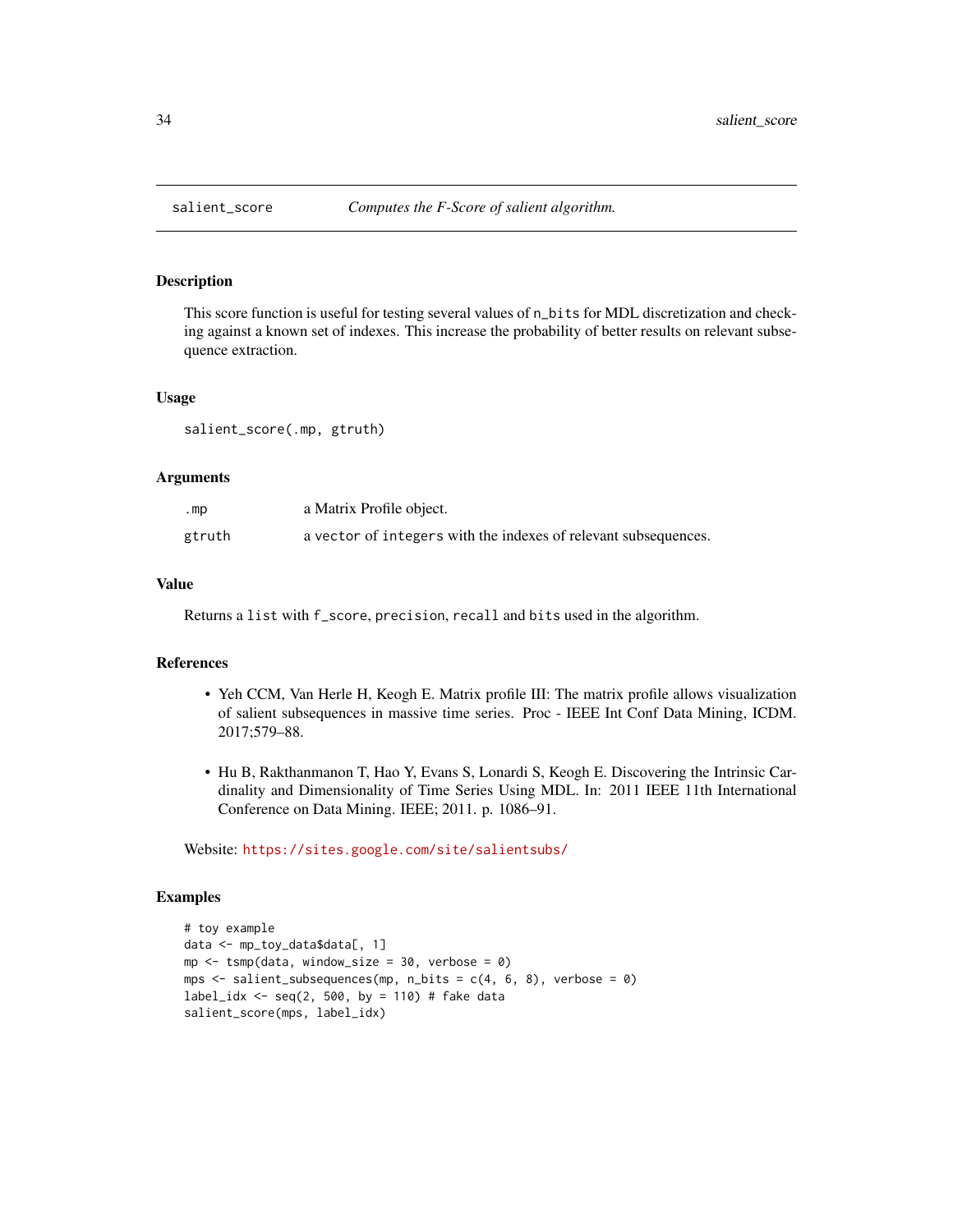<span id="page-34-0"></span>salient\_subsequences *Framework for retrieve salient subsequences from a dataset*

#### Description

In order to allow a meaningful visualization in Multi-Dimensional Space (MDS), this function retrieves the most relevant subsequences using Minimal Description Length (MDL) framework.

### Usage

```
salient_subsequences(.mp, data, n_bits = 8, n_cand = 10,
 exclusion_zone = NULL, verbose = 2)
```
# Arguments

| .mp     | a TSMP object of class Matrix Profile.                                                          |
|---------|-------------------------------------------------------------------------------------------------|
| data    | the data used to build the Matrix Profile, if not embedded.                                     |
| n_bits  | an int or vector of int. Number of bits for MDL discretization. (Default is<br>8).              |
| n_cand  | an int. number of candidate when picking the subsequence in each iteration.<br>(Default is 10). |
|         | exclusion_zone if a number will be used instead of embedded value. (Default is NULL).           |
| verbose | an int. See details. (Default is 2).                                                            |

#### Details

verbose changes how much information is printed by this function; 0 means nothing, 1 means text, 2 adds the progress bar, 3 adds the finish sound.

# Value

Returns the input .mp object with a new name salient. It contains: indexes, a vector with the starting position of each subsequence,  $idx\_bit\_size$ , a vector with the associated bitsize for each iteration and bits the value used as input on n\_bits.

#### References

- Yeh CCM, Van Herle H, Keogh E. Matrix profile III: The matrix profile allows visualization of salient subsequences in massive time series. Proc - IEEE Int Conf Data Mining, ICDM. 2017;579–88.
- Hu B, Rakthanmanon T, Hao Y, Evans S, Lonardi S, Keogh E. Discovering the Intrinsic Cardinality and Dimensionality of Time Series Using MDL. In: 2011 IEEE 11th International Conference on Data Mining. IEEE; 2011. p. 1086–91.

Website: <https://sites.google.com/site/salientsubs/>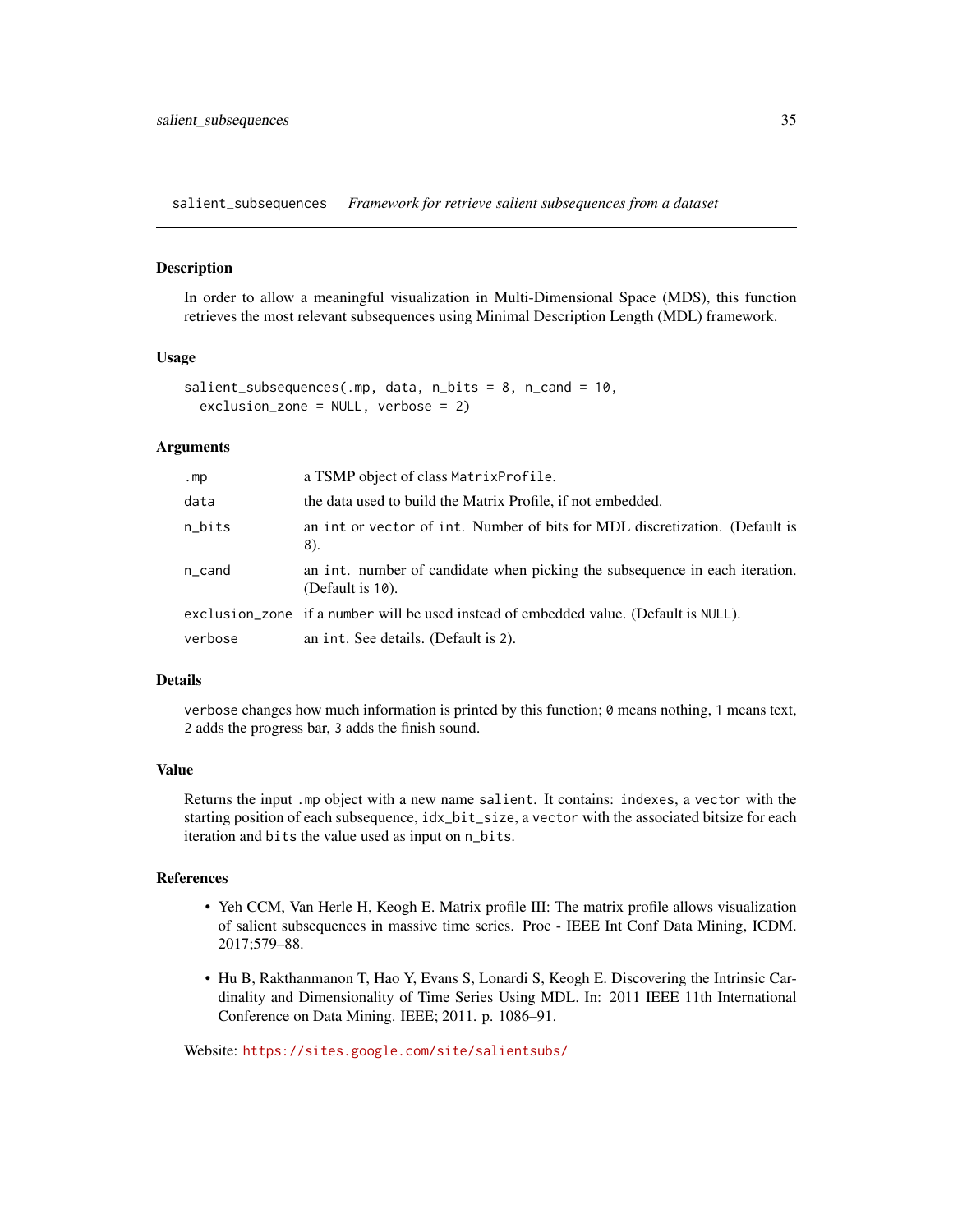36 scrimp

# Examples

```
# toy example
data <- mp_toy_data$data[, 1]
mp \le tsmp(data, window_size = 30, verbose = 0)
mps <- salient_subsequences(mp, data, verbose = 0)
## Not run:
# full example
data <- mp_meat_data$sub$data
w <- mp_meat_data$sub$sub_len
mp \le -\text{tsmp}(data, window\_size = w, verbose = 2, n_works = 6)mps <- salient_subsequences(mp, data, n_bits = c(4, 6, 8), verbose = 2)
```
## End(Not run)

<span id="page-35-1"></span>scrimp *Anytime univariate SCRIMP++ algorithm*

# Description

Computes the best so far Matrix Profile and Profile Index for Univariate Time Series. DISCLAIMER: This algorithm still in development by its authors. Join similarity, RMP and LMP not implemented yet.

#### Usage

```
script(..., window\_size, exclusion\_zone = 1/2, verbose = 2,s\_size = Inf, pre\_script = 1/4)
```

| $\ddots$    | a matrix or a vector.                                                                                                            |
|-------------|----------------------------------------------------------------------------------------------------------------------------------|
| window_size | an int. Size of the sliding window.                                                                                              |
|             | exclusion_zone a numeric. Size of the exclusion zone, based on window size (default is 1/2).<br>See details.                     |
| verbose     | an int. See details. (Default is 2).                                                                                             |
| s_size      | a numeric, for anytime algorithm, represents the size (in observations) the ran-<br>dom calculation will occur (default is Inf). |
| pre_scrimp  | a numeric. Set the pre-scrimp step based on window_size, if $\theta$ , disables pre-<br>scrimp. (default is $1/4$ ).             |

<span id="page-35-0"></span>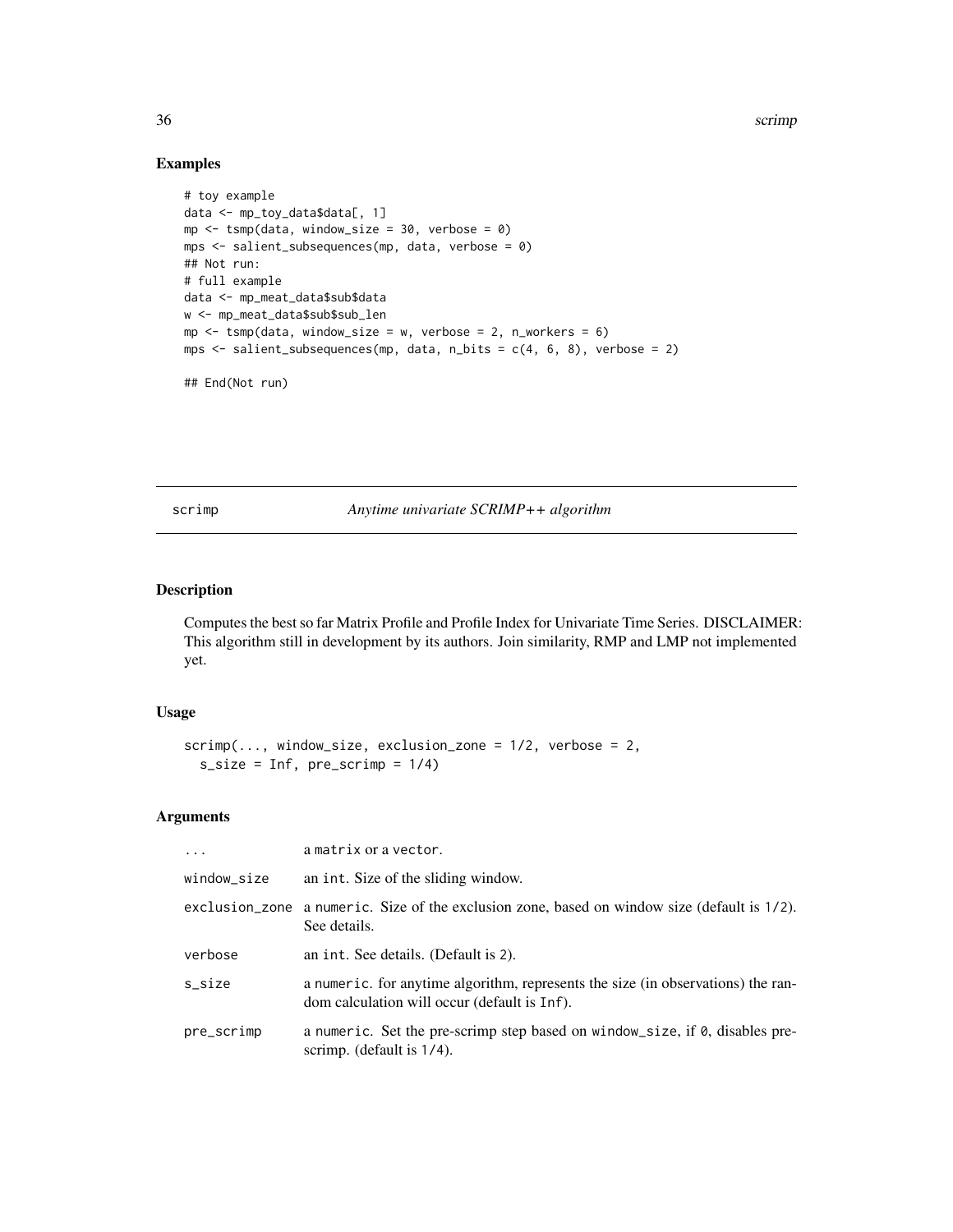#### <span id="page-36-0"></span>sdts\_predict 37

#### Details

The Matrix Profile, has the potential to revolutionize time series data mining because of its generality, versatility, simplicity and scalability. In particular it has implications for time series motif discovery, time series joins, shapelet discovery (classification), density estimation, semantic segmentation, visualization, rule discovery, clustering etc. The anytime SCRIMP computes the Matrix Profile and Profile Index in such manner that it can be stopped before its complete calculation and return the best so far results allowing ultra-fast approximate solutions. verbose changes how much information is printed by this function; 0 means nothing, 1 means text, 2 adds the progress bar, 3 adds the finish sound. exclusion\_zone is used to avoid trivial matches.

#### Value

Returns a MatrixProfile object, a list with the matrix profile mp, profile index pi left and right matrix profile lmp, rmp and profile index lpi, rpi, window size w and exclusion zone ez.

#### References

Website: <http://www.cs.ucr.edu/~eamonn/MatrixProfile.html>

#### See Also

Other matrix profile computations: [mstomp\\_par](#page-26-1), [stamp\\_par](#page-42-1), [stomp\\_par](#page-44-2), [tsmp](#page-46-1), [valmod](#page-48-1)

#### Examples

```
mp \le - scrimp(mp_toy_data$data[1:200, 1], window_size = 30, verbose = 0)
## Not run:
ref_data <- mp_toy_data$data[, 1]
query_data <- mp_toy_data$data[, 2]
# self similarity
mp \le - scrimp(ref_data, window_size = 30, s_size = round(nrow(ref_data) * 0.1))
# join similarity
mp <- scrimp(ref_data, query_data, window_size = 30, s_size = round(nrow(query_data) * 0.1))
## End(Not run)
```
<span id="page-36-1"></span>sdts\_predict *Framework for Scalable Dictionary learning for Time Series (SDTS) prediction function*

#### Description

This function trains a model that uses a dictionary to predict state changes. Differently from [fluss\(\)](#page-17-1), it doesn't look for semantic changes (that may be several), but for binary states like "on" or "off". Think for example that a human annotator is pressing a switch any time he thinks that the recorded data is relevant, and releases the switch when he thinks the data is noise. This algorithm will learn the switching points (even better) and try to predict using new data.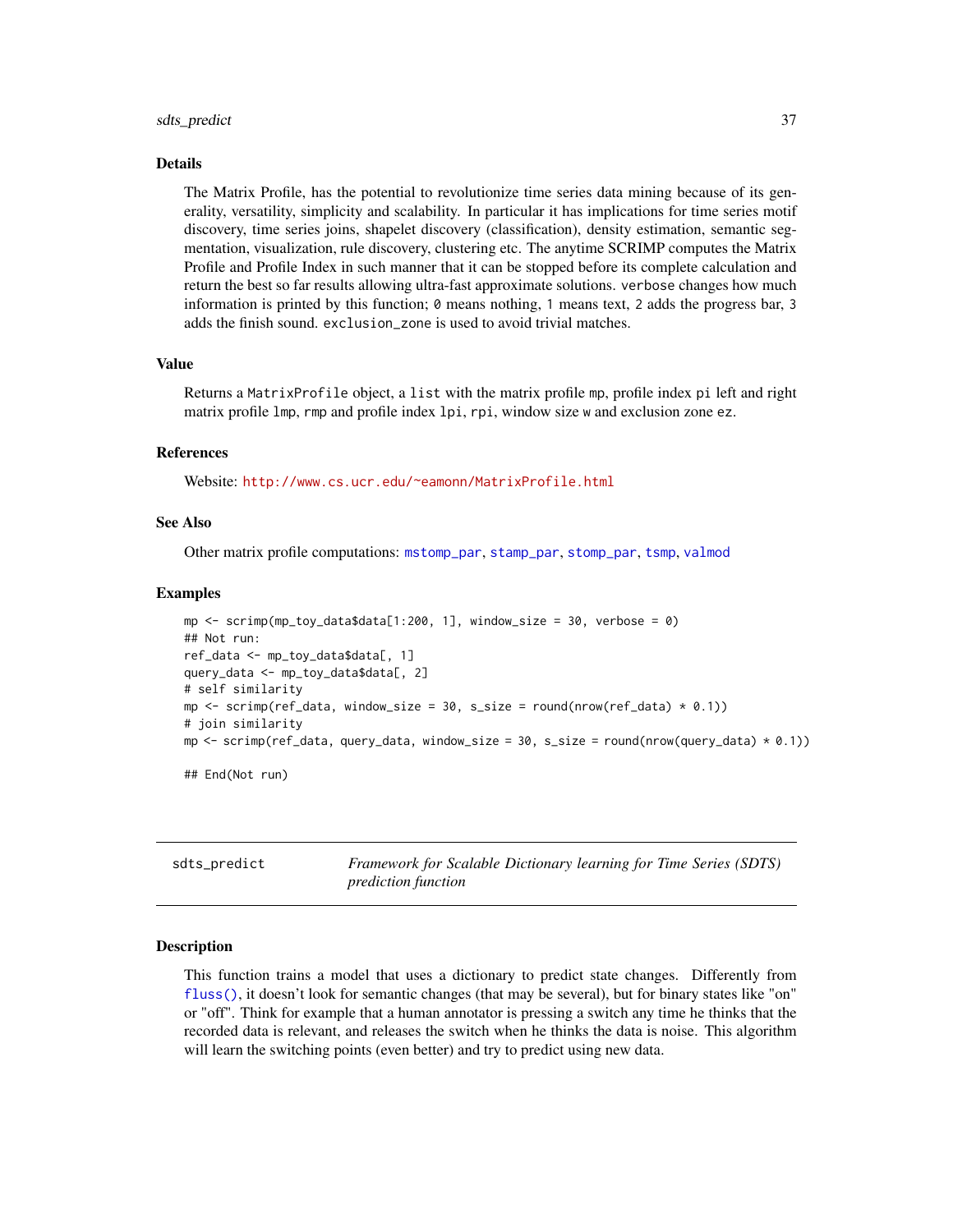#### Usage

```
sdts_predict(model, data, window_size)
```
#### **Arguments**

| model       | a model created by SDTS training function sdts_train(). |
|-------------|---------------------------------------------------------|
| data        | a vector of numeric. Time series.                       |
| window size | an int. The average sliding window size.                |

# Value

Returns a vector of logical with predicted annotations.

#### References

• Yeh C-CM, Kavantzas N, Keogh E. Matrix profile IV: Using Weakly Labeled Time Series to Predict Outcomes. Proc VLDB Endow. 2017 Aug 1;10(12):1802–12.

Website: <https://sites.google.com/view/weaklylabeled>

# See Also

Other Scalable Dictionaries: [sdts\\_score](#page-38-1), [sdts\\_train](#page-39-1)

# Examples

```
# This is a fast toy example and results are useless. For a complete result, run the code inside
#' Not run' section below.
w <- c(110, 220)
subs <- 11000:20000
tr_data <- mp_test_data$train$data[subs]
tr_label <- mp_test_data$train$label[subs]
te_data <- mp_test_data$test$data[subs]
te_label <- mp_test_data$test$label[subs]
model \leq sdts_train(tr_data, tr_label, w, verbose = 0)
predict <- sdts_predict(model, te_data, round(mean(w)))
sdts_score(predict, te_label, 1)
## Not run:
windows <- c(110, 220, 330)
model <- sdts_train(mp_test_data$train$data, mp_test_data$train$label, windows, verbose = 0)
predict <- sdts_predict(model, mp_test_data$test$data, round(mean(windows)))
sdts_score(predict, mp_test_data$test$label, 1)
```
## End(Not run)

<span id="page-37-0"></span>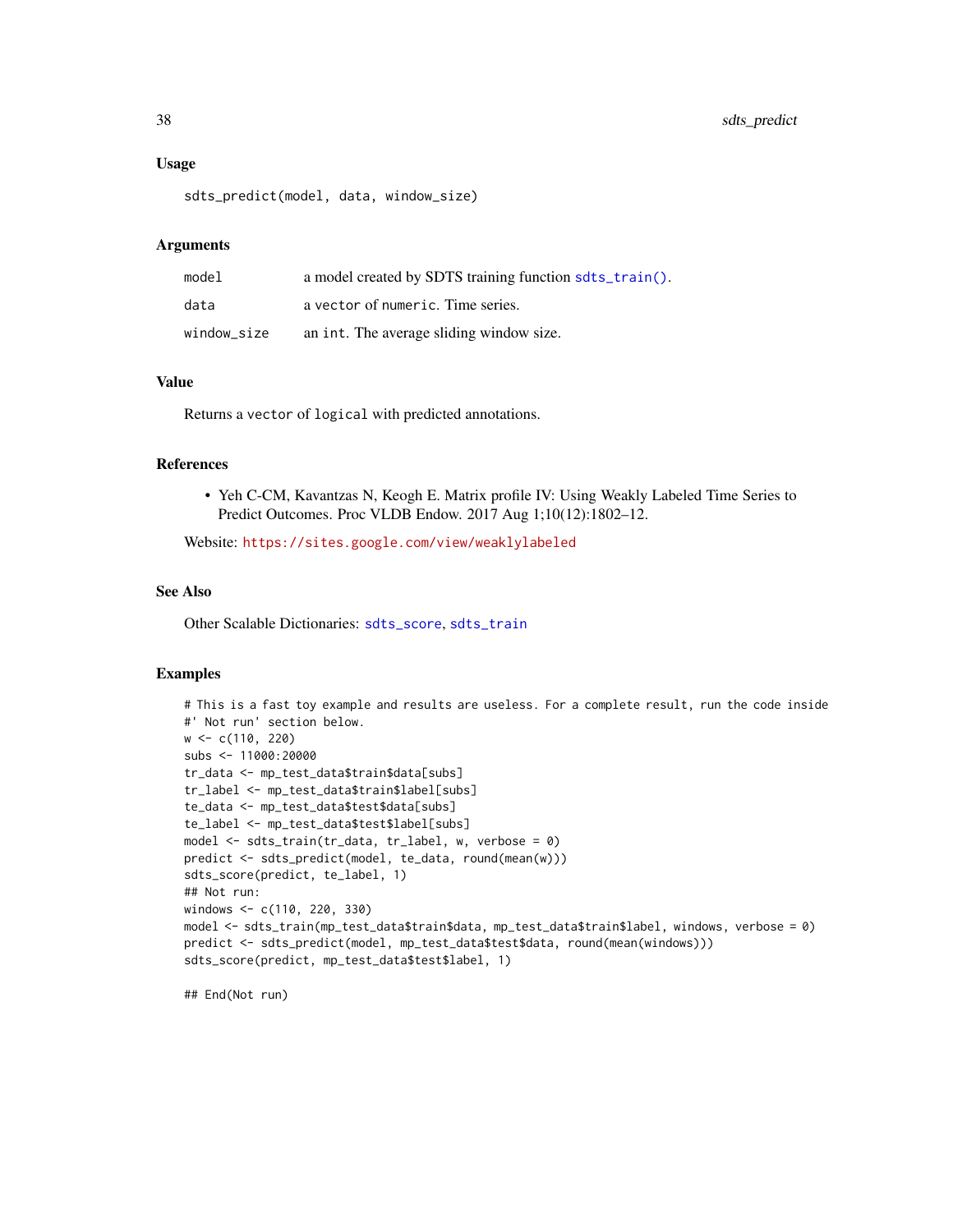<span id="page-38-1"></span><span id="page-38-0"></span>

Computes the F-Score of a SDTS prediction.

#### Usage

```
sdts_score(pred, gtruth, beta = 1)
```
# Arguments

| pred   | a vector of logical. Predicted annotation from sdts_predict() |
|--------|---------------------------------------------------------------|
| gtruth | a vector of logical. Ground truth annotation.                 |
| beta   | a numeric. See details. (default is 1).                       |

#### Details

beta is used to balance F-score towards recall (>1) or precision (<1).

# Value

Returns a list with f\_score, precision and recall.

# References

• Yeh C-CM, Kavantzas N, Keogh E. Matrix profile IV: Using Weakly Labeled Time Series to Predict Outcomes. Proc VLDB Endow. 2017 Aug 1;10(12):1802–12.

Website: <https://sites.google.com/view/weaklylabeled>

#### See Also

Other Scalable Dictionaries: [sdts\\_predict](#page-36-1), [sdts\\_train](#page-39-1)

```
# This is a fast toy example and results are useless. For a complete result, run the code inside
#' Not run' section below.
w <- c(110, 220)
subs <- 11000:20000
tr_data <- mp_test_data$train$data[subs]
tr_label <- mp_test_data$train$label[subs]
te_data <- mp_test_data$test$data[subs]
te_label <- mp_test_data$test$label[subs]
model <- sdts_train(tr_data, tr_label, w, verbose = 0)
predict <- sdts_predict(model, te_data, round(mean(w)))
sdts_score(predict, te_label, 1)
```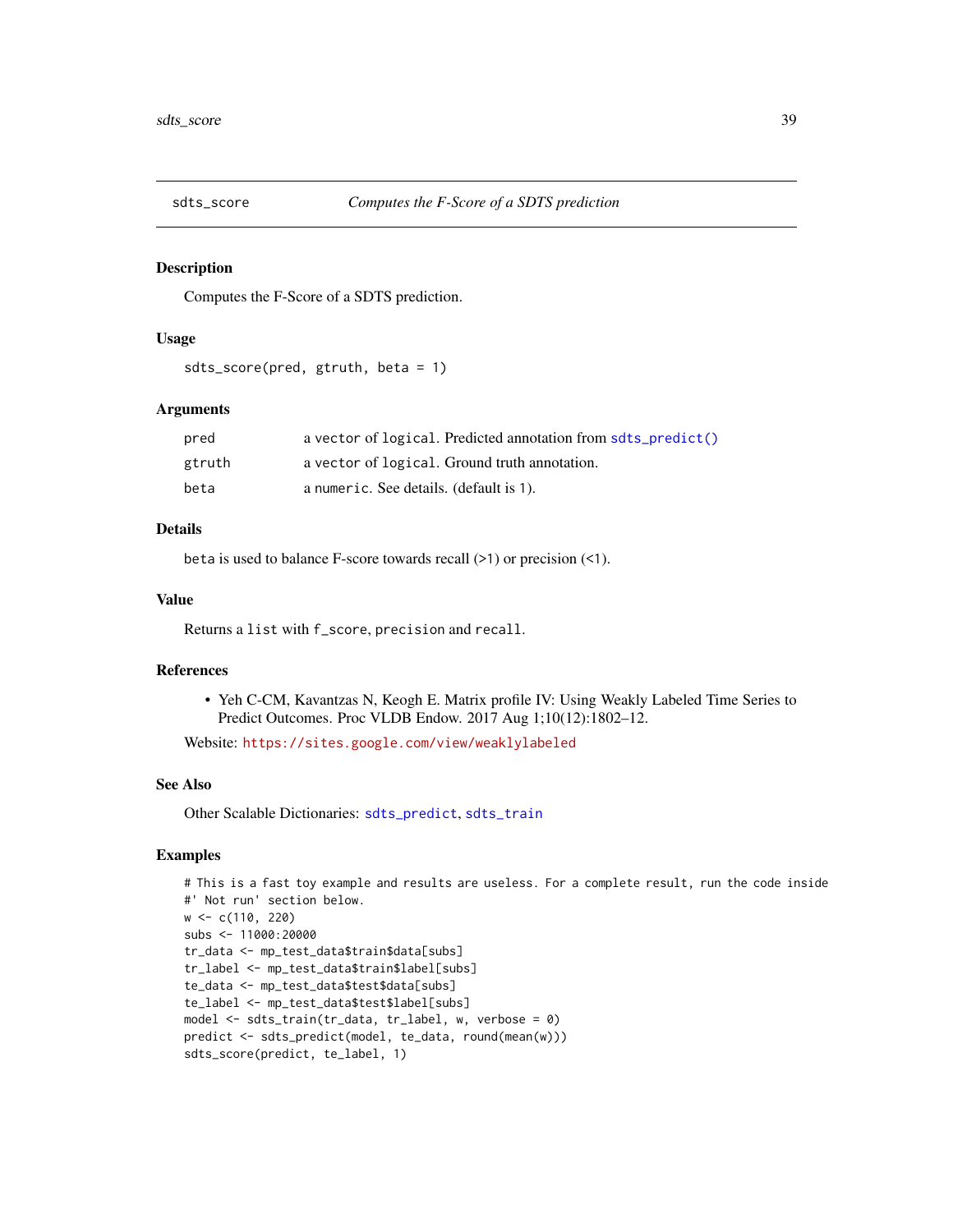```
## Not run:
windows <- c(110, 220, 330)
model <- sdts_train(mp_test_data$train$data, mp_test_data$train$label, windows)
predict <- sdts_predict(model, mp_test_data$test$data, round(mean(windows)))
sdts_score(predict, mp_test_data$test$label, 1)
```
## End(Not run)

<span id="page-39-1"></span>sdts\_train *Framework for Scalable Dictionary learning for Time Series (SDTS) training function*

#### Description

This function trains a model that uses a dictionary to predict state changes. Differently from [fluss\(\)](#page-17-1), it doesn't look for semantic changes (that may be several), but for binary states like "on" or "off". Think for example that a human annotator is pressing a switch any time he thinks that the recorded data is relevant, and releases the switch when he thinks the data is noise. This algorithm will learn the switching points (even better) and try to predict using new data.

#### Usage

sdts\_train(data, label, window\_size, beta = 1, pat\_max = Inf, parallel = TRUE, verbose = 2)

#### Arguments

| data        | a vector of numeric. Time series.                                |
|-------------|------------------------------------------------------------------|
| label       | a vector of logical. Annotations.                                |
| window_size | an int or a vector of int. Sliding window sizes.                 |
| beta        | a numeric. See details. (default is 1).                          |
| pat_max     | an int. Max number of shape features captured. (default is Inf). |
| parallel    | a logical. Use parallel computation inside (default is TRUE).    |
| verbose     | an int. See details. (Default is 2).                             |

#### Details

beta is used to balance F-score towards recall (>1) or precision (<1). verbose changes how much information is printed by this function; 0 means nothing, 1 means text, 2 adds the progress bar, 3 adds the finish sound.

#### Value

Returns a list with the learned dictionary score (estimated score), score\_hist (history of scores), pattern (shape features), thold (threshold values).

<span id="page-39-0"></span>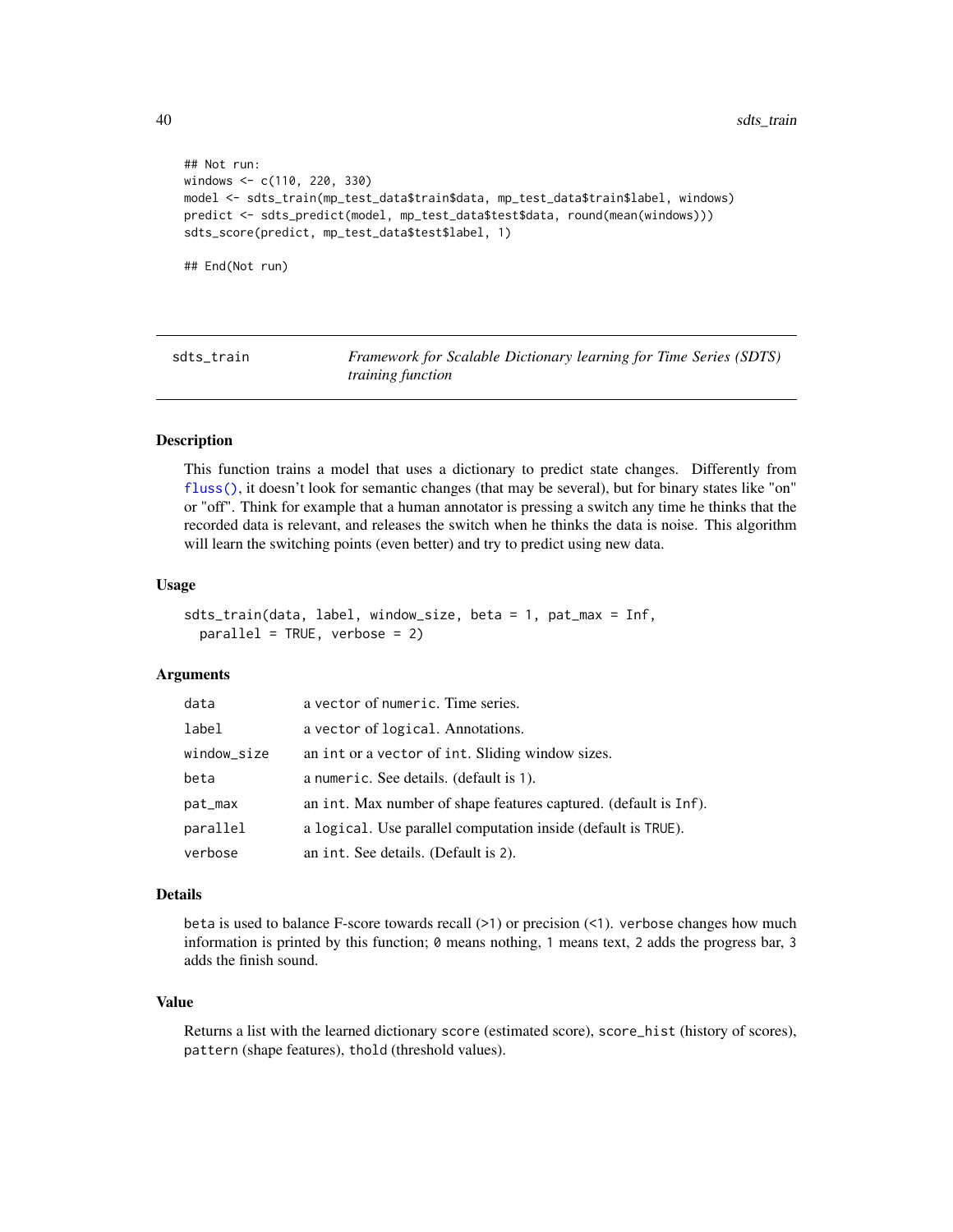#### <span id="page-40-0"></span>set\_data 41

# References

• Yeh C-CM, Kavantzas N, Keogh E. Matrix profile IV: Using Weakly Labeled Time Series to Predict Outcomes. Proc VLDB Endow. 2017 Aug 1;10(12):1802–12.

Website: <https://sites.google.com/view/weaklylabeled>

# See Also

Other Scalable Dictionaries: [sdts\\_predict](#page-36-1), [sdts\\_score](#page-38-1)

#### Examples

```
# This is a fast toy example and results are useless. For a complete result, run the code inside
#' Not run' section below.
w <- c(110, 220)
subs <- 11000:20000
tr_data <- mp_test_data$train$data[subs]
tr_label <- mp_test_data$train$label[subs]
te_data <- mp_test_data$test$data[subs]
te_label <- mp_test_data$test$label[subs]
model <- sdts_train(tr_data, tr_label, w, verbose = 0)
predict <- sdts_predict(model, te_data, round(mean(w)))
sdts_score(predict, te_label, 1)
## Not run:
windows <- c(110, 220, 330)
model <- sdts_train(mp_test_data$train$data, mp_test_data$train$label, windows)
predict <- sdts_predict(model, mp_test_data$test$data, round(mean(windows)))
sdts_score(predict, mp_test_data$test$label, 1)
```
## End(Not run)

set\_data *Set/changes the data included in TSMP object.*

#### Description

This may be useful if you want to include the data lately or remove the included data (set as NULL).

#### Usage

```
set_data(.mp, data)
```
#### Arguments

| .mp  | a TSMP object.                                                    |
|------|-------------------------------------------------------------------|
| data | a matrix (for one series) or a list of matrices (for two series). |

# Value

Returns silently the original TSMP object with changed data.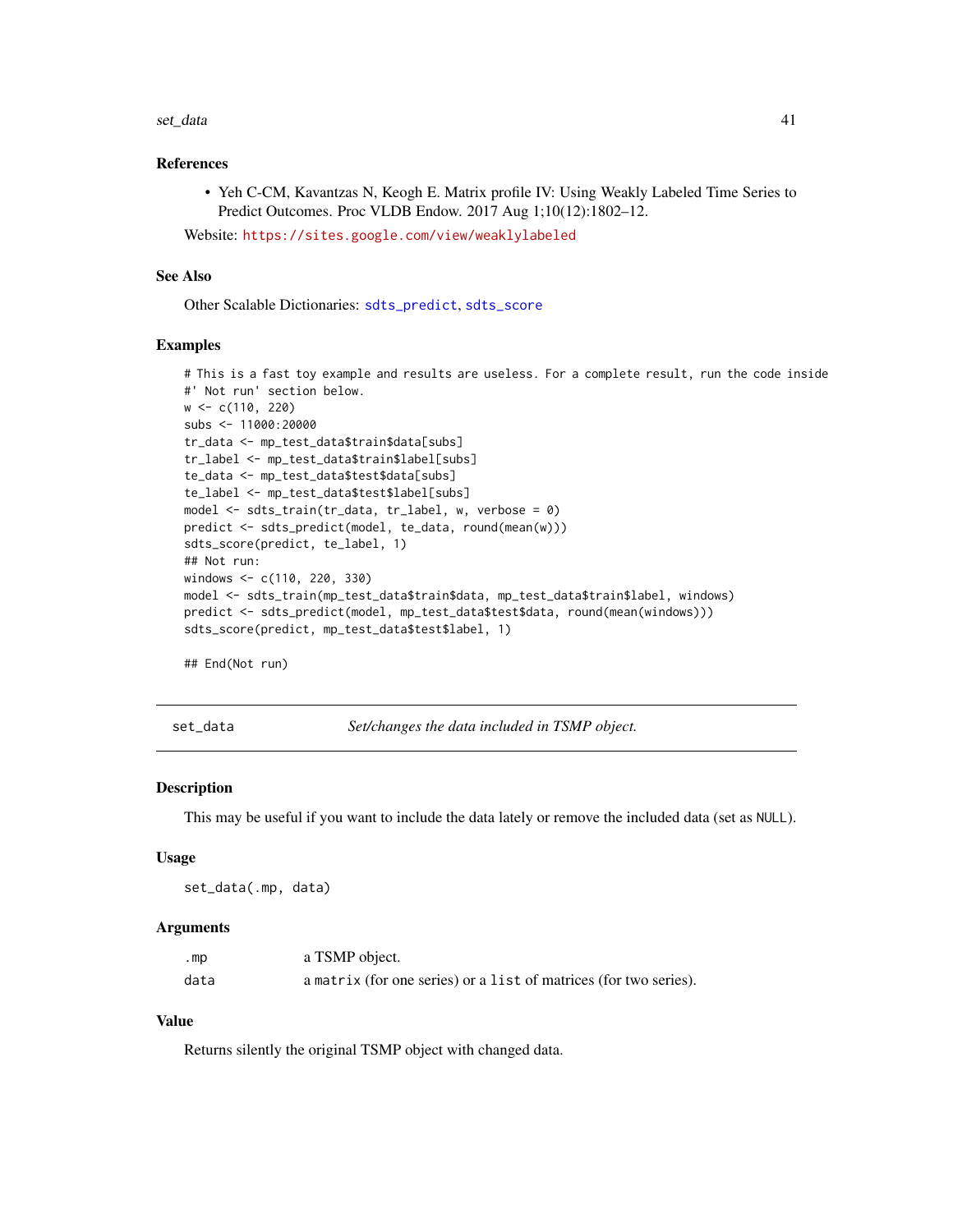#### Examples

```
mp <- tsmp(mp_toy_data$data[1:200, 1], window_size = 30, verbose = 0)
mp <- set_data(mp, NULL)
```
#### <span id="page-41-1"></span>simple\_fast *Compute the join similarity for Sound data*

# Description

Compute the join similarity for Sound data

### Usage

```
simple_fast(..., window_size, exclusion_zone = 1/2, verbose = 2)
```
#### Arguments

| $\cdots$    | a matrix of numeric, where each column is a time series. Accepts list and<br>data. frame too. If a second time series is supplied it will be a join matrix<br>profile. |
|-------------|------------------------------------------------------------------------------------------------------------------------------------------------------------------------|
| window_size | an int with the size of the sliding window.                                                                                                                            |
|             | exclusion_zone a numeric. Size of the exclusion zone, based on window size (default is 1/2).                                                                           |
| verbose     | an int. See details. (Default is 2).                                                                                                                                   |

#### Details

verbose changes how much information is printed by this function; 0 means nothing, 1 means text, 2 adds the progress bar, 3 adds the finish sound.

# Value

Returns a SimpleMatrixProfile object, a list with the matrix profile mp, profile index pi, number of dimensions n\_dim, window size w and exclusion zone ez.

# References

- Silva D, Yeh C, Batista G, Keogh E. Simple: Assessing Music Similarity Using Subsequences Joins. Proc 17th ISMIR Conf. 2016;23–30.
- Silva DF, Yeh C-CM, Zhu Y, Batista G, Keogh E. Fast Similarity Matrix Profile for Music Analysis and Exploration. IEEE Trans Multimed. 2018;14(8):1–1.

Website: <https://sites.google.com/view/simple-fast>

Website: <https://sites.google.com/site/ismir2016simple/home>

<span id="page-41-0"></span>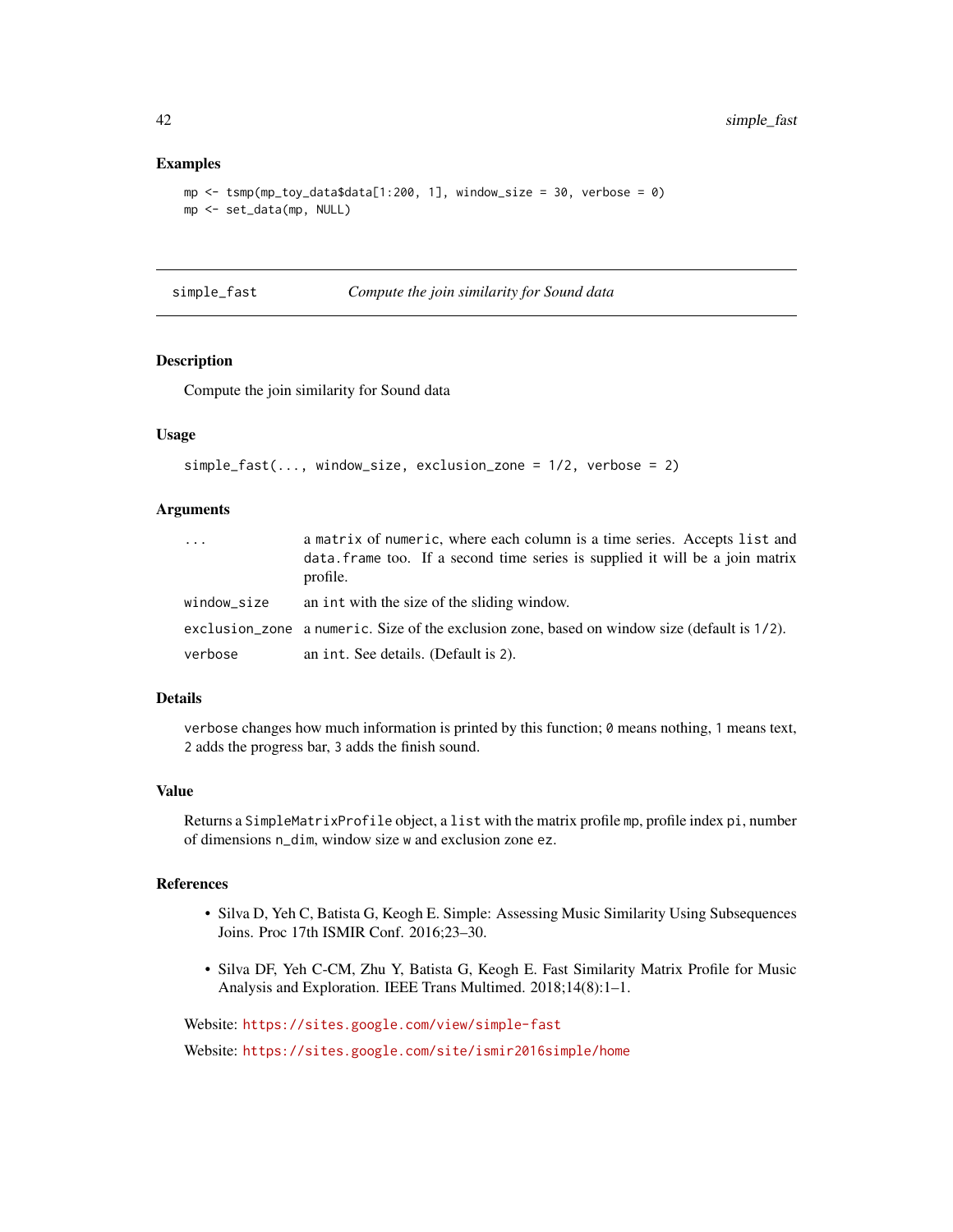<span id="page-42-0"></span>stamp\_par 43

#### Examples

```
w < -30data <- mp_toy_data$data # 3 dimensions matrix
result <- simple_fast(data, window_size = w, verbose = 0)
```
- 
- <span id="page-42-1"></span>stamp\_par *Anytime univariate STAMP algorithm Parallel version*

#### <span id="page-42-2"></span>Description

Computes the best so far Matrix Profile and Profile Index for Univariate Time Series.

#### Usage

```
stamp_par(..., window_size, exclusion_zone = 1/2, verbose = 2,
  s\_size = Inf, n\_works = 2, weight = NULL)stamp(..., window_size, exclusion_zone = 1/2, verbose = 2,
```

```
s_size = Inf, weight = NULL)
```
#### Arguments

| $\ddotsc$   | a matrix or a vector. If a second time series is supplied it will be a join matrix<br>profile.                                   |
|-------------|----------------------------------------------------------------------------------------------------------------------------------|
| window_size | an int. Size of the sliding window.                                                                                              |
|             | exclusion_zone a numeric. Size of the exclusion zone, based on window size (default is 1/2).<br>See details.                     |
| verbose     | an int. See details. (Default is 2).                                                                                             |
| s_size      | a numeric, for anytime algorithm, represents the size (in observations) the ran-<br>dom calculation will occur (default is Inf). |
| n_workers   | an int. Number of workers for parallel. (Default is 2).                                                                          |
| weight      | a vector of numeric or NULL with the same length of the window_size. This is<br>a MASS extension to weight the query.            |

# Details

The Matrix Profile, has the potential to revolutionize time series data mining because of its generality, versatility, simplicity and scalability. In particular it has implications for time series motif discovery, time series joins, shapelet discovery (classification), density estimation, semantic segmentation, visualization, rule discovery, clustering etc. The anytime STAMP computes the Matrix Profile and Profile Index in such manner that it can be stopped before its complete calculation and return the best so far results allowing ultra-fast approximate solutions. verbose changes how much information is printed by this function; 0 means nothing, 1 means text, 2 adds the progress bar, 3 adds the finish sound. exclusion\_zone is used to avoid trivial matches; if a query data is provided (join similarity), this parameter is ignored.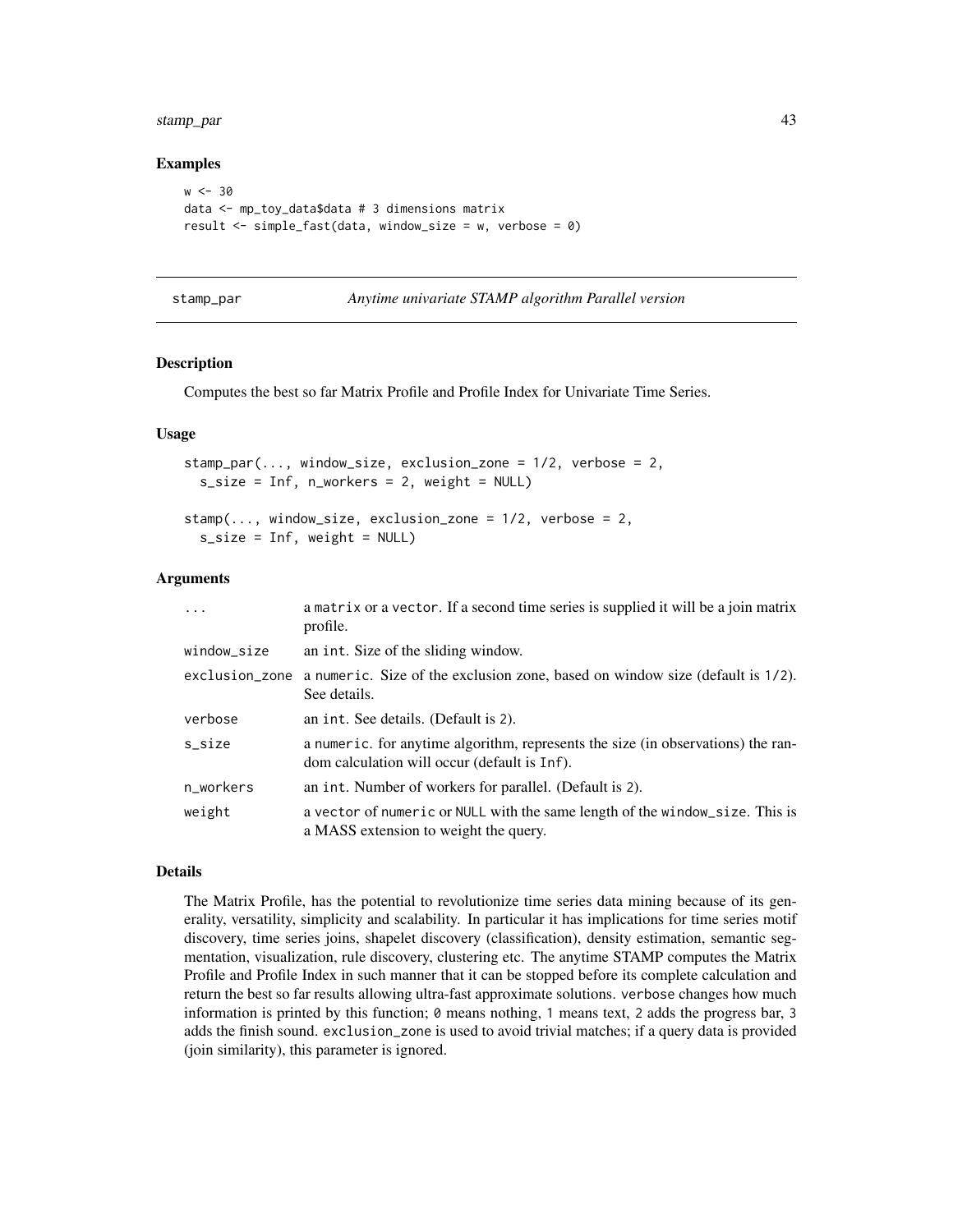#### <span id="page-43-0"></span>Value

Returns a MatrixProfile object, a list with the matrix profile mp, profile index pi left and right matrix profile lmp, rmp and profile index lpi, rpi, window size w and exclusion zone ez.

# Functions

- stamp\_par: Parallel version.
- stamp: Single thread version.

#### References

- Yeh CCM, Zhu Y, Ulanova L, Begum N, Ding Y, Dau HA, et al. Matrix profile I: All pairs similarity joins for time series: A unifying view that includes motifs, discords and shapelets. Proc - IEEE Int Conf Data Mining, ICDM. 2017;1317–22.
- Zhu Y, Imamura M, Nikovski D, Keogh E. Matrix Profile VII: Time Series Chains: A New Primitive for Time Series Data Mining. Knowl Inf Syst. 2018 Jun 2;1–27.

Website: <http://www.cs.ucr.edu/~eamonn/MatrixProfile.html>

#### See Also

Other matrix profile computations: [mstomp\\_par](#page-26-1), [scrimp](#page-35-1), [stomp\\_par](#page-44-2), [tsmp](#page-46-1), [valmod](#page-48-1)

#### Examples

```
mp \le stamp(mp_toy_data$data[1:200, 1], window_size = 30, verbose = 0)
# using threads
mp \le stamp_par(mp_toy_data$data[1:200, 1], window_size = 30, verbose = 0)
## Not run:
ref_data <- mp_toy_data$data[, 1]
query_data <- mp_toy_data$data[, 2]
# self similarity
mp \le stamp(ref_data, window_size = 30, s_size = round(nrow(ref_data) * 0.1))
# join similarity
mp \le - stamp(ref_data, query_data, window_size = 30, s_size = round(nrow(query_data) * 0.1))
## End(Not run)
```
stompi\_update *Real-time STOMP algorithm*

#### **Description**

Real-time STOMP algorithm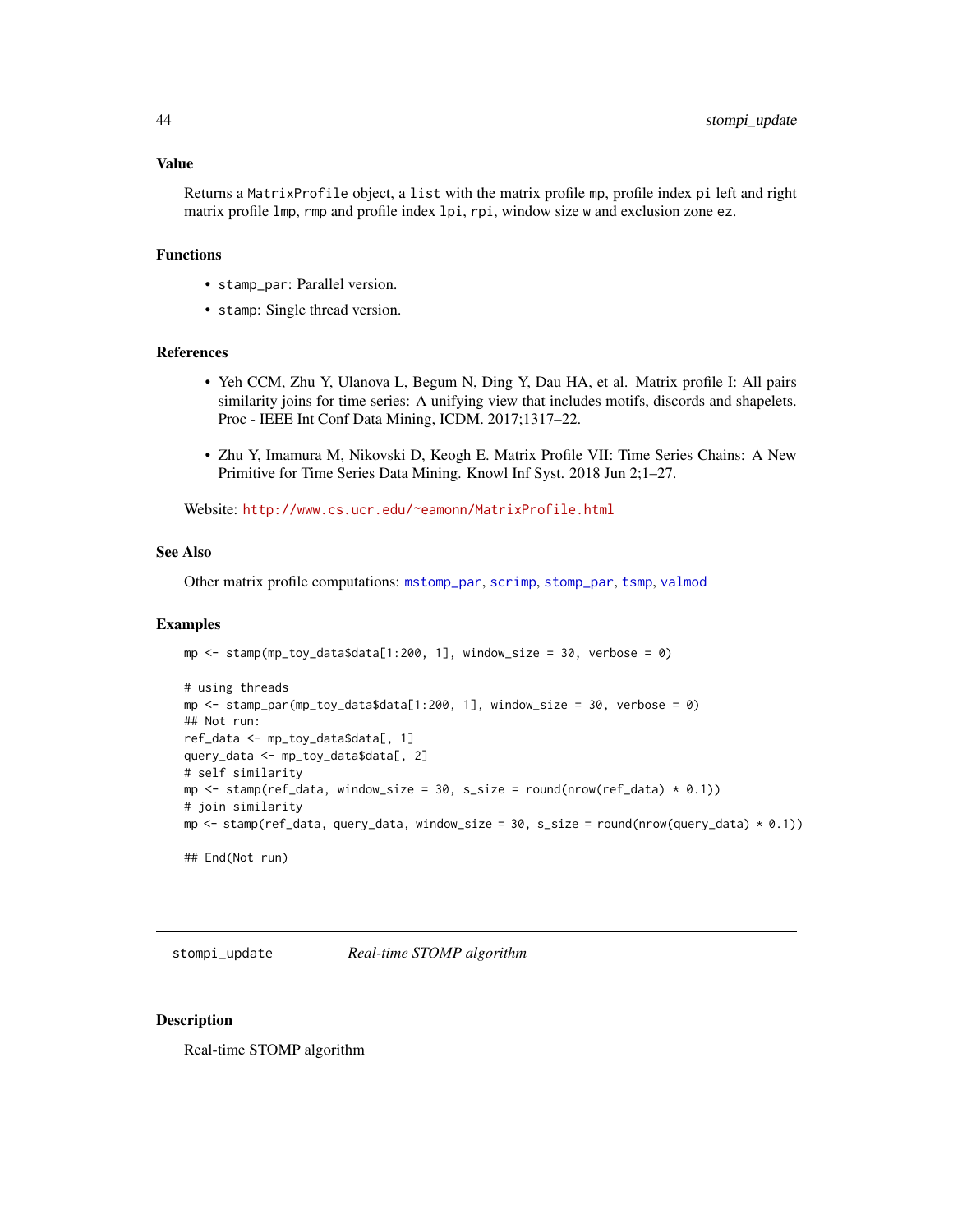# <span id="page-44-0"></span>stomp\_par 45

# Usage

```
stompi_update(.mp, new_data, history_size = FALSE)
```
# Arguments

| .mp          | a TSMP object of class Matrix Profile.                                                                                                                                                                                                                                                 |
|--------------|----------------------------------------------------------------------------------------------------------------------------------------------------------------------------------------------------------------------------------------------------------------------------------------|
| new_data     | new data to append to original data.                                                                                                                                                                                                                                                   |
| history_size | an int or FALSE. (Default is FALSE). Keep only this amount of data in the object.<br>The value is for the data, not the matrix profile. Notice that the 1 mpand 1 pi will<br>be inconsistent when repeatedly updating limiting the history size and thus will<br>affect the mp and pi. |

# Value

Returns the input .mp updated with the new information.

# Examples

```
mp <- tsmp(mp_toy_data$data[1:200, 1], window_size = 30, verbose = 0)
mpi <- stompi_update(mp, mp_toy_data$data[201:300, 1])
mp \le - tsmp(mp_toy_data$data[1:300, 1], window_size = 30, verbose = 0)
all.equal(mp, mpi, check.attributes = FALSE)
```
<span id="page-44-2"></span>

| stomp_par | Univariate STOMP algorithm |  |
|-----------|----------------------------|--|
|           |                            |  |

# <span id="page-44-1"></span>Description

Computes the Matrix Profile and Profile Index for Univariate Time Series.

# Usage

```
stomp_par(\dots, window_size, exclusion_zone = 1/2, verbose = 2,
  n_workers = 2)
```

```
stomp(..., window_size, exclusion_zone = 1/2, verbose = 2)
```

| $\ddots$ .  | a matrix or a vector. If a second time series is supplied it will be a join matrix<br>profile.               |
|-------------|--------------------------------------------------------------------------------------------------------------|
| window_size | an int. Size of the sliding window.                                                                          |
|             | exclusion_zone a numeric. Size of the exclusion zone, based on window size (default is 1/2).<br>See details. |
| verbose     | an int. See details. (Default is 2).                                                                         |
| n_workers   | an int. Number of workers for parallel. (Default is 2).                                                      |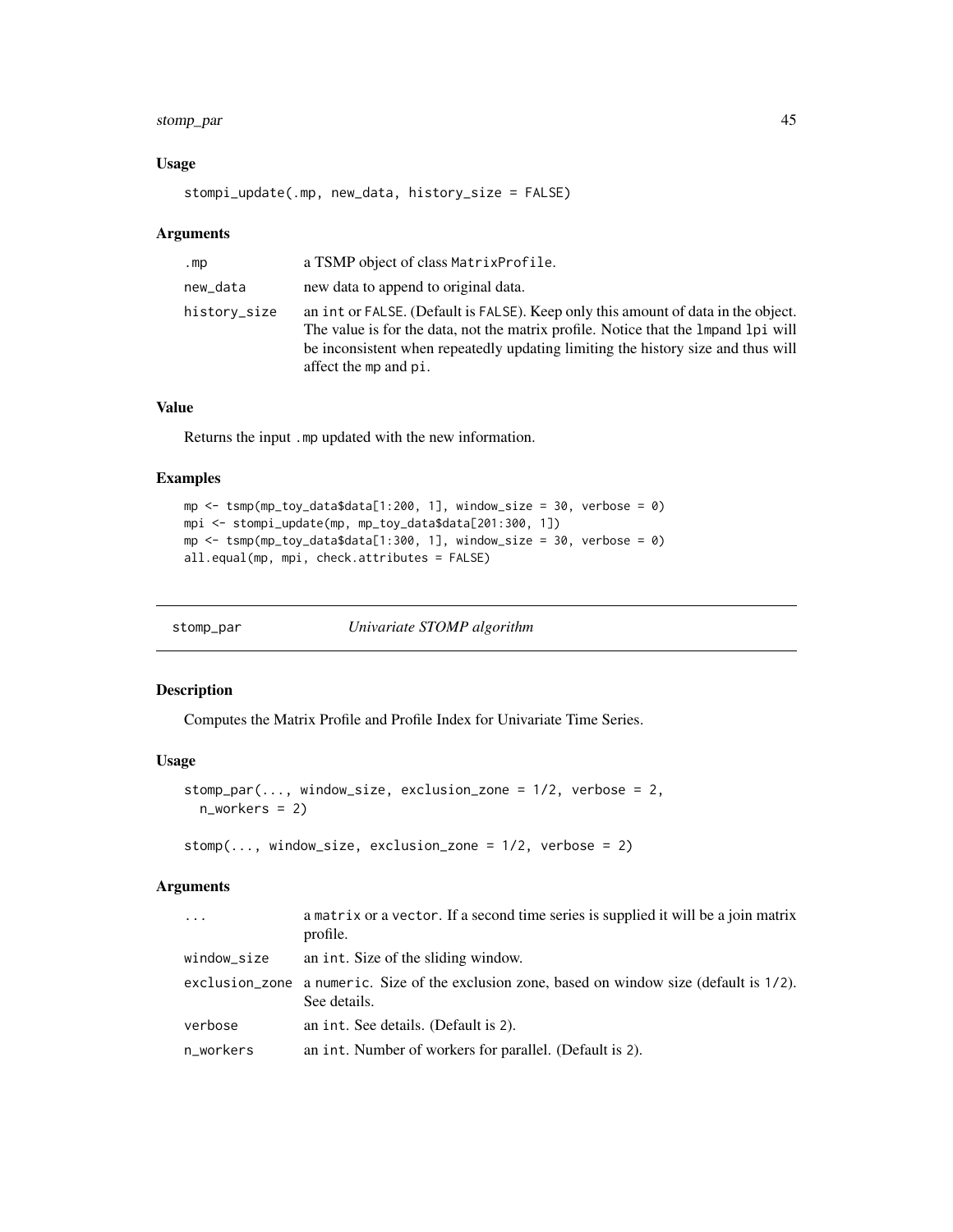# <span id="page-45-0"></span>Details

The Matrix Profile, has the potential to revolutionize time series data mining because of its generality, versatility, simplicity and scalability. In particular it has implications for time series motif discovery, time series joins, shapelet discovery (classification), density estimation, semantic segmentation, visualization, rule discovery, clustering etc. verbose changes how much information is printed by this function; 0 means nothing, 1 means text, 2 adds the progress bar, 3 adds the finish sound. exclusion\_zone is used to avoid trivial matches; if a query data is provided (join similarity), this parameter is ignored.

#### Value

Returns a MatrixProfile object, a list with the matrix profile mp, profile index pi left and right matrix profile lmp, rmp and profile index lpi, rpi, window size w and exclusion zone ez.

#### Functions

- stomp\_par: Parallel version.
- stomp: Single thread version.

#### References

• Zhu Y, Zimmerman Z, Senobari NS, Yeh CM, Funning G. Matrix Profile II : Exploiting a Novel Algorithm and GPUs to Break the One Hundred Million Barrier for Time Series Motifs and Joins. Icdm. 2016 Jan 22;54(1):739–48.

Website: <http://www.cs.ucr.edu/~eamonn/MatrixProfile.html>

# See Also

Other matrix profile computations: [mstomp\\_par](#page-26-1), [scrimp](#page-35-1), [stamp\\_par](#page-42-1), [tsmp](#page-46-1), [valmod](#page-48-1)

```
mp \le stomp(mp_toy_data$data[1:200, 1], window_size = 30, verbose = 0)
# using threads
mp \le - stomp_par(mp_toy_data$data[1:400, 1], window_size = 30, verbose = 0)
## Not run:
ref_data <- mp_toy_data$data[, 1]
query_data <- mp_toy_data$data[, 2]
# self similarity
mp <- stomp(ref_data, window_size = 30)
# join similarity
mp2 <- stomp(ref_data, query_data, window_size = 30)
## End(Not run)
```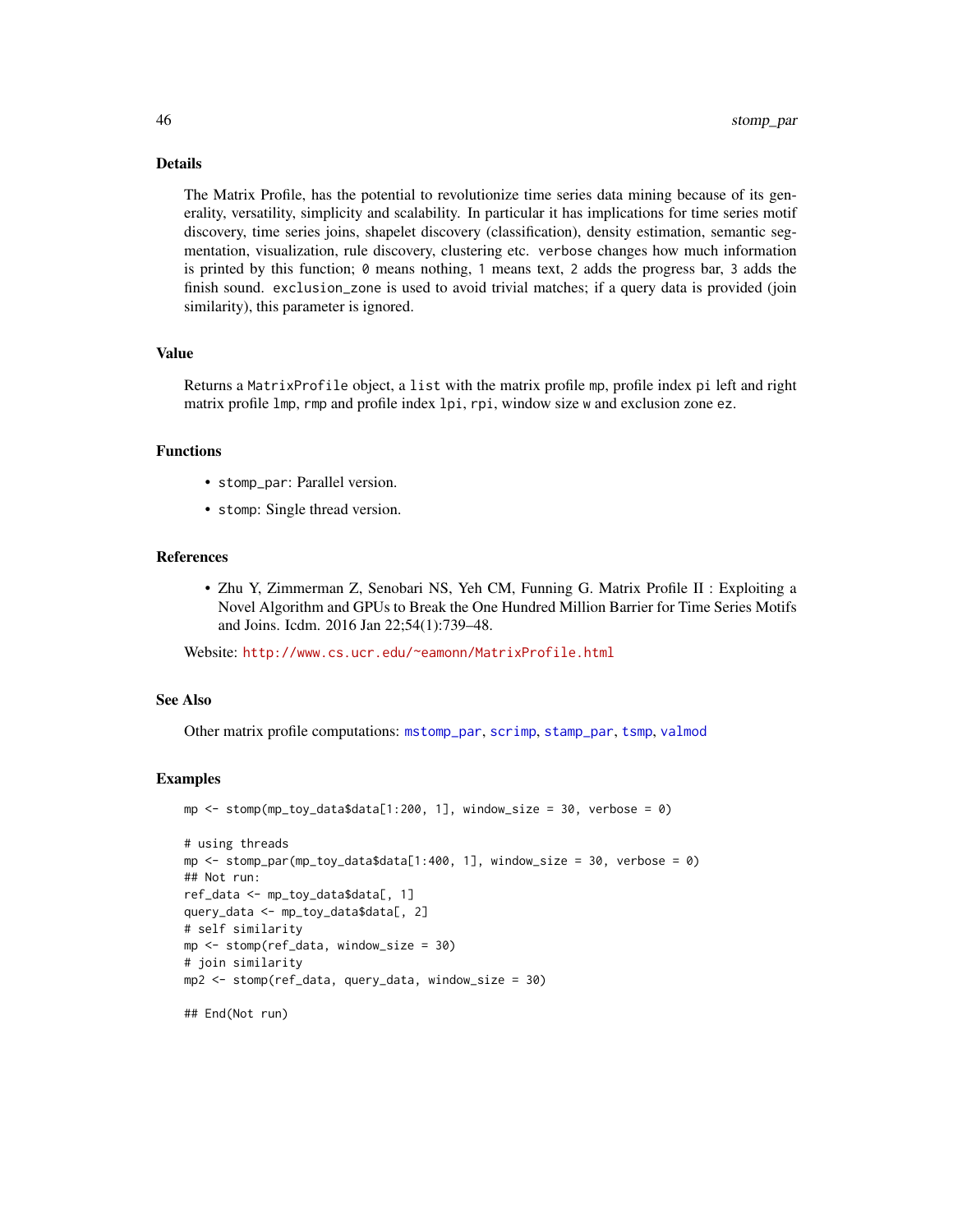<span id="page-46-1"></span><span id="page-46-0"></span>This is a wrap function that makes easy to use all available algorithms to compute the Matrix Profile and Profile Index for multiple purposes.

# Usage

```
tsmp(..., window_size, exclusion_zone = 1/2, mode = c("stomp", "stamp",
  "simple", "mstomp", "scrimp", "valmod"), verbose = 2, n_workers = 1,
  s_size = Inf, must_dim = NULL, exc_dim = NULL, heap_size = 50,
 paa = 1, .keep_data = TRUE)
```
#### **Arguments**

| .              | a matrix or a vector. If a second time series is supplied it will be a join matrix<br>profile (except for $m\text{stomp}()$ ).                |
|----------------|-----------------------------------------------------------------------------------------------------------------------------------------------|
| window_size    | an int with the size of the sliding window. Use a vector for Valmod.                                                                          |
| exclusion_zone | a numeric. Size of the exclusion zone, based on window size (default is 1/2).<br>See details.                                                 |
| mode           | the algorithm that will be used to compute the matrix profile. (Default is stomp).<br>See details.                                            |
| verbose        | an int. (Default is 2). See details.                                                                                                          |
| n_workers      | an int. Number of workers for parallel. (Default is 1).                                                                                       |
| s_size         | a numeric. for anytime algorithm, represents the size (in observations) the ran-<br>dom calculation will occur (default is Inf). See details. |
| must_dim       | an int or vector of which dimensions to forcibly include (default is NULL). See<br>details.                                                   |
| exc_dim        | an int or vector of which dimensions to exclude (default is NULL). See details.                                                               |
| heap_size      | an int. (Default is 50). Size of the distance profile heap buffer.                                                                            |
| paa            | an int. (Default is 1). Factor of PAA reduction $(2 == \text{half of size})$                                                                  |
| .keep_data     | a logical. (Default is TRUE). Keeps the data embedded to resultant object.                                                                    |

# Details

The Matrix Profile, has the potential to revolutionize time series data mining because of its generality, versatility, simplicity and scalability. In particular it has implications for time series motif discovery, time series joins, shapelet discovery (classification), density estimation, semantic segmentation, visualization, rule discovery, clustering etc.

The first algorithm invented was the [stamp\(\)](#page-42-2) that using [mass\(\)](#page-0-0) as an ultra-fast Algorithm for Similarity Search allowed to compute the Matrix Profile in reasonable time. One of its main feature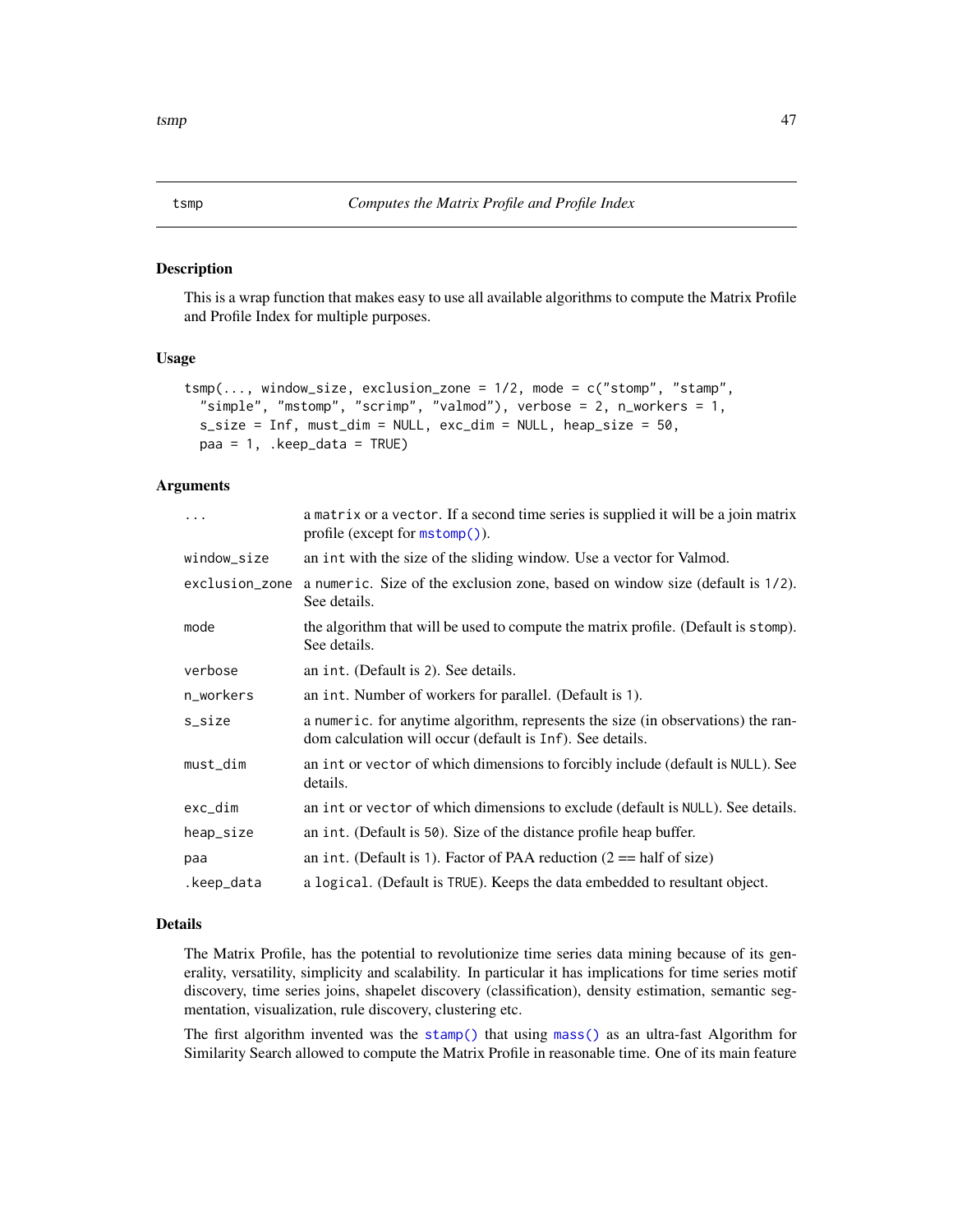<span id="page-47-0"></span>was its Anytime property which using a randomized approach could return a "best-so-far" matrix that could give us the correct answer (using for example 1/10 of all iterations) almost every time.

The next algorithm was [stomp\(\)](#page-44-1) that currently is the most used. Researchers noticed that the dot products do not need to be recalculated from scratch for each subsequence. Instead, we can reuse the values calculated for the first subsequence to make a faster calculation in the next iterations. The idea is to make use of the intersections between the required products in consecutive iterations. This approach reduced the time to compute the Matrix Profile to about 3

Currently there is a new algorithm that I'll not explain further here. It is called [scrimp\(\)](#page-35-1), and is as fast as [stomp\(\)](#page-44-1), and have the Anytime property. This algorithm is implemented in this package, but still waiting for an article publication.

Further, there is the [mstomp\(\)](#page-26-2) that computes a multidimensional Matrix Profile that allows to meaningful MOTIF discovery in Multivariate Time Series. And [simple\\_fast\(\)](#page-41-1) that also handles Multivariate Time Series, but focused in Music Analysis and Exploration.

The [valmod\(\)](#page-48-1) uses a new pruning algorithm allowing a similarity search with a range of sliding window sizes.

Some parameters are global across the algorithms:

... One or two time series (except for [mstomp\(\)](#page-26-2)). The second time series can be smaller than the first.

window\_size The sliding window.

- exclusion\_zone Is used to avoid trivial matches; if a query data is provided (join similarity), this parameter is ignored.
- verbose Changes how much information is printed by this function; 0 means nothing, 1 means text, 2 adds the progress bar, 3 adds the finish sound.
- n\_workers number of threads for parallel computing (except simple\_fast, scrimp and valmod). If the value is 2 or more, the '\_par' version of the algorithm will be used.

s\_size is used only in Anytime algorithms: [stamp\(\)](#page-42-2) and [scrimp\(\)](#page-35-1). must\_dim and exc\_dim are used only in [mstomp\(\)](#page-26-2). heap\_size is used only for [valmod\(\)](#page-48-1) mode can be any of the following: stomp, stamp, simple, mstomp, scrimp, valmod.

#### Value

Returns the matrix profile mp and profile index pi. It also returns the left and right matrix profile lmp, rmp and profile index lpi, rpi that may be used to detect Time Series Chains. [mstomp\(\)](#page-26-2) returns a multidimensional Matrix Profile.

# References

- Silva D, Yeh C, Batista G, Keogh E. Simple: Assessing Music Similarity Using Subsequences Joins. Proc 17th ISMIR Conf. 2016;23–30.
- Silva DF, Yeh C-CM, Zhu Y, Batista G, Keogh E. Fast Similarity Matrix Profile for Music Analysis and Exploration. IEEE Trans Multimed. 2018;14(8):1–1.
- Yeh CM, Kavantzas N, Keogh E. Matrix Profile VI : Meaningful Multidimensional Motif Discovery.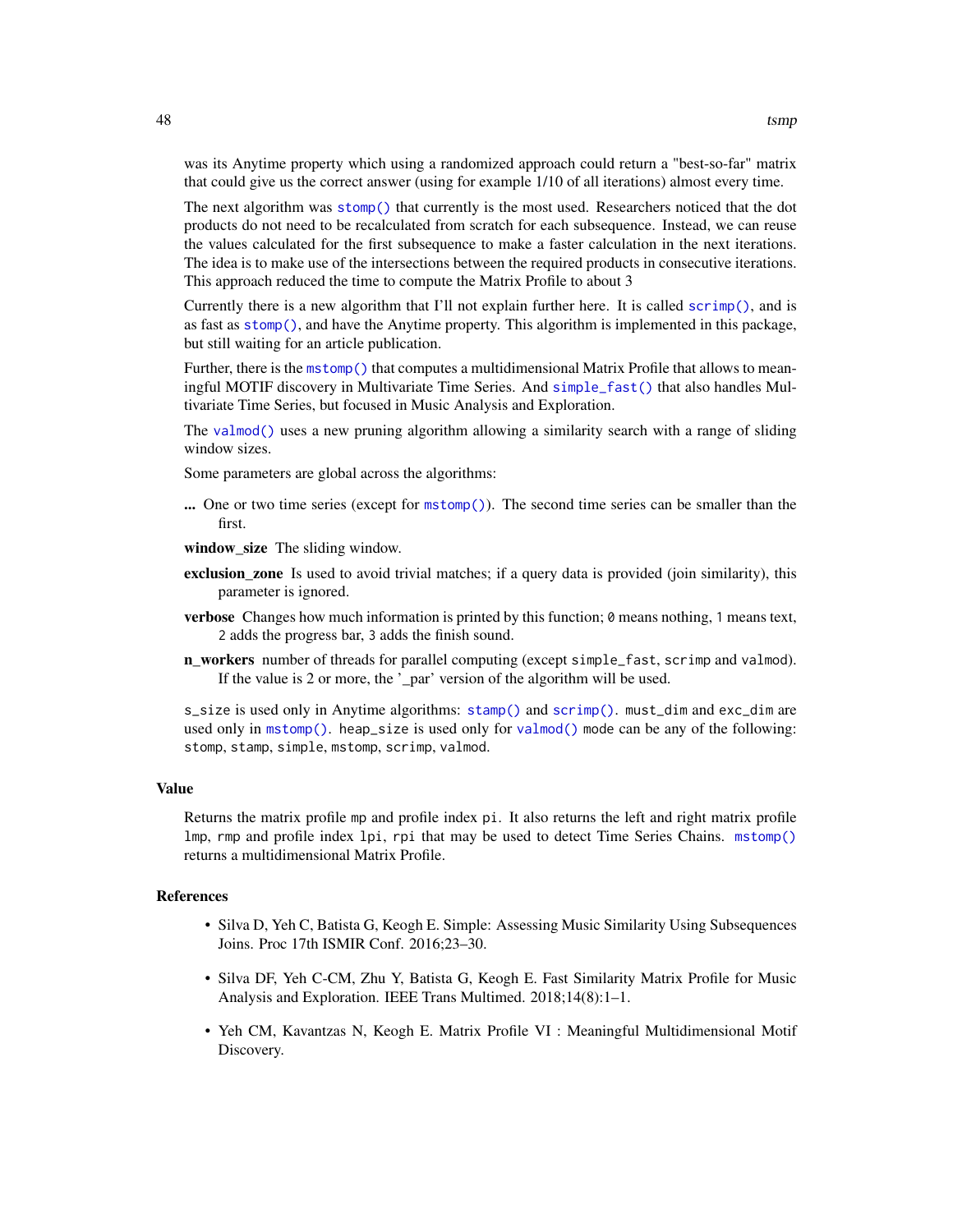#### <span id="page-48-0"></span>valmod to the contract of the contract of the contract of the contract of the contract of the contract of the contract of the contract of the contract of the contract of the contract of the contract of the contract of the

- Yeh CCM, Zhu Y, Ulanova L, Begum N, Ding Y, Dau HA, et al. Matrix profile I: All pairs similarity joins for time series: A unifying view that includes motifs, discords and shapelets. Proc - IEEE Int Conf Data Mining, ICDM. 2017;1317–22.
- Zhu Y, Imamura M, Nikovski D, Keogh E. Matrix Profile VII: Time Series Chains: A New Primitive for Time Series Data Mining. Knowl Inf Syst. 2018 Jun 2;1–27.
- Zhu Y, Zimmerman Z, Senobari NS, Yeh CM, Funning G. Matrix Profile II : Exploiting a Novel Algorithm and GPUs to Break the One Hundred Million Barrier for Time Series Motifs and Joins. Icdm. 2016 Jan 22;54(1):739–48.

```
Website: https://sites.google.com/view/simple-fast
Website: https://sites.google.com/site/ismir2016simple/home
Website: http://www.cs.ucr.edu/~eamonn/MatrixProfile.html
```
#### See Also

Other matrix profile computations: [mstomp\\_par](#page-26-1), [scrimp](#page-35-1), [stamp\\_par](#page-42-1), [stomp\\_par](#page-44-2), [valmod](#page-48-1)

#### Examples

```
# default with [stomp()]
mp \le - tsmp(mp_toy_data$data[1:200, 1], window_size = 30, verbose = 0)
# parallel with [stomp_par()]
mp <- tsmp(mp_test_data$train$data[1:1000, 1], window_size = 30, n_workers = 2, verbose = 0)
# Anytime STAMP
mp \le tsmp(mp_toy_data$data[1:200, 1], window_size = 30, mode = "stamp", s_size = 50, verbose = 0)
# [mstomp()]
mp \le - tsmp(mp_toy_data$data[1:200, ], window_size = 30, mode = "mstomp", verbose = 0)
# [simple_fast()]
mp <- tsmp(mp_toy_data$data[1:200, ], window_size = 30, mode = "simple", verbose = 0)
```
<span id="page-48-1"></span>valmod *Variable Length Motif Discovery*

# Description

Computes the Matrix Profile and Profile Index for a range of query window sizes

#### Usage

```
valmod(..., window\_min, window\_max, heap\_size = 50,exclusion_zone = 1/2, lb = TRUE, verbose = 2)
```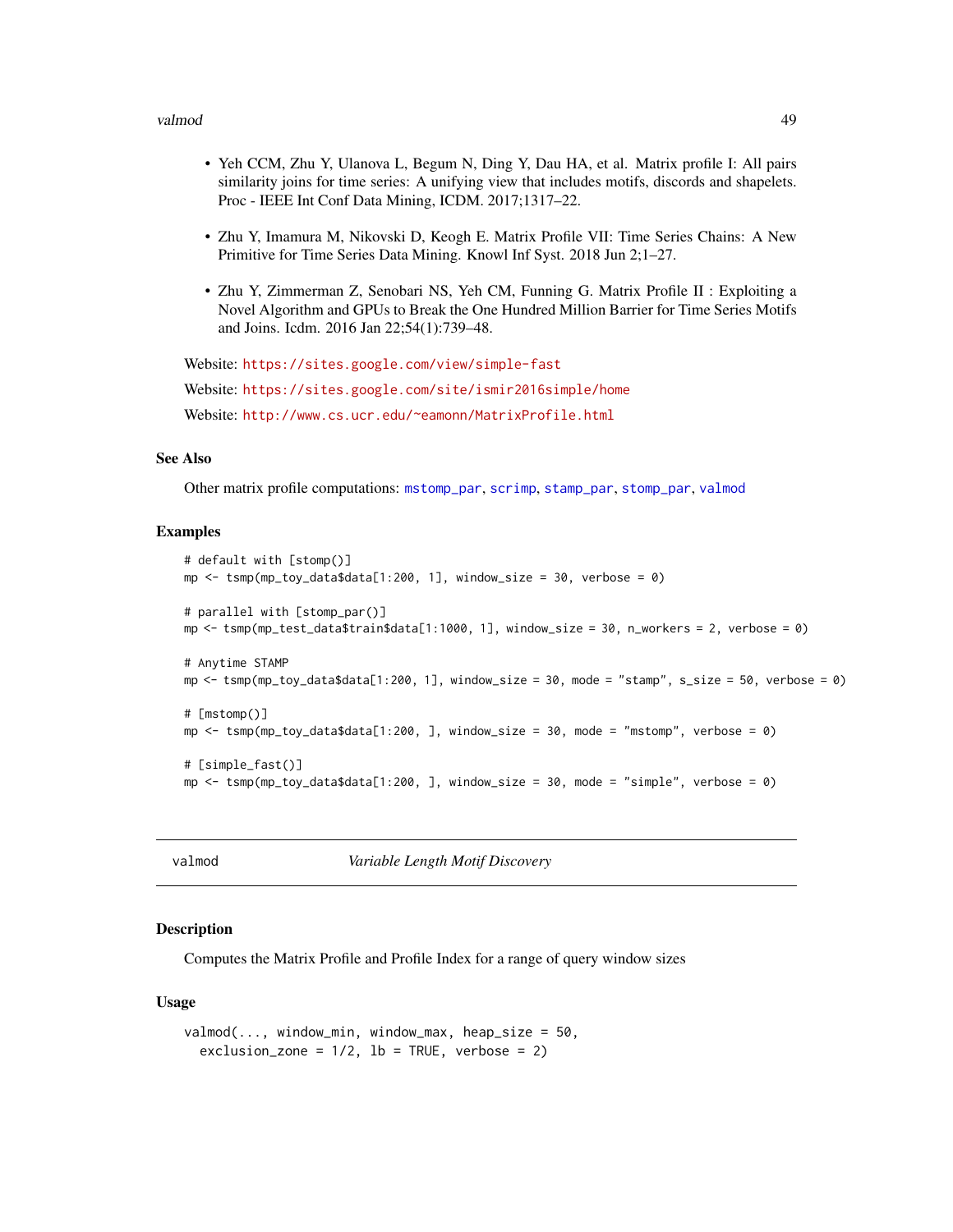# <span id="page-49-0"></span>Arguments

| .          | a matrix or a vector. If a second time series is supplied it will be a join matrix<br>profile.                                                    |
|------------|---------------------------------------------------------------------------------------------------------------------------------------------------|
| window_min | an int. Minimum size of the sliding window.                                                                                                       |
| window_max | an int. Maximum size of the sliding window.                                                                                                       |
| heap_size  | an int. (Default is 50). Size of the distance profile heap buffer                                                                                 |
|            | exclusion_zone a numeric. Size of the exclusion zone, based on window size (default is 1/2).<br>See details.                                      |
| lb         | a logical. (Default is TRUE). If FALSE all window sizes will be calculated using<br>STOMP instead of pruning. This is just for academic purposes. |
| verbose    | an int. See details. (Default is 2).                                                                                                              |

# Details

This algorithm uses an exact algorithm based on a novel lower bounding technique, which is specifically designed for the motif discovery problem. verbose changes how much information is printed by this function; 0 means nothing, 1 means text, 2 adds the progress bar, 3 adds the finish sound. exclusion\_zone is used to avoid trivial matches; if a query data is provided (join similarity), this parameter is ignored.

#### Value

Returns a Valmod object, a list with the matrix profile mp, profile index pi left and right matrix profile lmp, rmp and profile index lpi, rpi, best window size w for each index and exclusion zone ez. Additionally: evolution\_motif the best motif distance per window size, and non-length normalized versions of mp, pi and w: mpnn, pinn and wnn.

#### References

• Linardi M, Zhu Y, Palpanas T, Keogh E. VALMOD: A Suite for Easy and Exact Detection of Variable Length Motifs in Data Series. In: Proceedings of the 2018 International Conference on Management of Data - SIGMOD '18. New York, New York, USA: ACM Press; 2018. p. 1757–60.

Website: <http://www.cs.ucr.edu/~eamonn/MatrixProfile.html>

# See Also

Other matrix profile computations: [mstomp\\_par](#page-26-1), [scrimp](#page-35-1), [stamp\\_par](#page-42-1), [stomp\\_par](#page-44-2), [tsmp](#page-46-1)

```
mp <- valmod(mp_toy_data$data[1:200, 1], window_min = 30, window_max = 40)
## Not run:
ref_data <- mp_toy_data$data[, 1]
query_data <- mp_toy_data$data[, 2]
# self similarity
mp < - valmod(ref_data, window_min = 30, window_max = 40)
```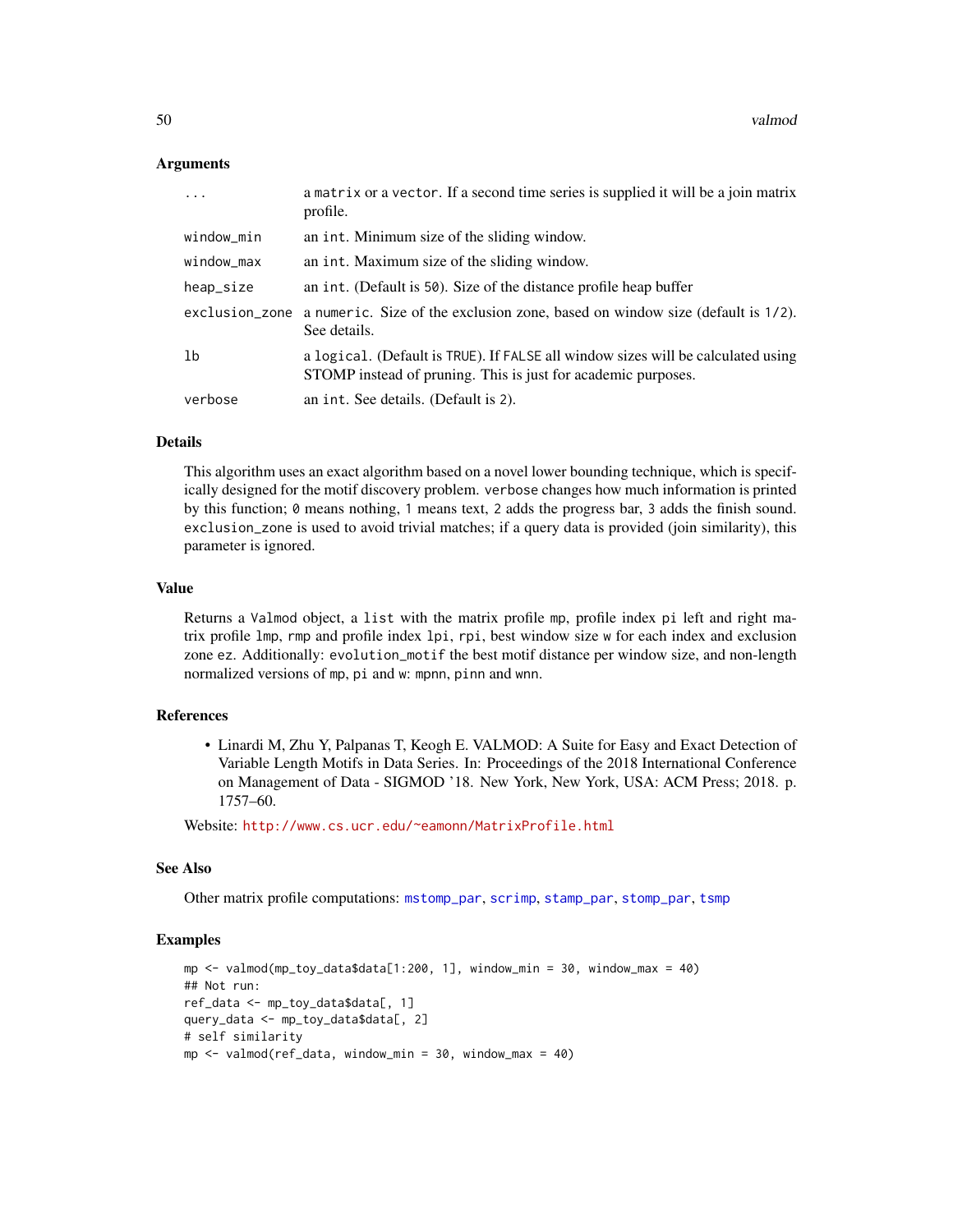#### valmod 51

```
# join similarity
mp <- valmod(ref_data, query_data, window_min = 30, window_max = 40)
## End(Not run)
```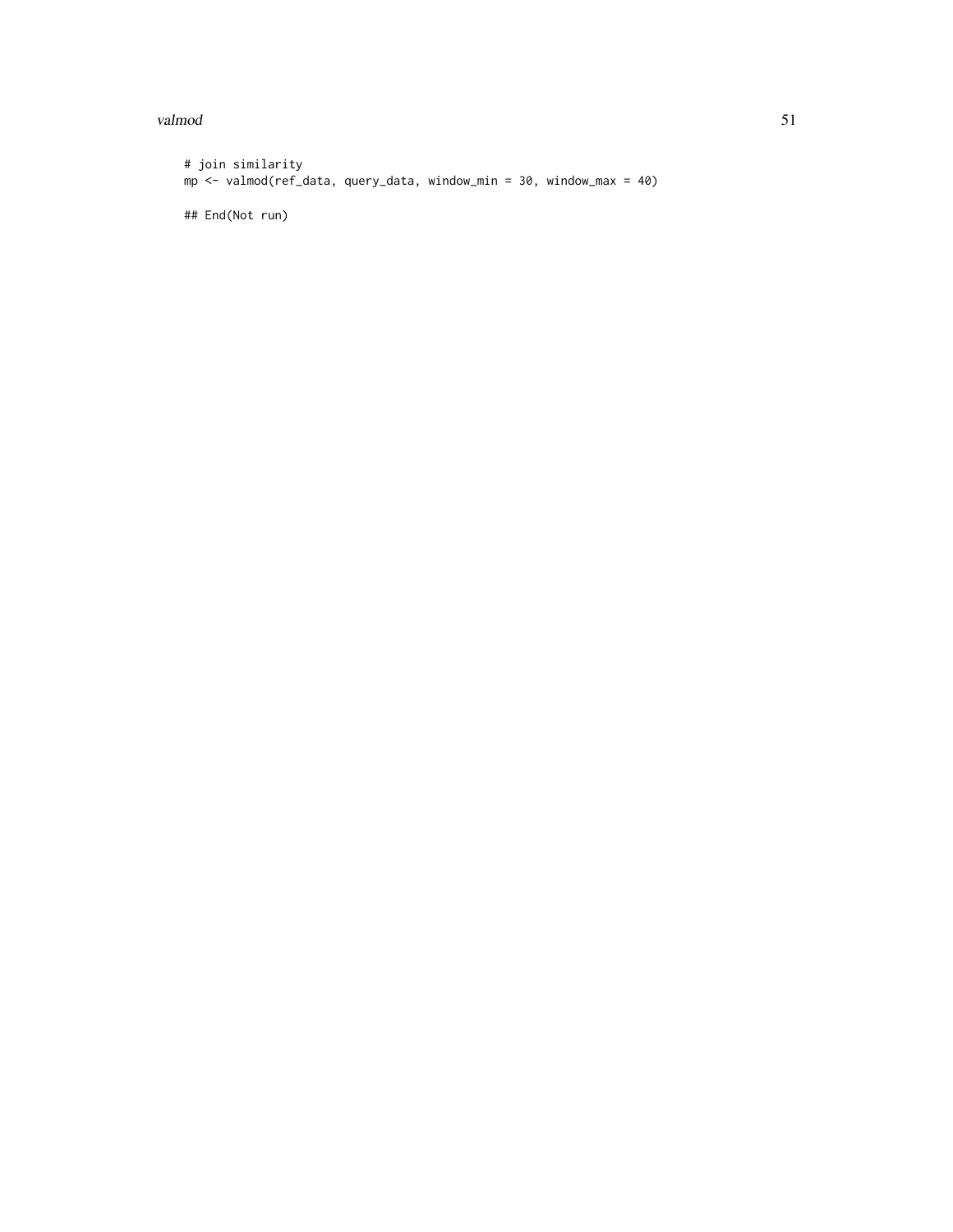# <span id="page-51-0"></span>**Index**

```
∗Topic datasets
    mp_fluss_data, 23
    mp_gait_data, 24
    mp_meat_data, 25
    mp_test_data, 26
    mp_toy_data, 27
∗Topic hplot
    plot, 29
    plot_arcs, 31
as.arccount (as.matrixprofile), 3
as.chain (as.matrixprofile), 3
as.discord (as.matrixprofile), 3
as.fluss (as.matrixprofile), 3
as.matrixprofile, 3
as.motif (as.matrixprofile), 3
as.multimatrixprofile
        (as.matrixprofile), 3
as.multimotif (as.matrixprofile), 3
as.salient (as.matrixprofile), 3
as.valmod (as.matrixprofile), 3
av_apply, 4, 5–9
av_complexity, 5, 5, 6–9
av_hardlimit_artifact, 5, 6, 7–9
av_motion_artifact, 5, 6, 7, 8, 9
av_stop_word, 5–7, 8, 9
av_zerocrossing, 5–8, 9
dist_profile, 10
fast_movavg, 11
fast_movsd, 12
find_chains, 12
find_discord, 13
find_motif, 14
floss, 15, 17–22
floss_cac, 16, 16, 18–22
floss_extract, 16, 17, 17, 19–22
fluss, 16–18, 18, 20–22
fluss(), 37, 40
```

```
fluss_extract, 16–20, 20, 22
fluss_extract(), 18, 21
fluss_score, 16–21, 21
get_data, 22
mass(), 47
min_mp_idx, 23
mp_fluss_data, 23
mp_gait_data, 24
mp_meat_data, 25
mp_test_data, 26
mp_toy_data, 27
mstomp (mstomp_par), 27
mstomp(), 47, 48
mstomp_par, 27, 37, 44, 46, 49, 50
par(), 30, 31
plot, 29
plot(), 30, 31
plot_arcs, 31
remove_class, 32
salient_mds, 33
salient_score, 34
salient_subsequences, 35
scrimp, 29, 36, 44, 46, 49, 50
scrimp(), 48
sdts_predict, 37, 39, 41
sdts_predict(), 39
sdts_score, 38, 39, 41
```
sdts\_train, *[38,](#page-37-0) [39](#page-38-0)*, [40](#page-39-0) sdts\_train(), *[38](#page-37-0)* set\_data, [41](#page-40-0) simple\_fast, [42](#page-41-0) simple\_fast(), *[48](#page-47-0)* stamp *(*stamp\_par*)*, [43](#page-42-0) stamp(), *[47,](#page-46-0) [48](#page-47-0)*

fluss\_cac, *[16](#page-15-0)[–19](#page-18-0)*, [19,](#page-18-0) *[21,](#page-20-0) [22](#page-21-0)*

fluss\_cac(), *[18](#page-17-0)*